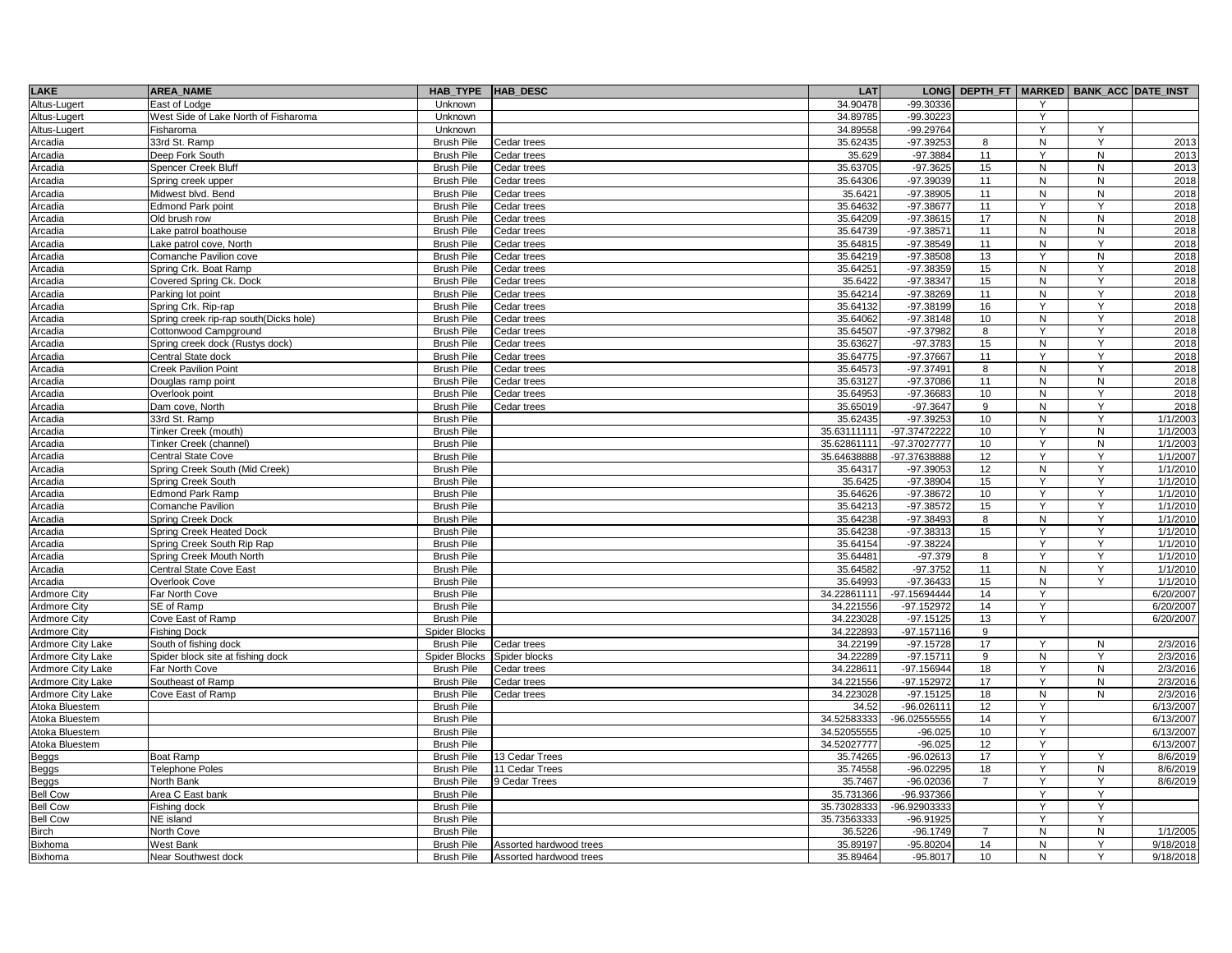| Bixhoma                 | Near Southwest dock        | <b>Brush Pile</b>  | Assorted hardwood trees | 35.89597    | -95.80082      | 15             | N            | ${\sf N}$    | 9/18/2018  |
|-------------------------|----------------------------|--------------------|-------------------------|-------------|----------------|----------------|--------------|--------------|------------|
| <b>Bixhoma</b>          | Mainlake point             | <b>Brush Pile</b>  | Assorted hardwood trees | 35.89258    | $-95.7998$     | 20             | N            | N            | 9/18/2018  |
| Bixhoma                 | Mainlake point             | <b>Brush Pile</b>  | Assorted hardwood trees | 35.89268    | $-95.79975$    | 14             | N            | Y            | 9/18/2018  |
| Bixhoma                 | North Bank                 | <b>Brush Pile</b>  | Assorted hardwood trees | 35.89282    | -95.7984       | 18             | N            | Y            | 9/18/2018  |
| Bixhoma                 | South Bank                 | <b>Brush Pile</b>  | Assorted hardwood trees | 35.88987    | $-95.79749$    | 14             | N            | Y            | 9/18/2018  |
| <b>Bixhoma</b>          |                            | <b>Brush Pile</b>  | Assorted hardwood trees | 35.89583    | $-95.7974$     | 12             | N            | ${\sf N}$    | 9/18/2018  |
| Bixhoma                 |                            | <b>Brush Pile</b>  | Assorted hardwood trees | 35.88986    | $-95.79616$    | 12             | N            | Y            | 9/18/2018  |
| Bixhoma                 | South Bank                 | <b>Brush Pile</b>  | Assorted hardwood trees | 35.89019    | $-95.79587$    | 12             | $\mathsf{N}$ | N            | 9/18/2018  |
| <b>Bluestem</b>         | Spillway Cove              | Spider Blocks      | Spider Blocks           | 36.69739    | $-96.39658$    | 9              | Y            | $\mathsf{v}$ | 12/18/2017 |
|                         |                            |                    |                         |             |                |                | Y            |              |            |
| Bluestem                | Spillway Cove              | Spider Blocks      | <b>Spider Blocks</b>    | 36.69378    | -96.39655      | 13             |              | Υ            | 12/18/2017 |
| <b>Broken Bow</b>       | BBR Brush 9                | <b>Brush Pile</b>  |                         | 34.185      | -94.73361111   | 16             |              | ${\sf N}$    | 7/17/2008  |
| <b>Broken Bow</b>       | <b>BBR Brush 7</b>         | <b>Brush Pile</b>  |                         | 34.17555555 | -94.73305555   | 15             | N            | ${\sf N}$    | 7/17/2008  |
| <b>Broken Bow</b>       | <b>BBR Brush 1</b>         | <b>Brush Pile</b>  |                         | 34.1630555  | -94.72638888   | 20             | Y            | N            | 7/17/2008  |
| Broken Bow              | BBR Brush 6                | <b>Brush Pile</b>  |                         | 34.1775     | $-94.725$      | 14             | Y            | ${\sf N}$    | 7/17/2008  |
| <b>Broken Bow</b>       | <b>BBR Brush 3</b>         | <b>Brush Pile</b>  |                         | 34.16055555 | $-94.7225$     | 20             | Y            | N            | 7/17/2008  |
| <b>Broken Bow</b>       | <b>BBR Brush 2</b>         | <b>Brush Pile</b>  |                         | 34.1625     | -94.71944444   | 26             |              | N            | 7/17/2008  |
| <b>Broken Bow</b>       | BBR Brush 8                | <b>Brush Pile</b>  |                         | 34.18194444 | -94.71611111   | 15             |              | N            | 7/17/2008  |
| <b>Broken Bow</b>       | <b>BBR Brush 4</b>         | <b>Brush Pile</b>  |                         | 34.16583333 | -94.70805555   | 14             | N            | ${\sf N}$    | 7/17/2008  |
| <b>Broken Bow</b>       | <b>BBR Brush 5</b>         | <b>Brush Pile</b>  |                         | 34.17       | -94.70666666   | 16             | Y            | N            | 7/17/2008  |
| Broken Bow              | BBR Brush 11               | <b>Brush Pile</b>  |                         | 34.21333333 | $-94.7$        | 24             | Y            | N            | 7/17/2008  |
| <b>Broken Bow</b>       | <b>BBR Brush 10</b>        | <b>Brush Pile</b>  |                         | 34.19916666 | -94.69666666   | 16             | Y            | N            | 7/17/2008  |
| <b>Broken Bow</b>       | <b>BBR Brush 16</b>        | <b>Brush Pile</b>  |                         | 34.182      | $-94.6675$     | 23             | Y            | ${\sf N}$    | 7/17/2008  |
| <b>Broken Bow</b>       | <b>BBR Brush 17</b>        | <b>Brush Pile</b>  |                         | 34.16388888 | -94.66555555   | 16             | Y            | Y            | 7/17/2008  |
| Broken Bow              | <b>BBR Brush 14</b>        | <b>Brush Pile</b>  |                         | 34.19611111 | -94.66361111   | 18             | N            | ${\sf N}$    | 7/17/2008  |
| <b>Broken Bow</b>       | <b>BBR Brush 15</b>        | <b>Brush Pile</b>  |                         | 34.19305555 | -94.65861111   | 14             | Y            | Y            | 7/17/2008  |
|                         |                            |                    |                         |             |                |                |              |              |            |
| <b>Broken Bow</b>       | <b>BBR Brush 12</b>        | <b>Brush Pile</b>  |                         | 34.21222222 | -94.65472222   | 20             | Y            | N            | 7/17/2008  |
| <b>Broken Bow</b>       | BBR Brush 13               | <b>Brush Pile</b>  |                         | 34.20305555 | -94.65083333   | 17             | Y            | N            | 7/17/2008  |
| Burtschi                | Northwest Corner of Bridge | <b>Brush Pile</b>  | Hardwood                | 34.97034722 | -98.07556944   |                | N            | Y            | 2017       |
| Burtschi                | Roadside                   | <b>Brush Pile</b>  |                         | 34.9691     | -98.07506      |                | N            |              |            |
| Burtschi                | South Boat Ramp            | <b>Gravel Pile</b> | Jetti                   | 34.96761389 | -98.07315278   |                |              |              |            |
| Burtschi                | South Shore                | <b>Brush Pile</b>  |                         | 34.966      | -98.06903      |                | N            |              |            |
| Burtschi                | North of East Ramp         | <b>Brush Pile</b>  |                         | 34.96814    | $-98.06525$    |                | N            |              |            |
| Burtschi                | Southeast of West Ramp     | <b>Brush Pile</b>  |                         | 34.9665     | -98.06316      |                | N            |              |            |
| Burtschi                | Dam                        | <b>Brush Pile</b>  |                         | 34.96534    | $-98.06315$    |                | Y            |              |            |
| Canton                  | Big Ben                    | <b>Brush Pile</b>  | cedar trees             | 36.11944444 | -98.61361111   | 8              | Y            | Y            | 12/28/2016 |
| Canton                  | Canadian                   | <b>Brush Pile</b>  | cedar trees             | 36.09333333 | $-98.60666667$ | 8              | Y            | Y            | 12/28/2016 |
| Canton                  | Canidian Handicap pier     | <b>Brush Pile</b>  | cedar trees             | 36.09111111 | -98.60527778   | 8              | Y            | Y            | 12/28/2016 |
| Canton                  | dam south pullout          | <b>Brush Pile</b>  | cedar trees             | 36.0875     | -98.59444444   | 12             | Y            | Y            | 12/28/2016 |
| Canton                  | dam middle pullout         | <b>Brush Pile</b>  | cedar trees             | 36.09194444 | -98.58583333   | 12             | Y            | Y            | 12/28/2016 |
|                         | dam north pullout          | <b>Brush Pile</b>  | cedar trees             | 36.09611111 | -98.57833333   | 12             |              | Υ            | 12/28/2016 |
| Canton                  |                            |                    |                         |             |                |                |              | Y            |            |
| <b>Canton Reservoir</b> | Indian Cove                | <b>Brush Pile</b>  |                         | 36.0922     | $-98.61805$    | $\overline{4}$ | N            |              |            |
| Canton Reservoir        | Indian Cove                | <b>Brush Pile</b>  |                         | 36.09165    | $-98.6143$     | 6              | N            | Y            |            |
| Canton Reservoir        | Red Bluff Cove             | <b>Brush Pile</b>  |                         | 36.10235    | $-98.61275$    | 10             | N            | ${\sf N}$    |            |
| Canton Reservoir        | ndian Cove                 | <b>Brush Pile</b>  |                         | 36.09233333 | -98.61158333   | 6              | N            | $\mathsf{N}$ |            |
| Canton Reservoir        | <b>Cantonment Point</b>    | <b>Brush Pile</b>  |                         | 36.09128333 | -98.60668333   | 6              | N            | Y            |            |
| Canton Reservoir        | Canadian Park Area         | <b>Brush Pile</b>  |                         | 36.09006666 | -98.60593333   | 10             | N            | Y            |            |
| Canton Reservoir        | Canadian No Wake Buoy      | <b>Brush Pile</b>  |                         | 36.08506666 | -98.60558333   | 8              | Y            | ${\sf N}$    |            |
| Canton Reservoir        | Walleye Shed               | <b>Brush Pile</b>  |                         | 36.09066666 | -98.60516666   | 6              | N            | Y            |            |
| Canton Reservoir        | ndian Cove                 | <b>Brush Pile</b>  |                         | 36.08558333 | -98.60096666   | $\overline{4}$ | N            | Y            |            |
|                         |                            | <b>Brush Pile</b>  |                         | 36.08623333 |                |                |              | Y            |            |
| Canton Reservoir        | 1st Jetty West             |                    |                         |             | -98.59465      | 10             | N            |              |            |
| Canton Reservoir        | 1st Jetty East             | <b>Brush Pile</b>  |                         | 36.08683333 | -98.59388333   | 6              | N            | Y            |            |
| Canton Reservoir        | Rock Jetty                 | <b>Brush Pile</b>  |                         | 36.0887     | -98.58966666   | 6              | N            | Y            |            |
| Canton Reservoir        | Middle Jetty West          | <b>Brush Pile</b>  |                         | 36.09123333 | -98.58651666   | 10             | N            | Y            |            |
| Canton Reservoir        | Middle Jetty East          | <b>Brush Pile</b>  |                         | 36.09123333 | -98.58576666   | $\overline{7}$ | N            | Y            |            |
| Canton Reservoir        | Old Steps on Dam           | <b>Brush Pile</b>  |                         | 36.09291666 | -98.57998333   | 10             | N            | Y            |            |
| Canton Reservoir        | 3rd Jetty West             | <b>Brush Pile</b>  |                         | 36.09533333 | -98.57848333   | 10             | N            | Y            |            |
| Canton Reservoir        | 3rd Jetty East             | <b>Brush Pile</b>  |                         | 36.09593333 | -98.57773333   | 6              | ${\sf N}$    | Y            |            |
| Carl Albert             | C Albert BR 1              | <b>Brush Pile</b>  |                         | 34.76861111 | -95.07222222   |                | Y            | Y            | 6/13/2007  |
| Carl Albert             | C Albert BR 2              | <b>Brush Pile</b>  |                         | 34.77472222 | -95.06833333   |                | Y            | Y            | 6/13/2007  |
| Carl Albert             | C Albert BR 3              | <b>Brush Pile</b>  |                         | 34.77722222 | -95.06805555   |                |              | N            | 6/13/2007  |
| Carl Blackwell          | <b>Stump Neck</b>          | <b>Brush Pile</b>  |                         | 36.1409     | $-97.2488$     | 16             | Y            | N            | 1/1/2009   |
|                         |                            |                    |                         |             |                |                |              |              |            |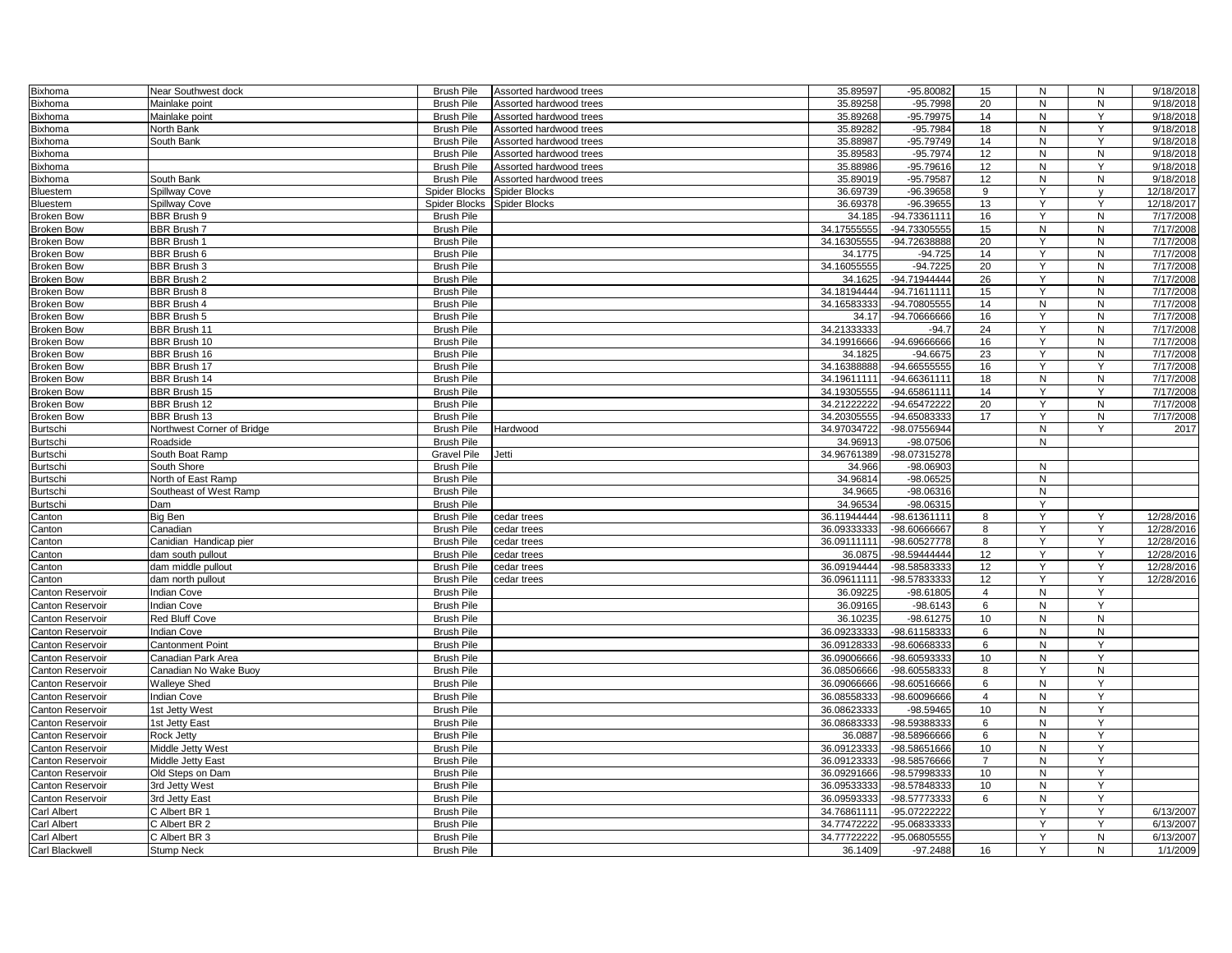| Carl Blackwell           | Cathey Hollow                            | <b>Brush Pile</b>                      |                                     | 36.1286               | $-97.2225$                    | 17             | Y                 | ${\sf N}$           | 1/1/2009             |
|--------------------------|------------------------------------------|----------------------------------------|-------------------------------------|-----------------------|-------------------------------|----------------|-------------------|---------------------|----------------------|
| Carl Blackwell           | <b>Brushy Neck</b>                       | <b>Brush Pile</b>                      |                                     | 36.1413               | $-97.2209$                    | 15             | Y                 | N                   | 1/1/2009             |
| Carl Blackwell           | Rock point Cove                          | <b>Brush Pile</b>                      |                                     | 36.1454               | $-97.2147$                    | 17             | Y                 | N                   | 1/1/2009             |
| Carl Blackwell           | Ski Point Cove                           | <b>Brush Pile</b>                      |                                     | 36.1257               | $-97.2038$                    | 17             | Y                 | N                   | 1/1/2009             |
| Carl Blackwell           | <b>Redland Cove</b>                      | <b>Brush Pile</b>                      |                                     | 36.1442               | $-97.196$                     | 20             | Y                 | ${\sf N}$           | 1/1/2009             |
| Carl Blackwell           | Spillway Point                           | <b>Brush Pile</b>                      |                                     | 36.1291               | $-97.1956$                    | 19             | Y                 | N                   | $\frac{1}{1/1/2009}$ |
| Carl Blackwell           | Cabin Cove                               | <b>Spider Blocks</b>                   |                                     | 36.1313               | $-97.2115$                    | 6              | N                 | Y                   | 1/1/2010             |
| Carl Blackwell           | Highway 51C Rip-Rap                      | <b>Spider Blocks</b>                   |                                     | 36.1152               | $-97.2086$                    | 6              | N                 | Y                   | 1/1/2010             |
| Carl Blackwell           | New Ramp Cove                            | <b>Spider Blocks</b>                   |                                     | 36.1305               | $-97.2072$                    | 5              | N                 | Y                   | 1/1/2010             |
| Carlton                  | Carlton Brush 2                          | <b>Brush Pile</b>                      |                                     | 34.97833333           | -95.36333333                  |                | N                 | N                   | 7/10/2006            |
| Carlton                  | Carlton Brush 3                          | <b>Brush Pile</b>                      |                                     | 34.97666666           | $-95.3625$                    |                | N                 | N                   | 7/10/2006            |
| Carlton                  | Carlton Brush 1                          | <b>Brush Pile</b>                      |                                     | 34.97805555           | $-95.36111111$                |                | N                 | N                   | 7/10/2006            |
| Cedar                    | Cedar BR 2                               | <b>Brush Pile</b>                      |                                     | 34.78138888           | -94.69916666                  |                | Y                 | N                   | 6/13/2007            |
| Cedar                    | Cedar BR 1                               | <b>Brush Pile</b>                      |                                     | 34.77888888           | -94.69888888                  |                | Y                 | N                   | 6/13/2007            |
| Cedar                    | Cedar BR 3                               | <b>Brush Pile</b>                      |                                     | 34.77833333           | -94.69694444                  |                | Y                 | Y                   | 6/13/2007            |
| Chambers                 | Jetti South of boat ramp                 | <b>Brush Pile</b>                      | cedar trees                         | 36.72833333           | -100.2141667                  | 6              | Y                 | Υ                   | 12/9/2015            |
| Chambers                 | stick ups west cove                      | <b>Brush Pile</b>                      | cedar trees                         | 36.72638889           | -100.2136111                  | 10             | Y                 | N                   | 12/9/2015            |
| Chambers                 | Dam                                      | <b>Brush Pile</b>                      | cedar trees                         | 36.72916667           | -100.2122222                  | 12             | Y                 | Y                   | 12/9/2015            |
| Chambers                 | Jetti east side                          | <b>Brush Pile</b>                      | cedar trees                         | 36.72722222           | -100.2105556                  | 6              | Υ                 | Y                   | 12/9/2015            |
| Chambers                 | South Side of Lake                       | <b>Brush Pile</b>                      |                                     | 36.721                | $-100.217$                    | $\overline{4}$ | N                 | Y                   |                      |
| Chambers                 | West Side of Lake                        | <b>Brush Pile</b>                      |                                     | 36.7251               | -100.2167667                  | 6              | N                 | Y                   |                      |
| Chambers                 | East Side of Lake                        | <b>Brush Pile</b>                      |                                     | 36.7245               | -100.2152667                  | 3              | N                 | Y                   |                      |
| Chambers                 | West Side of Lake                        | <b>Brush Pile</b>                      |                                     | 36.72753333           | -100.2152667                  | $\overline{4}$ | N                 | Y                   |                      |
|                          |                                          | <b>Brush Pile</b>                      |                                     |                       | $-100.215$                    | 3              | N                 | Y                   |                      |
| Chambers                 | West End (Bridge)                        | <b>Brush Pile</b>                      |                                     | 36.718<br>36.72813333 | $-100.2145$                   | $\overline{4}$ | N                 | Y                   |                      |
| Chambers                 | West Side of Lake                        |                                        |                                     |                       |                               | 3              |                   | Y                   |                      |
| Chambers                 | East End (Bridge)                        | <b>Brush Pile</b>                      |                                     | 36.718<br>36.71966666 | $-100.214$<br>-100.2139333    |                | N                 | Υ                   |                      |
| Chambers                 | Dam Area (East Side)                     | <b>Brush Pile</b>                      |                                     |                       |                               | 5              | N<br>N            | Y                   |                      |
| Chambers                 | West Side of Lake                        | <b>Brush Pile</b>                      |                                     | 36.7251               | $-100.21375$                  | $\overline{4}$ |                   | Y                   |                      |
| Chambers                 | Dam                                      | <b>Brush Pile</b><br><b>Brush Pile</b> |                                     | 36.72751666           | $-100.2134333$<br>$-98.14891$ | 5              | N<br>Y            |                     |                      |
| Chickasha                | Cellar Point #3<br>Caddo Point #2        | <b>Brush Pile</b>                      |                                     | 35.14144<br>35.13749  | $-98.14415$                   | 8<br>10        | Y                 |                     |                      |
| Chickasha                | West End of Dam                          | <b>Brush Pile</b>                      |                                     | 35.13193              | $-98.13883$                   | 10             | Y                 | Y                   |                      |
| Chickasha                |                                          |                                        |                                     |                       | $-98.12899$                   | 8              | Y                 |                     |                      |
| Chickasha                | Northeast of Boat Ramp                   | <b>Brush Pile</b>                      |                                     | 35.14922<br>35.13357  | $-98.12806$                   | 10             | Y                 |                     |                      |
| Chickasha                | Fish House<br>BLK <sub>2</sub>           | <b>Brush Pile</b>                      |                                     |                       |                               |                |                   |                     |                      |
| Chimney Rock Lake        |                                          | Combination                            | Spider blocks/spawning bench/geoweb | 36.24609095           | -95.10822155<br>-95.10586397  |                | $\mathsf{N}$<br>N |                     | 1/1/2006<br>1/1/2006 |
| Chimney Rock Lake        | BLK3                                     | Combination                            | Spider blocks/spawning bench/geoweb | 36.24188206           |                               |                |                   |                     |                      |
| Chimney Rock Lake        | BLK4                                     | Combination                            | Spider blocks/spawning bench        | 36.23362144           | -95.09952323                  |                | N                 |                     | 1/1/2006             |
| <b>Chimney Rock Lake</b> | BLK5<br>BLK1                             | Combination                            | Spider blocks/spawning bench/geoweb | 36.24932276           | -95.09657196                  |                | N<br>N            |                     | 1/1/2006<br>1/1/2006 |
| Chimney Rock Lake        |                                          | Combination                            | Spider blocks/spawning bench/geoweb | 36.24942686           | -95.08295707                  |                |                   |                     |                      |
| Chimney Rock Lake        | North Site                               | <b>Brush Pile</b><br><b>Brush Pile</b> |                                     | 36.25526<br>36.25836  | -95.09335<br>$-95.09109$      |                | Y<br>Y            | Y<br>$\overline{N}$ |                      |
| Chimney Rock Lake        | North Site 2                             |                                        |                                     |                       |                               |                |                   |                     |                      |
| Church                   | Church BR 4                              | <b>Brush Pile</b>                      |                                     | 34.87611111           | -95.34416666                  | 15             | N                 | N                   | 7/13/2007            |
| Church                   | Church BR 3                              | <b>Brush Pile</b>                      |                                     | 34.87527777           | -95.34194444                  | 15             | N                 | $\mathsf{N}$        | 7/13/2007            |
| Church                   | Church BR 6                              | <b>Tire Reefs</b>                      |                                     | 34.87833333           | -95.33972222                  | 10             | N                 | N                   | 7/13/2007            |
| Church                   | Church BR 5                              | <b>Brush Pile</b>                      |                                     | 34.88194444           | $-95.3375$                    | 15             | Y                 | Y                   | 7/13/2007            |
| Church                   | Church BR 1                              | <b>Brush Pile</b>                      |                                     | 34.88194444           | -95.335555555                 | 15             | Y                 | Y                   | 7/13/2007            |
| Church                   | Church BR 2                              | <b>Brush Pile</b>                      |                                     | 34.87666666           | -95.33305555                  | 15             | N                 | N                   | 7/13/2007            |
| Church                   | Church Brush 3                           | <b>Brush Pile</b>                      |                                     | 34.875160             | -95.341730                    | 10             | N                 | N                   | 2/27/2019            |
| Church                   | Church Brush 4                           | <b>Brush Pile</b>                      |                                     | 34.878330             | -95.339720                    | 17             | N                 | N                   | 2/27/2019            |
| Church                   | Church Brush 5                           | <b>Brush Pile</b>                      |                                     | 34.881680             | -95.335710                    | 17             | Y                 | $\mathsf{N}$        | 2/27/2019            |
| Church                   | Church Brush 1                           | <b>Brush Pile</b>                      |                                     | 34.878380             | $-95.334770$                  | 6              | Y                 | Y                   | 2/27/2019            |
| Church                   | Church Brush 2                           | <b>Brush Pile</b>                      |                                     | 34.877785             | -95.331497                    | 14             | Y                 | N                   | 2/27/2019            |
| Clayton                  | Clayton BR 2                             | <b>Brush Pile</b>                      |                                     | 34.53972222           | -95.31277777                  |                | Y                 | N                   | 7/10/2006            |
| Clayton                  | Clavton BR 1                             | <b>Brush Pile</b>                      |                                     | 34.53861111           | -95.30944444                  |                | N                 | N                   | 7/10/2006            |
| Clear Creek Lake         | East of Coon Hollow (west side 2nd cove) | <b>Brush Pile</b>                      |                                     | 34.59176              | $-97.84864$                   |                | Υ                 |                     | 1/1/2002             |
| Clear Creek Lake         | N of Concession Area                     | <b>Brush Pile</b>                      |                                     | 34.58845              | -97.84684                     |                | Y                 |                     | 1/1/2002             |
| Clear Creek Lake         | East Side                                | <b>Brush Pile</b>                      |                                     | 34.59838              | $-97.84118$                   |                | Y                 |                     | 1/1/2002             |
| Clear Creek Lake         | Davis Neck East Side                     | <b>Brush Pile</b>                      |                                     | 34.59295              | -97.83604                     |                | Y                 |                     | 1/1/2002             |
| Coon Creek               | Coon Ck BR 1                             | <b>Brush Pile</b>                      |                                     | 34.97583333           | -95.34777777                  |                | $\mathsf{N}$      | N                   | 7/6/2006             |
| Coon Creek               | Coon Ck BR 2                             | <b>Brush Pile</b>                      |                                     | 34.9775               | -95.34666666                  |                | N                 | N                   | 7/6/2006             |
| Crystal Beach            | Along bridge south side                  | <b>Brush Pile</b>                      | cedar trees                         | 36.42305556           | -99.37305556                  | 6              | N                 | Y                   | 3/17/2016            |
| <b>Crystal Beach</b>     | Jetties north of bridge                  | <b>Brush Pile</b>                      | cedar trees                         | 36.42472222           | -99.3725                      | 6              | Y                 | Y                   | 3/17/2016            |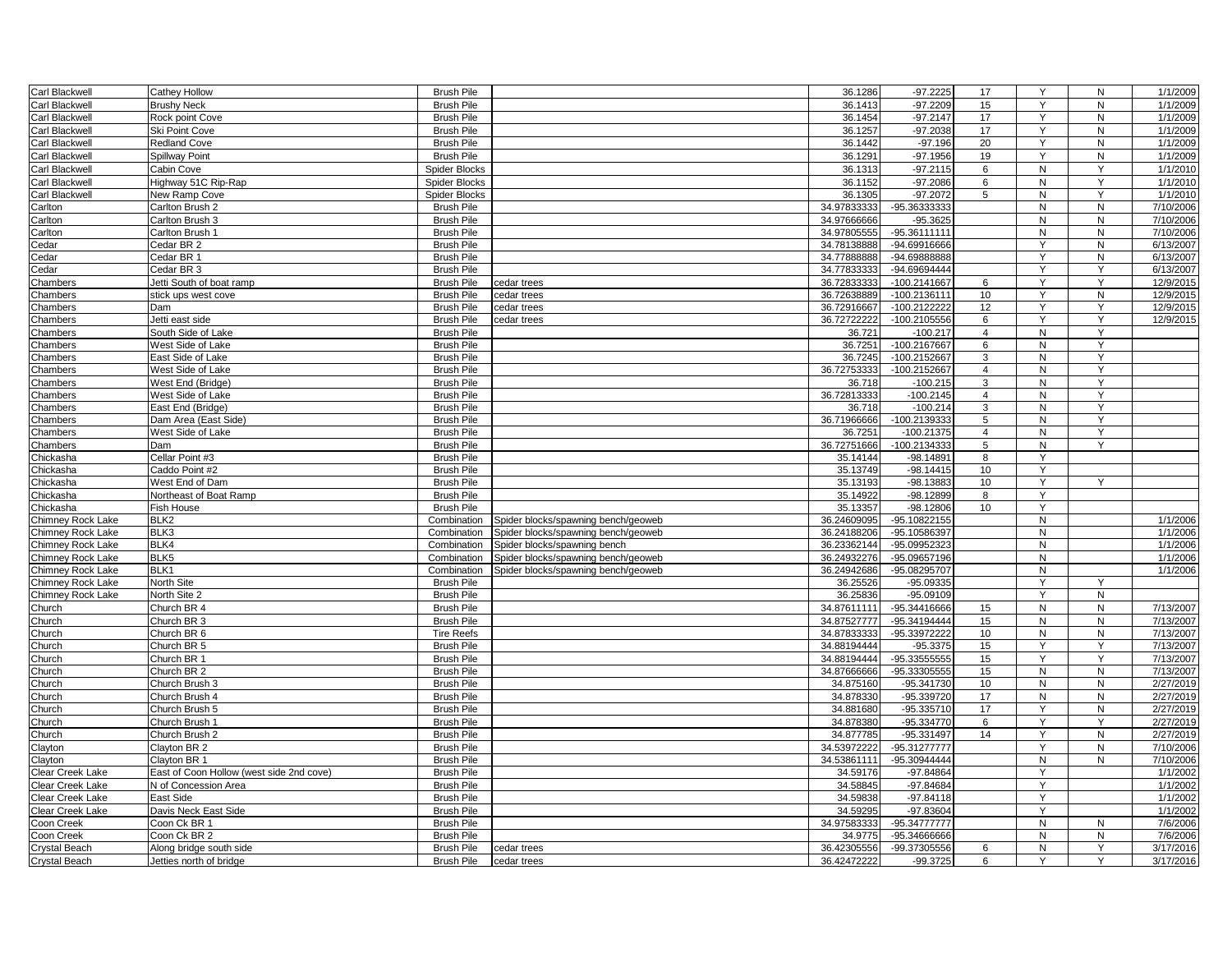| Dead Warrior            | <b>Black Kettle National Grassland</b>   | Spider Blocks 2'-4' pvc pipe |                                | 35.74956389 | -99.72048056                 | 8              | N            | Y                 | 4/9/2016   |
|-------------------------|------------------------------------------|------------------------------|--------------------------------|-------------|------------------------------|----------------|--------------|-------------------|------------|
| Dead Warrior            | <b>Black Kettle National Grassland</b>   | Spider Blocks 2'-4' pvc pipe |                                | 35.74748889 | -99.71755278                 | 14             | N            | Y                 | 4/10/2016  |
| Dead Warrior            | <b>Black Kettle National Grassland</b>   | Spider Blocks 2'-4' pvc pipe |                                | 35.74641944 | -99.71755556                 | 18             | N            | Y                 | 4/11/2016  |
| Dead Warrior            | <b>Black Kettle National Grassland</b>   | Spider Blocks                | 2'-4' pvc pipe                 | 35.74653333 | -99.71638611                 | 12             | N            | N                 | 4/12/2016  |
| Dead Warrior            | <b>Black Kettle National Grassland</b>   | Spider Blocks 2'-4' pvc pipe |                                | 35.74573333 | -99.717925                   | 17             | N            | V                 | 4/13/2016  |
| <b>Dripping Springs</b> | <b>Fishing Dock</b>                      | <b>Brush Pile</b>            |                                | 35.56305    | $-96.108966$                 |                | Y            | Y                 | 1/8/2009   |
| <b>Dripping Springs</b> | West side of ramp                        | <b>Brush Pile</b>            |                                | 35.568783   | $-96.10065$                  |                | Y            | Y                 | 1/8/2009   |
| <b>Dripping Springs</b> | North across from ramp                   | <b>Brush Pile</b>            |                                | 35.569283   | $-96.100283$                 |                | Y            | N                 | 1/8/2009   |
| <b>Dripping Springs</b> | Pump jack in ramp cove                   | <b>Brush Pile</b>            |                                | 35.56785    | $-96.098583$                 |                | Y            | ${\sf N}$         | 1/8/2009   |
| <b>Dripping Springs</b> | Campground                               | <b>Brush Pile</b>            |                                | 35.5642     | $-96.108233$                 |                | Y            | Y                 | 3/2/2010   |
| Dustin                  | Rock outcrop W. Bank, E. of Camping Area | Combination                  | 10 Spider Blocks, Cedar trees  | 35.27354    | $-96.00522$                  | 10             | N            | Y                 | 12/19/2019 |
| Dustin                  | Rock Outcrop W. Bank, SE of Pavillion    | <b>Brush Pile</b>            | <b>Cedar Trees</b>             | 35.27244    | $-96.00512$                  | 10             | N            | Y                 | 12/19/2019 |
| Eagle                   | <b>Blowout Point</b>                     | Spider Blocks                |                                | 35.46805555 | -97.45722222                 | 6              | N            | Y                 | 1/1/2006   |
|                         | <b>Beak Point</b>                        | <b>Spider Blocks</b>         |                                | 35.46722222 | -97.45583333                 | 6              | Y            | Y                 | 1/1/2006   |
| Eagle                   |                                          |                              |                                | 35.46916666 |                              |                | N            | Y                 | 1/1/2006   |
| Eagle                   | Thompson Point                           | <b>Spider Blocks</b>         |                                |             | -97.45583333<br>-97.45388888 | 6              |              | Y                 |            |
| Eagle                   | <b>Boat Ramp</b>                         | Spider Blocks                |                                | 35.4675     |                              | 6              | N<br>Y       | Y                 | 1/1/2006   |
| Eagle                   | <b>Sunny Point</b>                       | <b>Spider Blocks</b>         |                                | 35.46944444 | $-97.4525$                   | 6              |              |                   | 1/1/2006   |
| Eagle                   | Southeast Corner                         | <b>Spider Blocks</b>         |                                | 35.46722222 | -97.45111111                 | 6              | N            | N<br>$\mathsf{Y}$ | 1/1/2006   |
| Eagle                   | East Dvke                                | Spider Blocks                |                                | 35.46833333 | -97.45083333                 | 6              | Y            |                   | 1/1/2006   |
| Ellsworth               | Edgewater jetti                          | spider blocks                | scattered spider blocks        | 34.826076   | -98.370247                   |                | N            | Y                 | 6/15/2019  |
| Ellsworth               | Edgewater jetti                          | spider blocks                | scattered spider blocks        | 34.826243   | -98.370243                   |                | N            | Y                 | 6/15/2019  |
| Ellsworth               | Ralphs Resort                            | spider blocks                | scattered spider blocks        | 34.799912   | -98.37259                    |                | N            | Y                 | 6/15/2019  |
| Ellsworth               | <b>Ralphs Resort</b>                     | spider blocks                | scattered spider blocks        | 34.799721   | -98.372934                   |                | N            | Y                 | 6/15/2019  |
| Ellsworth               | <b>Ralphs Resort</b>                     | spider blocks                | scattered spider blocks        | 34.800105   | -98.373349                   |                | N            | Y                 | 6/15/2019  |
| Elmer                   | North Post Middle Channel                | <b>Brush Pile</b>            |                                | 35.88213333 | -97.99068333                 | 10             | N            | N                 |            |
| Elmer                   | End of 2nd Jetty East Side               | <b>Brush Pile</b>            |                                | 35.88223333 | -97.9905                     | 5              | N            | Y                 |            |
| Elmer                   | Middle 1st & 2nd Jetty North             | <b>Brush Pile</b>            |                                | 35.8834     | -97.99038333                 | 6              | N            | Y                 |            |
| Elmer                   | Middle 2nd & 3rd Jetty East              | <b>Brush Pile</b>            |                                | 35.88231666 | -97.99018333                 | 5              | $\mathsf{N}$ | Y                 |            |
| Elmer                   | Middle 1st & 2nd Jettys East             | <b>Brush Pile</b>            |                                | 35.88168333 | $-97.9901$                   | 6              | N            | $\overline{Y}$    |            |
| Elmer                   | Middle 2nd & 3rd Jettys West             | <b>Brush Pile</b>            |                                | 35.88051666 | -97.98983333                 | 6              | N            | Y                 |            |
| Elmer                   | Double Poles                             | <b>Brush Pile</b>            |                                | 35.88098333 | -97.98951666                 | $\overline{7}$ | N            | Y                 |            |
| Elmer                   | Southwest Jetty                          | <b>Brush Pile</b>            |                                | 35.87983333 | -97.98866666                 | 5              | N            | Y                 |            |
| Elmer                   | Pole-South End Dam                       | <b>Brush Pile</b>            |                                | 35.87975    | -97.98826666                 | 8              | N            | Y                 |            |
| Elmer                   | <b>Drain Structure</b>                   | <b>Brush Pile</b>            |                                | 35.88011666 | $-97.9878$                   | 12             | N            | Y                 |            |
| Elmer                   | West Dam                                 | <b>Brush Pile</b>            |                                | 35.8807     | $-97.9875$                   | 5              | $\mathsf{N}$ | Y                 |            |
| <b>Elmer Thomas</b>     |                                          | <b>Brush Pile</b>            |                                | 34.72065    | $-98.52554$                  |                | N            |                   |            |
| <b>Elmer Thomas</b>     |                                          | <b>Brush Pile</b>            |                                | 34.73408    | $-98.52391$                  |                | N            |                   |            |
| <b>Elmer Thomas</b>     |                                          | <b>Brush Pile</b>            |                                | 34.7298     | -98.51784                    |                | Y            |                   |            |
| Etling                  | Black Mesa State park                    | <b>Brush Pile</b>            | juniper tree                   | 36.84805556 | -102.8680556                 |                | N            | Y                 | 6/5/2018   |
| Etling                  | <b>Black Mesa State park</b>             | <b>Brush Pile</b>            | juniper tree                   | 36.84916667 | $-102.8675$                  |                | Y            | Y                 | 6/6/2018   |
| Etling                  | <b>Black Mesa State park</b>             | <b>Brush Pile</b>            | uniper tree                    | 36.84888889 | -102.8677778                 |                | N            | Y                 | 6/7/2018   |
| Etling                  | <b>Black Mesa State park</b>             | <b>Brush Pile</b>            | juniper tree                   | 36.85027778 | -102.8691667                 |                | N            | Y                 | 6/8/2018   |
| Etling                  | <b>Black Mesa State park</b>             | <b>Brush Pile</b>            | uniper tree                    | 36.84888889 | -102.8688889                 |                | Y            | $\overline{N}$    | 6/9/2018   |
| Etling                  | <b>Black Mesa State park</b>             | <b>Brush Pile</b>            | juniper tree                   | 36.84916667 | $-102.87$                    |                | N            | N                 | 6/10/2018  |
| Etlina                  | <b>Black Mesa State park</b>             | <b>Brush Pile</b>            | iuniper tree                   | 36.84805556 | -102.8794444                 |                | Y            | Y                 | 6/11/2018  |
| Etling                  | <b>Black Mesa State park</b>             | Brush Pile                   | juniper tree                   | 36.8475     | $-102.8775$                  |                | N            | Y                 | 6/12/2018  |
| Etling                  | <b>Black Mesa State park</b>             | <b>Brush Pile</b>            | juniper tree                   | 36.84722222 | -102.8736111                 |                | N            | Y                 | 6/14/2018  |
| Etling                  | <b>Black Mesa State park</b>             | <b>Brush Pile</b>            | uniper tree                    | 36.8475     | -102.8722222                 |                | N            | Y                 | 6/16/2018  |
| Etling                  | <b>Black Mesa State park</b>             | <b>Brush Pile</b>            | juniper tree                   | 36.84805556 | -102.8713889                 |                | N            | ${\sf N}$         | 6/17/2018  |
| Etling                  | Black Mesa State park                    | <b>Brush Pile</b>            | juniper tree                   | 36.8475     | -102.8686111                 |                | N            | Y                 | 6/18/2018  |
| Eucha                   | Lower Lake                               | <b>Brush Pile</b>            |                                | 36.35891    | $-94.89906$                  |                | N            | N                 | 8/25/2015  |
| Eucha                   | Lower Lake                               | <b>Brush Pile</b>            | Cedar tree brush row           | 36.35891    | $-94.89906$                  |                | N            | N                 | 8/25/2015  |
| Eucha                   | Lower Lake                               | <b>Brush Pile</b>            |                                | 36.36414    | $-94.89776$                  |                | N            | ${\sf N}$         | 8/25/2015  |
|                         |                                          | <b>Brush Pile</b>            |                                | 36.36414    | $-94.89776$                  |                | N            | ${\sf N}$         |            |
| Eucha                   | Lower Lake                               |                              | Cedar tree brush row           |             |                              |                |              |                   | 8/25/2015  |
| Eucha                   | <b>Hider Hollow</b>                      | <b>Brush Pile</b>            |                                | 36.35165    | $-94.88989$                  | 26             | Y            | N                 | 8/25/2015  |
| Eucha                   | Sawmill Point                            | <b>Brush Pile</b>            |                                | 36.34475    | -94.876883                   | 46             | Y            | ${\sf N}$         | 8/25/2015  |
| Eucha                   | Mid Lake                                 | <b>Brush Pile</b>            | 60+ cedar trees                | 36.34955    | $-94.86866$                  |                | N            | ${\sf N}$         | 8/25/2015  |
| Eucha                   | Mid Lake                                 | <b>Brush Pile</b>            | 60 + Cedar trees               | 36.34955    | $-94.86866$                  |                | N            | $\overline{N}$    | 8/25/2015  |
| Eucha                   | <b>Blackfox Cave</b>                     | <b>Brush Pile</b>            |                                | 36.34481    | $-94.85235$                  | 29             | Y            | N                 | 8/25/2015  |
| Eucha                   | <b>Bolton</b>                            | <b>Brush Pile</b>            |                                | 36.35435    | $-94.83$                     | 6              | Y            | Y                 | 8/25/2015  |
| Eufaula                 | Brooken Cove near Crazy Woman Campground | Spider Blocks                |                                | 35.26089    | -95.38611111                 |                | N            | Y                 | 2/8/2006   |
| Eufaula                 | Dam Site South                           |                              | Combination Cedars and Spiders | 35.30342    | -95.37367                    |                | $\mathsf{N}$ | $\mathsf{Y}$      | 2/8/2006   |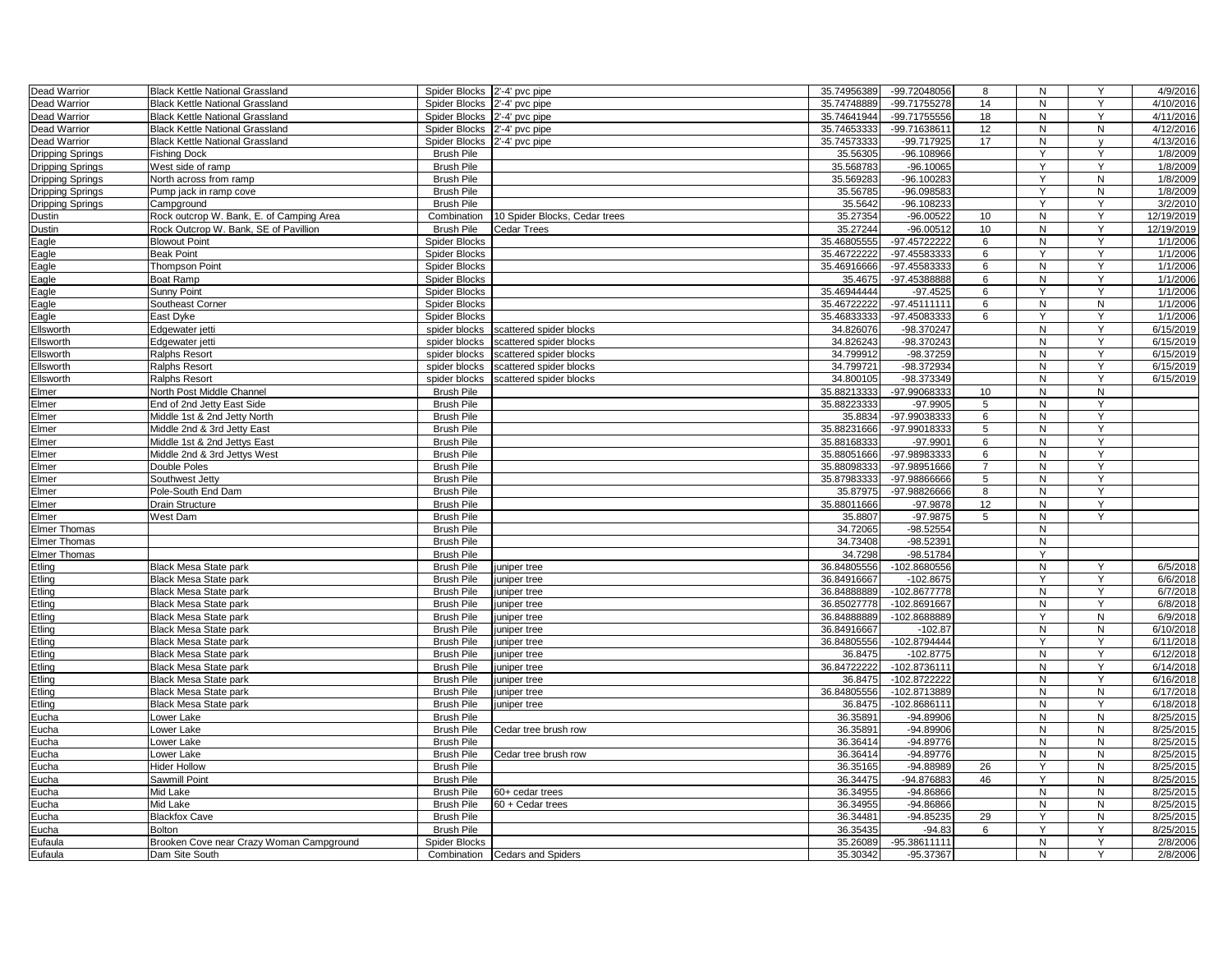| Eufaula | <b>Bixby Creek</b>                            | Spider Blocks        |                             | 35.35008  | -95.35392    | N | Y              | 2/8/2006  |
|---------|-----------------------------------------------|----------------------|-----------------------------|-----------|--------------|---|----------------|-----------|
| Eufaula | Old roadbed off Hwy 31 near Hwy 31 Landing    | <b>Spider Blocks</b> |                             | 34.95842  | $-95.65381$  | N | Y              | 3/2/2006  |
| Eufaula | Vireton Road to old roadbed off Hwy 31        | Spider Blocks        |                             | 34.97914  | $-95.61561$  | N | Y              | 3/2/2006  |
| Eufaula | Oak Grove                                     | <b>Spider Blocks</b> |                             | 35.25578  | $-95.72964$  | N | Y              | 3/31/2006 |
| Eufaula | Mill Creek Landing (Bouy near ramp)           | Spider Blocks        |                             | 35.25592  | -95.70322    | Y | Υ              | 3/31/2006 |
| Eufaula | Mill Creek Landing (East end of Park)         | Spider Blocks        |                             | 35.25558  | $-95.69975$  | N | Y              | 3/31/2006 |
| Eufaula | Mill Creek (Lower)                            | Combination          | Cedar & Spiders             | 35.25355  | $-95.7105$   | Y | N              | 3/6/2007  |
| Eufaula | Mill Creek(Middle)                            | Combination          | Cedar & Spiders             | 35.253555 | $-95.7105$   | Y | N              | 3/6/2007  |
| Eufaula | Elm Grove Creek                               | Combination          | <b>Cedars &amp; Spiders</b> | 35.489472 | $-95.651583$ | Ÿ | $\overline{Y}$ | 3/6/2007  |
| Eufaula | <b>Massey Point Cove</b>                      | Combination          | Cedars & Spiders            | 35.043944 | -95.641611   | Y | Y              | 3/7/2007  |
| Eufaula | Evergreen Cove                                | Combination          | Cedars & Spiders            | 35.290916 | -95.373444   | Y | N              | 3/9/2007  |
| Eufaula | Dam Site South - E Ramp                       | Combination          | Cedars & Spiders            | 35.30283  | $-95.373$    | Y | ${\sf N}$      | 3/9/2007  |
| Eufaula | <b>Bixby Creek</b>                            | Combination          | Cedar & Spiders             | 35.349638 | -95.353805   | Y | Y              | 3/9/2007  |
| Eufaula | Oak Ridge Landing                             | Combination          | Cedars & Spiders            | 35.213833 | -95.600472   | Y | N              | 3/16/2007 |
| Eufaula | Longtown Creek                                | Combination          | Cedars & Spiders            | 35.200277 | -95.549861   | Y | N              | 3/16/2007 |
| Eufaula | No Name Creek - Fountainhead                  | Combination          | Cedars & Spiders            | 35.406305 | -95.635916   | Y | N              | 4/9/2007  |
| Eufaula | Highway 9A                                    | Combination          | Cedars & Spiders            | 35.229166 | $-95.572$    | Y | N              | 4/9/2007  |
| Eufaula | <b>Crowder Point East</b>                     | Combination          | Cedars & Spiders            | 35.111555 | -95.686833   | Y | ${\sf N}$      | 1/25/2008 |
| Eufaula | Crowder City Park                             | Combination          | Cedars & Spiders            | 35.120305 | -95.677361   | Y | Y              | 1/25/2008 |
| Eufaula | <b>Crowder Fishing Dock</b>                   | Combination          | Cedars & Spiders            | 35.12     | -95.676666   | Y | Y              | 1/25/2008 |
| Eufaula | Hwy 69 north of Juniper Point exit            | <b>Brush Pile</b>    |                             | 35.03133  | $-95.71147$  | Y | Y              | 3/10/2008 |
| Eufaula | <b>Gentry Creek Landing</b>                   | <b>Brush Pile</b>    |                             | 35.49414  | $-95.67386$  | N | Υ              | 3/10/2008 |
| Eufaula | Juniper Point (South Road)                    | <b>Brush Pile</b>    |                             | 35.02983  | -95.67317    | N | Y              | 3/10/2008 |
| Eufaula | Juniper Point (South Ramp)                    | <b>Brush Pile</b>    |                             | 35.03444  | $-95.66614$  | N | Y              | 3/10/2008 |
| Eufaula | Eufaula Cove (Jellystone campground)          | Spider Blocks        |                             | 35.27831  | $-95.58028$  | N | Y              | 5/13/2008 |
| Eufaula | Eufala Cove (Peters Point)                    | <b>Brush Pile</b>    |                             | 35.276    | $-95.57431$  | N | Y              | 5/13/2008 |
| Eufaula | Arrowhead ramp Cove                           | <b>Spider Blocks</b> |                             | 35.143983 | -95.623916   |   | Υ              | 4/17/2009 |
| Eufaula | Island between Cardinal and Juniper Points    | <b>Spider Blocks</b> |                             | 35.061116 | -95.672916   | Y | N              | 7/31/2009 |
| Eufaula | <b>Elm Point</b>                              | Combination          | Spiders and Cedars          | 35.01261  | -95.59858    | N | Y              | 9/18/2009 |
| Eufaula | Cardinal Point Road                           | Spider Blocks        |                             | 35.07285  | -95.693016   | Y | Y              | 1/22/2010 |
| Eufaula | South of Crowder Point East                   | <b>Spider Blocks</b> |                             | 35.10675  | -95.692783   | Y | N              | 1/22/2010 |
| Eufaula | Island between Crowder and Crowder Point East | <b>Spider Blocks</b> |                             | 35.114916 | -95.681333   | Y | N              | 1/22/2010 |
| Eufaula | Area 51 #1                                    | <b>Spider Blocks</b> |                             | 35.15735  | -95.606683   | Y | Y              | 2/24/2010 |
| Eufaula | Area 51 #2                                    | <b>Spider Blocks</b> |                             | 35.15575  | $-95.60635$  | Y | Y              | 2/24/2010 |
| Eufaula | Area 51 #3                                    | Spider Blocks        |                             | 35.155783 | -95.605983   | Y | Y              | 2/24/2010 |
| Eufaula | Area 51 #5                                    | <b>Spider Blocks</b> |                             | 35.1543   | -95.605333   | Y | Y              | 2/24/2010 |
| Eufaula | Area 51 #4                                    | <b>Spider Blocks</b> |                             | 35.156366 | $-95.60485$  | Y | Y              | 2/24/2010 |
| Eufaula | Arrowhead Cove (west)                         | <b>Spider Blocks</b> |                             | 35.15153  | $-95.63025$  | Y | Y              | 3/20/2010 |
| Eufaula | Arrowhead Cove Campground                     | <b>Spider Blocks</b> |                             | 35.146566 | -95.626933   | Y | Υ              | 3/20/2010 |
| Eufaula | East Gaines Creek Meadows Cove #1             | Spider Blocks        |                             | 35.148916 | -95.594783   | Y | N              | 3/23/2010 |
| Eufaula | East Gaines Creek Meadows Cove #2             | Spider Blocks        |                             | 35.145033 | -95.589316   | Y | N              | 3/23/2010 |
| Eufaula | East Gaines Creek Meadows Cove #5             | <b>Spider Blocks</b> |                             | 35.153116 | -95.588733   | Y | N              | 3/23/2010 |
| Eufaula | East Gaines Creek Meadows Cove #3             | Spider Blocks        |                             | 35.14623  | $-95.58805$  | Y | N              | 3/23/2010 |
| Eufaula | East Gaines Creek Meadows Cove #4             | Spider Blocks        |                             | 35.149066 | -95.587466   | Y | N              | 3/23/2010 |
| Eufaula | <b>Blocker bridge</b>                         | <b>Brush Pile</b>    |                             | 35.10852  | $-95.64484$  | N | Y              | 1/25/2011 |
| Eufaula | <b>Blocker bridge</b>                         | <b>Brush Pile</b>    |                             | 35.10838  | $-95.64477$  | Y | Y              | 1/25/201' |
| Eufaula | <b>Blocker</b> bridge                         | <b>Brush Pile</b>    |                             | 35.10808  | $-95.64453$  | Y | Y              | 1/25/201  |
| Eufaula | <b>Blocker</b> bridge                         | <b>Brush Pile</b>    |                             | 35.10775  | $-95.64422$  | Y | Y              | 1/25/201  |
| Eufaula | <b>Blocker</b> bridge                         | <b>Brush Pile</b>    |                             | 35.10745  | $-95.64376$  | Y | Y              | 1/25/201' |
| Eufaula | <b>Blocker</b> bridge                         | <b>Brush Pile</b>    |                             | 35.10796  | $-95.64366$  | Y | Y              | 1/25/201  |
| Eufaula | <b>Blocker</b> bridge                         | <b>Brush Pile</b>    |                             | 35.10718  | $-95.64333$  | Y | Y              | 1/25/201' |
| Eufaula | <b>Blocker</b> bridge                         | <b>Brush Pile</b>    |                             | 35.10683  | $-95.64281$  | Υ | Y              | 1/25/201  |
| Eufaula | <b>Blocker bridge</b>                         | <b>Brush Pile</b>    |                             | 35.1057   | $-95.64147$  | Y | Y              | 1/25/201' |
| Eufaula | Ramp off Bud's Point road                     | <b>Brush Pile</b>    |                             | 35.10376  | -95.63282    | N | Y              | 1/25/2011 |
| Eufaula | Ramp off Bud's Point road                     | <b>Brush Pile</b>    |                             | 35.1037   | $-95.63271$  | Y | Y              | 1/25/201  |
| Eufaula | Ramp off Bud's Point road                     | <b>Brush Pile</b>    |                             | 35.10347  | $-95.63245$  | N | Y              | 1/25/2011 |
| Eufaula | Ramp off Bud's Point road                     | <b>Brush Pile</b>    |                             | 35.1034   | $-95.63217$  | N | Y              | 1/25/201  |
| Eufaula | Elm Point between park and Hwy 31             | <b>Brush Pile</b>    |                             | 35.01268  | $-95.59827$  | N | Y              | 1/25/201  |
| Eufaula | Elm Point between park and Hwy 31             | <b>Brush Pile</b>    |                             | 35.0125   | $-95.59826$  | N | N              | 1/25/2011 |
| Eufaula | Elm Point between park and Hwy 31             | <b>Brush Pile</b>    |                             | 35.01278  | -95.59824    | N | Υ              | 1/25/2011 |
| Eufaula | Elm Point between park and Hwy 31             | <b>Brush Pile</b>    |                             | 35.01228  | $-95.59818$  | N | Υ              | 1/25/2011 |
| Eufaula | Elm Point between park and Hwy 31             | <b>Brush Pile</b>    |                             | 35.01289  | $-95.59816$  | N | Y              | 1/25/2011 |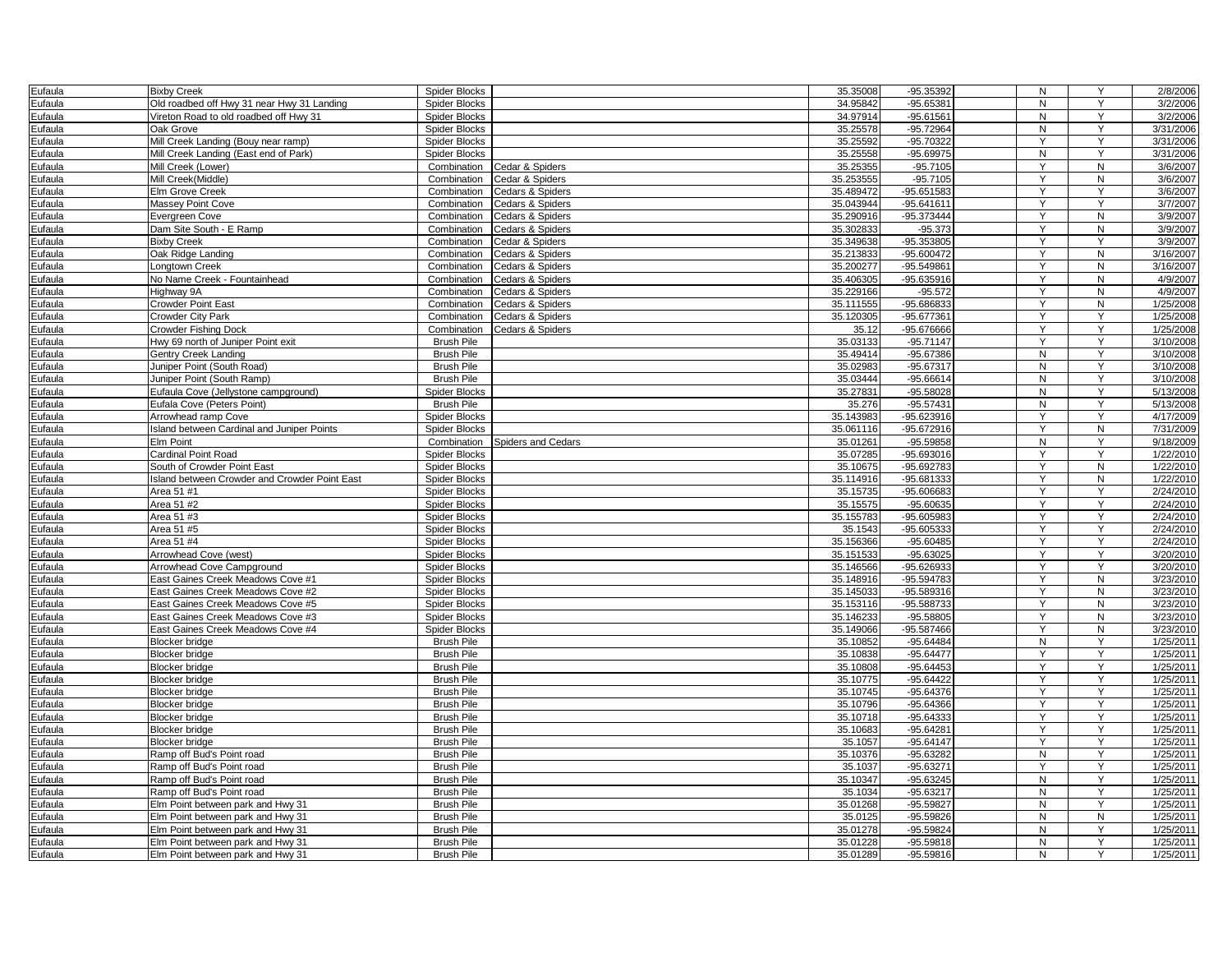| Eufaula | Elm Point between park and Hwy 31                  | <b>Brush Pile</b>    |                             | 35.01307               | -95.59807                  | N              | Y              | 1/25/2011              |
|---------|----------------------------------------------------|----------------------|-----------------------------|------------------------|----------------------------|----------------|----------------|------------------------|
| Eufaula | Elm Point between park and Hwy 31                  | <b>Brush Pile</b>    |                             | 35.01219               | -95.59803                  | N              | Y              | 1/25/2011              |
| Eufaula | Elm Point between park and Hwy 31                  | <b>Brush Pile</b>    |                             | 35.01216               | -95.59788                  | N              | Y              | 1/25/2011              |
| Eufaula | Elm Point between park and Hwy 31                  | <b>Brush Pile</b>    |                             | 35.0121                | $-95.59778$                | N              | Y              | 1/25/2011              |
| Eufaula | Elm Point - Old Hwy 31 bridge abuttment south end  | <b>Brush Pile</b>    |                             | 35.01377               | $-95.59776$                | N              | ${\sf N}$      | 1/25/2011              |
| Eufaula | Elm Point between park and Hwy 31                  | <b>Brush Pile</b>    |                             | 35.01202               | $-95.5977$                 | N              | Y              | 1/25/2011              |
| Eufaula | Elm Point between park and Hwy 31                  | <b>Brush Pile</b>    |                             | 35.01239               | -95.59747                  | N              | Y              | 1/25/2011              |
| Eufaula | Elm Point - Old Hwy 31 bridge abuttment south end  | <b>Brush Pile</b>    |                             | 35.01415               | $-95.59743$                | N              | ${\sf N}$      | 1/25/2011              |
| Eufaula | East of Hwy 31 bridge at Elm Point                 | <b>Brush Pile</b>    |                             | 35.01225               | $-95.59608$                | Y              | Y              | 1/25/2011              |
| Eufaula | Old Hwy 31 bridge abuttment NE of Elm Point N end  | <b>Brush Pile</b>    |                             | 35.01923               | -95.59527                  | Y              | N              | 1/25/2011              |
| Eufaula | Old Hwy 31 bridge abuttment NE of Elm Point S end  | <b>Brush Pile</b>    |                             | 35.01884               | $-95.59525$                | Y              | ${\sf N}$      | 1/25/2011              |
| Eufaula | East of NE Hwy 31 bridge at Elm Point              | <b>Brush Pile</b>    |                             | 35.01994               | -95.59132                  | Y              | Y              | 1/25/2011              |
| Eufaula | N of Texanna bridge at Porum Landing - North site  | Spider Blocks        |                             | 35.36017               | $-95.4002$                 | $\checkmark$   | N              | 1/26/2011              |
| Eufaula | N of Texanna bridge at Porum Landing - South site  | <b>Spider Blocks</b> |                             | 35.35882               | -95.3993                   |                | N              | 1/26/2011              |
| Eufaula | Crowder Point East - south ramp                    | Spider Blocks        |                             | 35.1078                | $-95.69226$                | Y              | N              | 3/2/2011               |
| Eufaula | sland between Crowder and Crowder Point East       | Spider Blocks        |                             | 35.11631               | $-95.68471$                | Y              | ${\sf N}$      | 3/2/2011               |
| Eufaula | Crowder Point East - north camping area            | Spider Blocks        |                             | 35.1109                | $-95.68463$                | N              | Y              | 3/2/2011               |
| Eufaula | Island between Crowder and Crowder Point East      | Spider Blocks        |                             | 35.11569               | $-95.68446$                | Υ              | N              | 3/2/2011               |
| Eufaula | South bank between Crowder and Crowder Point East  | Spider Blocks        |                             | 35.11381               | $-95.68358$                | Y              | N              | 3/2/2011               |
| Eufaula | Hwy 69 rip-rap at Crowder - south site             | Spider Blocks        |                             | 35.11981               | -95.68243                  | N              | Y              | 3/2/2011               |
| Eufaula | Old roadbed between Crowder and Crowder Point East | <b>Spider Blocks</b> |                             | 35.11353               | $-95.6813$                 | Y              | N              | 3/2/2011               |
| Eufaula | Point north of Crowder Point East - west bank      | Spider Blocks        |                             | 35.11282               | $-95.6811$                 | Y              | ${\sf N}$      | 3/2/2011               |
| Eufaula | Hwy 69 rip-rap at Crowder - north site             | <b>Spider Blocks</b> |                             | 35.12176               | $-95.68047$                | N              | Y              | 3/2/2011               |
| Eufaula | Schoolhouse point bt Crowder and Crowder Point E   | <b>Spider Blocks</b> |                             | 35.11316               | $-95.67808$                | N              | N              | 3/2/2011               |
| Eufaula | Cove East of Gentry Creek Landing                  | <b>Spider Blocks</b> |                             | 35.490583              | -95.651616                 | Y              | Y              | 4/20/2011              |
| Eufaula | Cove East of Gentry Creek Landing                  | Spider Blocks        |                             | 35.492666              | $-95.6511$                 | Y              | Y              | 4/20/2011              |
| Eufaula | Cove East of Gentry Creek Landing                  | Spider Blocks        |                             | 35.494166              | $-95.651016$               | Y              | Y              | 4/20/2011              |
| Eufaula | Cove East of Gentry Creek Landing                  | Spider blocks        |                             | 35.49815               | $-95.650266$               | Y              | Y              | 4/20/2011              |
| Eufaula | Small point west of ramp at marina                 | <b>Spider Blocks</b> |                             | 35.4018                | $-95.591016$               | $\overline{N}$ | $\overline{Y}$ | 5/17/2011              |
| Eufaula | N Shore of Deep Fork campgrounds @ Eufaula StPk    | <b>Spider Blocks</b> |                             | 35.401733              | -95.585566                 | Y              | Y              | 5/17/2011              |
|         | N Shore of Deep Fork campgrounds @ Eufaula StPk    | <b>Spider Blocks</b> |                             | 35.401683              | $-95.58455$                | Y              | Y              | 5/17/2011              |
| Eufaula |                                                    |                      |                             |                        | -95.582666                 | Y              | Y              |                        |
| Eufaula | E Shore of Deep Fork campgrounds @ Eufaula StPk    | Spider Blocks        |                             | 35.398983              |                            | Y              | ${\sf N}$      | 5/17/2011              |
| Eufaula | Onapa Cove                                         | Spider Blocks        |                             | 35.407633<br>35.406133 | -95.574366<br>-95.572816   | Y              | Y              | 5/17/2011<br>5/17/2011 |
| Eufaula | Onapa Cove Ramp                                    | Spider Blocks        |                             |                        |                            | Y              | N              |                        |
| Eufaula | Onapa Cove                                         | <b>Spider Blocks</b> |                             | 35.4102<br>35.30395    | $-95.57195$<br>$-95.37385$ | $\overline{Y}$ | $\overline{Y}$ | 5/17/2011<br>9/16/2019 |
| Eufaula | Dam Site South/ Ladybird Landing                   | <b>Brush Pile</b>    | Cedar Trees                 |                        |                            |                |                |                        |
| Eufaula | Dam Site South/ Ladybird Landing                   | <b>Brush Pile</b>    | Cedar Trees                 | 35.30322               | -95.37317                  | Υ              | Y              | 9/16/2019              |
| Eufaula | Evergreen Cove /Ladybird Landing                   | <b>Brush Pile</b>    | <b>Cedar Trees</b>          | 35.29836               | $-95.37573$                | Y              | Y              | 9/16/2019              |
| Eufaula | Evergreen Cove /Ladybird Landing                   | <b>Brush Pile</b>    | Cedar Trees                 | 35.29956               | -95.37661                  | N              | Y              | 9/16/2019              |
| Eufaula | Evergreen Cove /Ladybird Landing                   | <b>Brush Pile</b>    | Cedar Trees                 | 35.29769               | $-95.3752$                 | Y<br>Y         | Y              | 9/16/2019              |
| Eufaula | Evergreen Cove /Ladybird Landing                   | <b>Brush Pile</b>    | Cedar Trees                 | 35.290916              | $-95.373444$               |                | N              | 9/16/2019              |
| Eufaula | Evergreen Cove /Ladybird Landing                   | <b>Brush Pile</b>    | <b>Cedar Trees</b>          | 35.294766              | -95.373983                 |                | $\overline{N}$ | 9/16/2019              |
| Eufaula | <b>Blocker Bridge</b>                              | <b>Brush Pile</b>    | <b>Cedar Trees</b>          | 35.10852               | -95.64484                  | N              | Y              | 3/17/2020              |
| Eufaula | <b>Blocker Bridge</b>                              | <b>Brush Pile</b>    | Cedar Trees                 | 35.10838               | $-95.64477$                | Y              | Y              | 3/17/2020              |
| Eufaula | <b>Blocker Bridge</b>                              | <b>Brush Pile</b>    | Cedar Trees                 | 35.10808               | $-95.64453$                | Y              | Y              | 3/17/2020              |
| Eufaula | <b>Blocker Bridge</b>                              | <b>Brush Pile</b>    | Cedar Trees                 | 35.10796               | $-95.64366$                | Y              | Y              | 3/17/2020              |
| Eufaula | <b>Blocker Bridge</b>                              | <b>Brush Pile</b>    | Cedar Trees                 | 35.10683               | -95.64281                  |                | Y              | 3/17/2020              |
| Eufaula | <b>Blocker Bridge</b>                              | <b>Brush Pile</b>    | Cedar Trees                 | 35.10533               | -95.64192                  | N              | Y              | 3/17/2020              |
| Eufaula | <b>Blocker Bridge</b>                              | <b>Brush Pile</b>    | <b>Cedar Trees</b>          | 35.10570               | $-95.64147$                | N              | Y              | 3/17/2020              |
| Eufaula | <b>Blocker Bridge</b>                              | <b>Brush Pile</b>    | <b>Cedar Trees</b>          | 35.10510               | $-95.64037$                | N              | Y              | 3/17/2020              |
| Eufaula | <b>Blocker Bridge</b>                              | <b>Brush Pile</b>    | Cedar Trees                 | 35.10427               | -95.63937                  | N              | Y              | 3/17/2020              |
| Eufaula | Blocker Bridge                                     | <b>Brush Pile</b>    | Cedar Trees                 | 35.10290               | -95.63823                  | N              | Y              | 3/17/2020              |
| Eufaula | Ramp off Bud's Point                               | <b>Brush Pile</b>    | Cedar Trees                 | 35.10376               | -95.63282                  | N              | Y              | 3/17/2020              |
| Eufaula | Ramp off Bud's Point                               | <b>Brush Pile</b>    | <b>Cedar Trees</b>          | 35.10370               | -95.63271                  | Υ              | Y              | 3/17/2020              |
| Eufaula | Ramp off Bud's Point                               | <b>Brush Pile</b>    | <b>Cedar Trees</b>          | 35.10347               | $-95.63245$                | $\mathsf{N}$   | Y              | 3/17/2020              |
| Eufaula | Ramp off Bud's Point                               | <b>Brush Pile</b>    | Cedar Trees                 | 35.10340               | -95.63217                  | N              | Y              | 3/17/2020              |
| Eufaula | Crowder                                            | <b>Brush Pile</b>    | Cedar Trees                 | 35.11156               | -95.68683                  | Y              | N              | 3/18/2020              |
| Eufaula | Crowder                                            | Combination          | Cedar Trees / Spider Blocks | 35.11090               | $-95.68463$                | Y              | Y              | 3/18/2020              |
| Eufaula | Crowder                                            | <b>Brush Pile</b>    | Cedar Trees                 | 35.11481               | -95.68181                  | Y              | N              | 3/18/2020              |
| Eufaula | Crowder                                            | <b>Brush Pile</b>    | <b>Cedar Trees</b>          | 35.11593               | $-95.68175$                | Y              | ${\sf N}$      | 3/18/2020              |
| Eufaula | Crowder                                            | Combination          | Cedar Trees / Spider Blocks | 35.11282               | $-95.68110$                | Y              | N              | 3/18/2020              |
| Eufaula | Crowder                                            | <b>Brush Pile</b>    | <b>Cedar Trees</b>          | 35.11810               | -95.68035                  | Y              | N              | 3/18/2020              |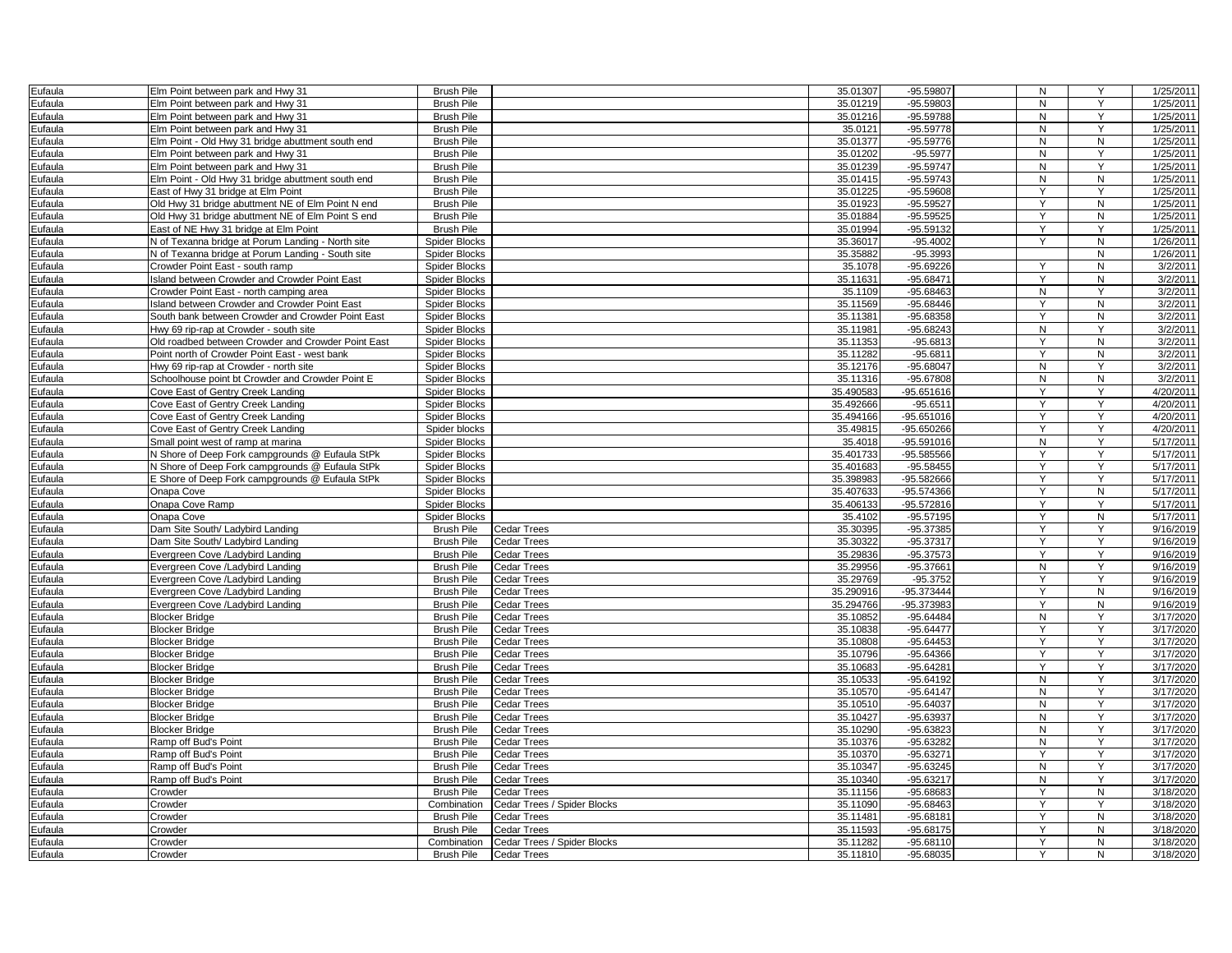| Eufaula                    | Crowder                                   | <b>Brush Pile</b>                      | <b>Cedar Trees</b>               | 35.11247               | -95.67900                    |                     | Y              | N            | 3/18/2020                |
|----------------------------|-------------------------------------------|----------------------------------------|----------------------------------|------------------------|------------------------------|---------------------|----------------|--------------|--------------------------|
| Eufaula                    | Crowder                                   | <b>Brush Pile</b>                      | Cedar Trees                      | 35.11656               | -95.67889                    |                     | $\overline{Y}$ | N            | 3/18/2020                |
| Eufaula                    | Crowder                                   | <b>Brush Pile</b>                      | Cedar Trees                      | 35.12028               | $-95.67775$                  |                     | N              | Y            | 3/18/2020                |
| Eufaula                    | Crowder                                   | <b>Brush Pile</b>                      | <b>Cedar Trees</b>               | 35.12036               | $-95.67750$                  |                     | Y              | Y            | 3/18/2020                |
| Eufaula                    | Crowder                                   | <b>Brush Pile</b>                      | Cedar Trees                      | 35.12014               | -95.67747                    |                     | N              | Y            | 3/18/2020                |
| Eufaula                    | Crowder                                   | <b>Brush Pile</b>                      | Cedar Trees                      | 35.12042               | $-95.67678$                  |                     | N              | Y            | 3/18/2020                |
| Eufaula                    | Crowder                                   | <b>Brush Pile</b>                      | Cedar Trees                      | 35.12047               | $-95.67650$                  |                     | N              | Y            | 3/18/2020                |
| Eufaula                    | Crowder                                   | Combination                            | Cedar Trees / Spider Blocks      | 35.12223               | $-95.63916$                  |                     | Y              | Y            | 3/18/2020                |
| Eufaula                    | McNack Cove                               | Combination                            | Cedars & Spiders                 | 35.480472              | -95.686805                   |                     | Y              | ${\sf N}$    |                          |
| Eufaula                    | Crowder South                             | Combination                            | Cedars & Spiders                 | 35.114805              | $-95.681805$                 |                     | Y              | N            |                          |
| Eufaula                    | Crowder City Park                         | Combination                            | Spiders and Cedars               | 35.12047               | $-95.67589$                  |                     | N              | Y            |                          |
| Eufaula                    | Arrowhead Lodge Ramp Cove                 | Combination                            | Cedars & Spiders                 | 35.143805              | -95.623777                   |                     | Y              | N            |                          |
| Eufaula                    | Emerald Bav                               | Combination                            | Cedars & Spiders                 | 35.4695                | $-95.616638$                 |                     | Y              | N            |                          |
| Eufaula                    | Hummingbird Beach-Lake Eufaula State Park | Combination                            | <b>Spiders and Cedars</b>        | 35.40203               | $-95.59758$                  |                     | N              | Y            |                          |
| Eufaula                    | Old roadbed off Hwy 9A                    | Combination                            | Spiders and Cedars               | 35.22156               | $-95.58906$                  |                     | N              | Y            |                          |
| Eufaula                    | River Oaks (Eufaula Cove)                 | Combination                            | Cedars & Spiders                 | 35.278777              | -95.574861                   |                     | Y              | ${\sf N}$    |                          |
| Eufaula                    | Alta-Vista Dev. - W Cove                  | Combination                            | Cedars & Spiders                 | 35.227916              | $-95.524222$                 |                     | Y              | ${\sf N}$    |                          |
| Eufaula                    | Push Hill Cove                            | Combination                            | <b>Cedars &amp; Spiders</b>      | 35.332472              | $-95.509$                    |                     | Υ              | N            |                          |
| Fort Cobb                  | Fly In 2 Dock                             | <b>Brush Pile</b>                      |                                  | 35.2057                | -98.49992                    | 10                  | Y              | $\mathsf{Y}$ | 1/1/2003                 |
| Fort Cobb                  | Fly In 2                                  | <b>Brush Pile</b>                      |                                  | 35.2059                | -98.49914                    | 10                  | Y              |              | 1/1/2003                 |
| Fort Cobb                  | Point South of Willow Creek               | <b>Brush Pile</b>                      |                                  | 35.20988               | $-98.4843$                   | 10                  | Y              |              | 1/1/2003                 |
| Fort Cobb                  | Cove West of Fly In 2                     | Unknown                                |                                  | 35.20627               | $-98.50151$                  |                     | N              | Y            |                          |
| Fort Cobb                  | Park Boundry Cove East Side               | <b>Brush Pile</b>                      |                                  | 35.20592               | -98.47995                    |                     | Y              |              |                          |
| Fort Cobb                  | Oney Dock                                 | Unknown                                |                                  | 35.21877               | $-98.4783$                   |                     | N              | Y            |                          |
| Fort Cobb                  | Back of Kardokus                          | <b>Brush Pile</b>                      |                                  | 35.2004                | -98.46331                    |                     | Y              |              |                          |
| Fort Cobb                  | Marina Cove Fishing Dock                  | <b>Brush Pile</b>                      |                                  | 35.17149               | $-98.44929$                  |                     | Y              |              |                          |
| Fort Gibson                | Wahoo Bay                                 | <b>Brush Pile</b>                      |                                  | 36.033892              | -95.323858                   |                     | $\mathsf{N}$   |              | 2/17/2010                |
| Fort Gibson                | Wahoo Bay                                 | <b>Brush Pile</b>                      |                                  | 35.954414              | $-95.308256$                 |                     | ${\sf N}$      |              | 2/17/2010                |
| Fort Gibson                | Wahoo Bay                                 | <b>Brush Pile</b>                      |                                  | 35.879365              | $-95.275056$                 |                     | N              |              | 2/17/2010                |
| Fort Gibson                | Wahoo Bay                                 | <b>Brush Pile</b>                      |                                  | 35.879592              | -95.274369                   |                     | N              |              | 2/17/2010                |
| Fort Gibson                | Wahoo Bay                                 | <b>Brush Pile</b>                      |                                  | 35.879669              | -95.273536                   |                     | N              |              | 2/17/2010                |
| Fort Gibson                | Wahoo Bav                                 | <b>Brush Pile</b>                      |                                  | 35.905508              | -95.242872                   |                     | N              |              | 2/17/2010                |
| Fort Gibson                | Wahoo Bay                                 | <b>Brush Pile</b>                      |                                  | 35.876836              | -95.224306                   |                     | N              |              | 2/17/2010                |
| Fort Gibson                | <b>Flat Rock Creek</b>                    | <b>Brush Pile</b>                      |                                  | 36.05449               | -95.33982                    | 8                   | N              | ${\sf N}$    | 4/7/2011                 |
| Fort Gibson                | <b>Rocky Point</b>                        | <b>Brush Pile</b>                      |                                  | 36.03637               | -95.33252                    | 14                  | N              | ${\sf N}$    | 4/7/2011                 |
| Fort Gibson                | Toppers                                   | <b>Brush Pile</b>                      | 10 Large cedar trees             | 35.98203               | -95.31398                    | 12                  | N              | N            | 4/7/2011                 |
| Fort Gibson                | Long Bay                                  | <b>Brush Pile</b>                      |                                  | 35.95811               | -95.30396                    | 10                  | N              | ${\sf N}$    | 4/7/2011                 |
| Fort Gibson                | Long Bay                                  | <b>Brush Pile</b>                      |                                  | 35.95909               | $-95.30156$                  | 10                  | N              | N            | 4/7/2011                 |
| Fort Gibson                | Wahoo Bay                                 | <b>Brush Pile</b>                      |                                  | 35.87941               | $-95.2748$                   | 10                  | N              | Y            | 4/7/2011                 |
| Fort Gibson                | Ranger Creek                              | <b>Brush Pile</b>                      |                                  | 35.87674               | $-95.2238$                   | 14                  | N              | ${\sf N}$    | 4/7/2011                 |
| Fort Gibson                | Earbob                                    | <b>Brush Pile</b>                      | cedar trees                      | 36.082301              | -95.250854                   | 5                   | N              | Y            | 10/25/2016               |
| Fort Gibson                | Earbob                                    | <b>Brush Pile</b>                      | 6 Large Cedars                   | 36.083692              | $-95.25083$                  | 10                  | N              | Y            | 10/25/2016               |
| Fort Gibson                | Earbob                                    | <b>Brush Pile</b>                      | 6 Large Cedars                   | 36.083029              | $-95.250776$                 | 8                   | N              | N            | 10/25/2016               |
| Fort Gibson                | Earbob                                    | <b>Brush Pile</b>                      |                                  | 36.08216               | -95.249746                   | 6                   | N              | Y            | 10/25/2016               |
| Fort Gibson                | Earbob                                    | <b>Brush Pile</b>                      | 4 Large Cedars<br>3 Large Cedars | 36.081522              | $-95.249529$                 | 5                   | N              | Y            | 10/25/2016               |
|                            |                                           |                                        |                                  |                        |                              |                     | N              | Y            |                          |
| Fort Gibson<br>Fort Gibson | Earbob<br>Earbob                          | <b>Brush Pile</b><br><b>Brush Pile</b> | 3 Large Cedars<br>3 Large Cedars | 36.083499<br>36.083142 | $-95.249508$<br>$-95.249037$ | 6<br>$\overline{4}$ | N              | Y            | 10/25/2016<br>10/25/2016 |
| Fort Gibson                | Earbob                                    | <b>Brush Pile</b>                      | 2 Large Cedars                   | 36.081733              | $-95.248523$                 | 5                   | N              | Y            | 10/25/2016               |
| Fort Gibson                | Earbob                                    | <b>Brush Pile</b>                      | 3 Large Cedars                   | 36.082672              | $-95.246308$                 | 5                   | N              | Y            | 10/25/2016               |
| Fort Gibson                | Earbob                                    | <b>Brush Pile</b>                      | 9 Large Cedars                   | 36.082663              | $-95.244412$                 | 6                   | N              | Y            | 10/25/2016               |
|                            |                                           |                                        |                                  |                        |                              |                     |                | Y            |                          |
| Fort Gibson                | Flat Rock Creek<br>Flat Rock Creek        | <b>Brush Pile</b>                      | 8 large cedars                   | 36.039233<br>36.036258 | -95.337417<br>-95.332549     | 6<br>13             | N<br>N         | N            | 8/9/2017                 |
| Fort Gibson                |                                           | <b>Brush Pile</b>                      | 14 large cedars                  |                        |                              |                     |                | Y            | 8/9/2017                 |
| Fort Gibson                | Flat Rock Creek                           | <b>Brush Pile</b>                      | 19 large cedars                  | 36.046694              | $-95.331166$                 | 10                  | N              | Y            | 8/9/2017                 |
| Fort Gibson                | Paradise Cove Ramp                        | <b>Brush Pile</b>                      | 3 large cedars                   | 35.91815               | $-95.266966$                 | 5                   | N              |              | 12/18/2019               |
| Fort Gibson                | Paradise Cove Ramp                        | <b>Brush Pile</b>                      | 6 large cedars                   | 35.919133              | $-95.266616$                 | 6                   | $\mathsf{N}$   | Y            | 12/18/2019               |
| Fort Gibson                | Paradise Cove Ramp                        | <b>Brush Pile</b>                      | 4 large cedars                   | 35.920333              | $-95.26635$                  | 9                   | N              | Y            | 12/18/2019               |
| Fort Gibson                | Paradise Cove Ramp                        | <b>Brush Pile</b>                      | 6 large cedars                   | 35.9212                | $-95.266333$                 | 12                  | N              | Y            | 12/18/2019               |
| Fort Gibson                | Paradise Cove Ramp                        | <b>Brush Pile</b>                      | 18 cedar row                     | 35.917129              | $-95.266093$                 | 8                   | N              | Ÿ            | 12/18/2019               |
| Fort Gibson                | Paradise Cove Ramp                        | <b>Brush Pile</b>                      | 1 large cedar                    | 35.917273              | -95.26542                    | 3                   | N              | Y            | 12/18/2019               |
| Foss                       | Cutberth cove                             | <b>Brush Pile</b>                      | cedar trees                      | 35.5775                | -99.21638889                 | 11                  | Y              | Y            | 12/5/2012                |
| Foss                       | Cutberth cove                             | <b>Brush Pile</b>                      | cedar trees                      | 35.57805556            | -99.21361111                 | 10                  | Y              | N            | 12/5/2012                |
| Foss                       | Cutberth cove                             | <b>Brush Pile</b>                      | cedar trees                      | 35.57805556            | -99.21138889                 | 26                  | Y              | N            | 12/5/2012                |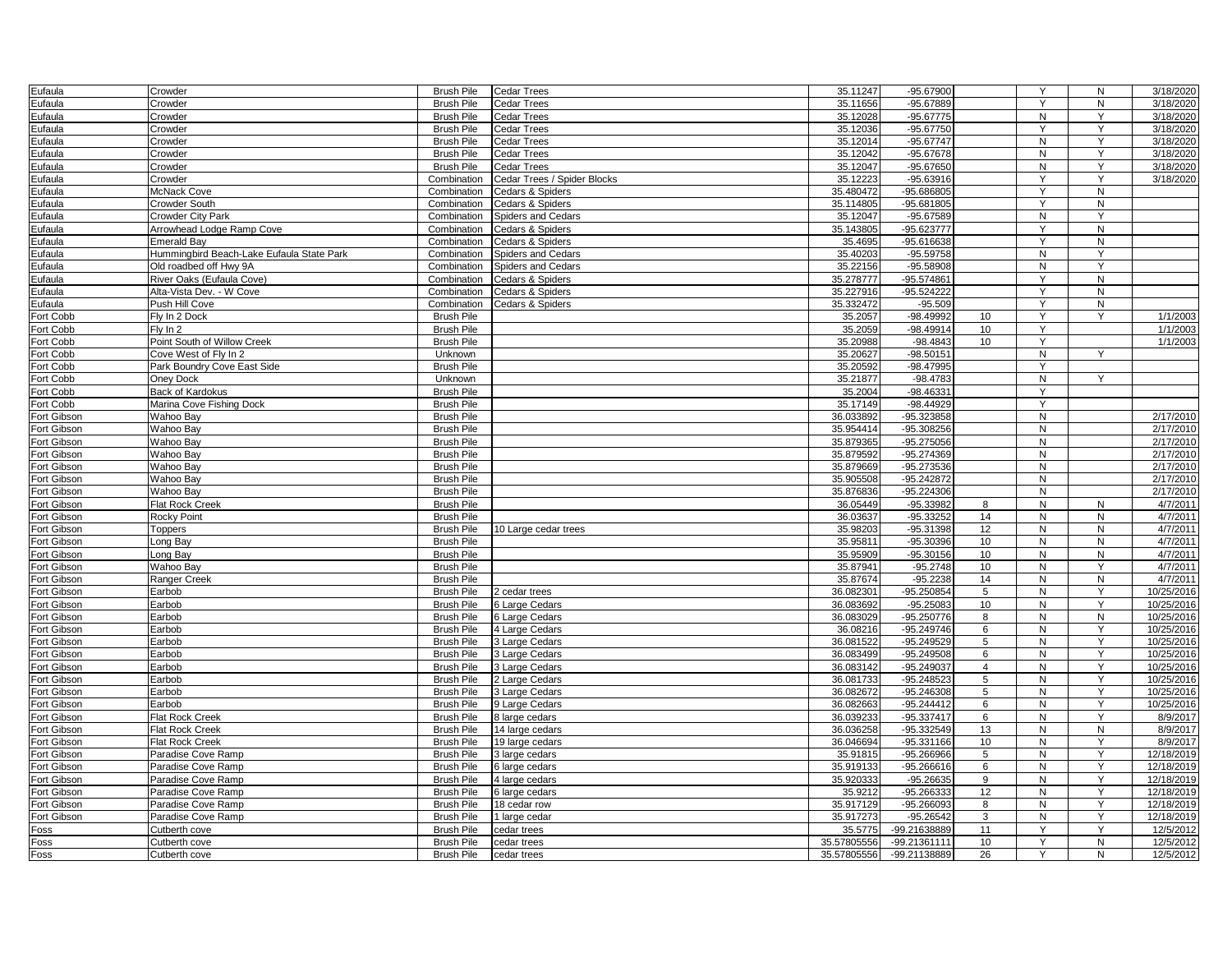| Foss                  | Cutberth cove                 | <b>Brush Pile</b>    | cedar trees                    | 35.5775     | $-99.21111111$         | 6               | N              | ${\sf N}$      | 12/5/2012    |
|-----------------------|-------------------------------|----------------------|--------------------------------|-------------|------------------------|-----------------|----------------|----------------|--------------|
| Foss                  | Cutberth cove                 | <b>Brush Pile</b>    | cedar trees                    | 35.58277778 | -99.21111111           | 11              | Y              | ${\sf N}$      | 12/5/2012    |
| Foss                  | Cutberth cove                 | <b>Brush Pile</b>    | cedar trees                    | 35.58472222 | -99.21111111           | 11              | Y              | Y              | 12/5/2012    |
| Foss                  | Island south of swimming area | <b>Brush Pile</b>    | cedar trees                    | 35.57305556 | -99.19333333           | 12              | Y              | Y              | 12/5/2012    |
| Foss                  | Sandy Beach                   | <b>Brush Pile</b>    | brush row                      | 35.55138889 | -99.20388889           | 6               | Y              | Y              | 12/4/2017    |
| Foss                  | Cedar Point                   | <b>Brush Pile</b>    | brush row                      | 35.54138889 | -99.19527778           | 6               | Y              | Y              | 12/4/2017    |
| Foss                  | Fishing dock, Main ramp       | <b>Brush Pile</b>    | cedar trees                    | 35.53638889 | -99.19444444           | 12              | Y              | Y              | 12/4/2017    |
| Foss                  | Red Bluff across from Marina  | <b>Brush Pile</b>    | cedar trees                    | 35.53777778 | -99.18916667           | $\overline{7}$  | Y              | Y              | 12/4/2017    |
| <b>Foss Reservoir</b> | <b>Mouse Creek</b>            | <b>Brush Pile</b>    |                                | 35.55011666 | $-99.2348$             | 6               | $\overline{Y}$ | $\overline{N}$ |              |
| <b>Foss Reservoir</b> | Soldier Point West Jetty      | <b>Brush Pile</b>    |                                | 35.54708333 | $-99.23405$            | 6               | N              | Y              |              |
| <b>Foss Reservoir</b> | Soldier Creek North           | <b>Brush Pile</b>    |                                | 35.57775    | -99.21201666           | 6               | Y              | Y              |              |
| Foss Reservoir        | Marina Camping Area           | <b>Brush Pile</b>    |                                | 35.54225    | -99.20391666           | 10              | Y              | ${\sf N}$      |              |
| <b>Foss Reservoir</b> | Marina Cove                   | <b>Brush Pile</b>    |                                | 35.5304     | $-99.1989$             | 8               | N              | Y              |              |
| Foss Reservoir        | Marina Cove                   | <b>Brush Pile</b>    |                                | 35.53343333 | -99.19293333           | 12              | N              | Y              |              |
| <b>Foss Reservoir</b> | Marina Cove                   | <b>Brush Pile</b>    |                                | 35.53151666 | -99.19248333           | 6               | N              | Y              |              |
| <b>Foss Reservoir</b> | Marina Cove                   | <b>Brush Pile</b>    |                                | 35.53585    | $-99.1922$             | 10              | N              | N              |              |
| <b>Foss Reservoir</b> | Marina Cove                   | <b>Brush Pile</b>    |                                | 35.53403333 | -99.18995              | 10 <sup>1</sup> | Y              | ${\sf N}$      |              |
| <b>Foss Reservoir</b> | No Wake Buoy                  | <b>Brush Pile</b>    |                                | 35.53645    | $-99.18995$            | 14              | Y              | ${\sf N}$      |              |
| <b>Foss Reservoir</b> | No Wake Buoy                  | <b>Brush Pile</b>    |                                | 35.53705    | $-99.18995$            | 14              | Y              | N              |              |
| <b>Foss Reservoir</b> | Marina Cove                   | <b>Brush Pile</b>    |                                | 35.53101666 | -99.18921666           | 10              | Y              | N              |              |
| Foss Reservoir        | Marina Cove                   | <b>Brush Pile</b>    |                                | 35.52328333 | -99.18473333           | 10              | N              | Y              |              |
| Grand                 | Mid Lake Horse Creek          | Spider Blocks        | 25+ spider blocks              | 36.57535    | -94.917127             |                 | N              | ${\sf N}$      | 2016         |
| Grand                 | Mid Lake Bernice Pier         | Spider Blocks        | 75+ spider blocks              | 36.623867   | -94.9081027            |                 | Y              | Y              | 2016         |
| Grand                 | Mid Lake                      | <b>Brush Pile</b>    | Hardwood trees                 | 36.59789    | $-94.90775$            |                 | N              | N              | 2018         |
| Grand                 | Mid Lake                      | <b>Brush Pile</b>    | Hardwood trees                 | 36.59962    | $-94.90327$            |                 | N              | N              | 2018         |
| Grand                 | Mid Lake                      | <b>Brush Pile</b>    | Hardwood trees                 | 36.58206    | $-94.90134$            |                 | N              | N              | 2018         |
| Grand                 | Mid Lake                      | <b>Brush Pile</b>    | Hardwood trees                 | 36.58293    | $-94.90036$            |                 | N              | ${\sf N}$      | 2018         |
| Grand                 | Mid Lake                      | <b>Brush Pile</b>    | Hardwood trees                 | 36.57528    | $-94.89184$            |                 | $\mathsf{N}$   | ${\sf N}$      | 2018         |
| Grand                 | Mid Lake                      | <b>Brush Pile</b>    | Hardwood trees                 | 36.57765    | $-94.88735$            |                 | N              | N              | 2018         |
|                       | Mid Lake                      | <b>Brush Pile</b>    | Hardwood trees                 | 36.58902    | -94.91883              |                 | $\mathsf{N}$   | ${\sf N}$      | 2019         |
| Grand                 | Mid Lake                      | <b>Brush Pile</b>    |                                | 36.58626    | $-94.9174$             |                 | N              | N              | 2019         |
| Grand                 |                               | <b>Brush Pile</b>    | Hardwood trees                 | 36.59228    | $-94.90649$            |                 |                | N              | 2019         |
| Grand                 | Mid Lake                      |                      | Hardwood trees                 |             |                        |                 | N              |                |              |
| Grand                 | Mid Lake                      | <b>Brush Pile</b>    | Hardwood trees                 | 36.58991    | -94.90609<br>-94.90593 |                 | N              | N              | 2019<br>2019 |
| Grand                 | Mid Lake                      | <b>Brush Pile</b>    | Hardwood trees                 | 36.59062    |                        |                 | N              | N              |              |
| Grand                 | Mid Lake                      | <b>Brush Pile</b>    | Hardwood trees                 | 36.59917    | $-94.9034$             |                 | N              | N<br>N         | 2019         |
| Grand                 | Mid Lake                      | <b>Brush Pile</b>    | Hardwood trees                 | 36.57248    | $-94.90317$            |                 | N              |                | 2019         |
| Grand                 | Mid Lake                      | <b>Brush Pile</b>    | Hardwood trees                 | 36.58029    | $-94.90293$            |                 | N              | ${\sf N}$      | 2019         |
| Grand                 | Mid Lake                      | <b>Brush Pile</b>    | Hardwood trees                 | 36.58043    | -94.90262              |                 | N              | N              | 2019         |
| Grand                 | Mid Lake                      | <b>Brush Pile</b>    | Hardwood trees                 | 36.58043    | -94.90237              |                 | N              | ${\sf N}$      | 2019         |
| Grand                 | Mid Lake                      | <b>Brush Pile</b>    | Hardwood trees                 | 36.58149    | $-94.90075$            |                 | N              | N              | 2019         |
| Grand                 | Mid Lake                      | <b>Brush Pile</b>    | Hardwood trees                 | 36.57344    | $-94.8989$             |                 | N              | N              | 2019         |
| Grand                 | Mid Lake                      | <b>Brush Pile</b>    | Hardwood trees                 | 36.55506    | $-94.84071$            |                 | N              | ${\sf N}$      | 2019         |
| Grand                 | <b>Big Hollow Mid Lake</b>    | <b>Brush Pile</b>    | 90+ cedar trees                | 36.52956    | $-94.91014$            |                 | Y              | N              | 9/3/2014     |
| Grand                 | <b>Honey Creek</b>            | Other                | 22 Mossback habitat structures | 36.555389   | -94.821322             |                 | N              | N              | 7/28/2020    |
| Grand                 | <b>Honey Creek</b>            | Other                | 30 Mossback habitat structures | 36.56626    | $-94.81722$            |                 | N              | ${\sf N}$      | 7/28/2020    |
| Grand                 | <b>Honey Creek</b>            | Other                | 17 Mossback habitat structures | 36.57079    | $-94.80572$            |                 | N              | N              | 7/28/2020    |
| Grand                 | <b>Honey Creek</b>            | Other                | 21 Mossback habitat structures | 36.5711     | $-94.80487$            |                 | N              | N              | 7/28/2020    |
| Grand                 | <b>Honey Creek</b>            | Other                | 15 Mossback habitat structures | 36.56224    | $-94.80353$            |                 | N              | N              | 7/28/2020    |
| Grand                 | <b>Honey Creek</b>            | Other                | 20 Mossback habitat structures | 36.57712    | -94.79729              |                 | N              | N              | 7/28/2020    |
| Grand                 | <b>Honey Creek</b>            | Other                | 27 Mossback habitat structures | 36.57586    | $-94.79674$            |                 | N              | ${\sf N}$      | 7/28/2020    |
| Grand                 | <b>Honey Creek</b>            | Other                | 34 Mossback habitat structures | 36.568854   | -94.795724             |                 | N              | ${\sf N}$      | 7/28/2020    |
| Grand                 | <b>Honey Creek</b>            | Other                | 22 Mossback habitat structures | 36.57582    | $-94.79121$            |                 | N              | ${\sf N}$      | 7/28/2020    |
| Grand                 | Honey Creek                   | Other                | 10 Mossback habitat structures | 36.576743   | -94.781722             |                 | N              | Y              | 7/28/2020    |
| Grand                 | <b>Honey Creek</b>            | Other                | 22 Mossback habitat structures | 36.56666    | $-94.77294$            |                 | N              | N              | 7/28/2020    |
| Grand                 | Mid Lake Big Hollow           | <b>Brush Pile</b>    | 90 + Cedar trees               | 36.52956    | $-94.91014$            |                 | Y              | ${\sf N}$      |              |
| Greenleaf             | Cove                          | Spider Blocks        | 8 Spider Blocks                | 35.62717    | $-95.16236$            | 12              | N              | ${\sf N}$      | 11/3/2009    |
| Greenleaf             | Cedar Hollow                  | Spider Blocks        | 8 Spider Blocks                | 35.62144    | $-95.15774$            | 13              | N              | ${\sf N}$      | 11/3/2009    |
| Greenleaf             | Cove                          | Spider Blocks        |                                | 35.618257   | $-95.160986$           | 10              | N              | N              | 11/4/2009    |
| Greenleaf             |                               |                      | Spider Blocks 18 Spider Blocks | 35.6189     | $-95.1671$             | 13              | N              | N              | 3/4/2010     |
| Greenleaf             |                               | Spider Blocks        |                                | 35.61505    | $-95.16551$            | 14              | N              | N              | 3/4/2010     |
| Greenleaf             |                               |                      | Spider Blocks 17 Spider Blocks | 35.61718    | $-95.16375$            | 12              | N              | N              | 3/4/2010     |
| Greenleaf             |                               | <b>Spider Blocks</b> |                                | 35.61803    | $-95.16077$            | 10              |                |                | 3/4/2010     |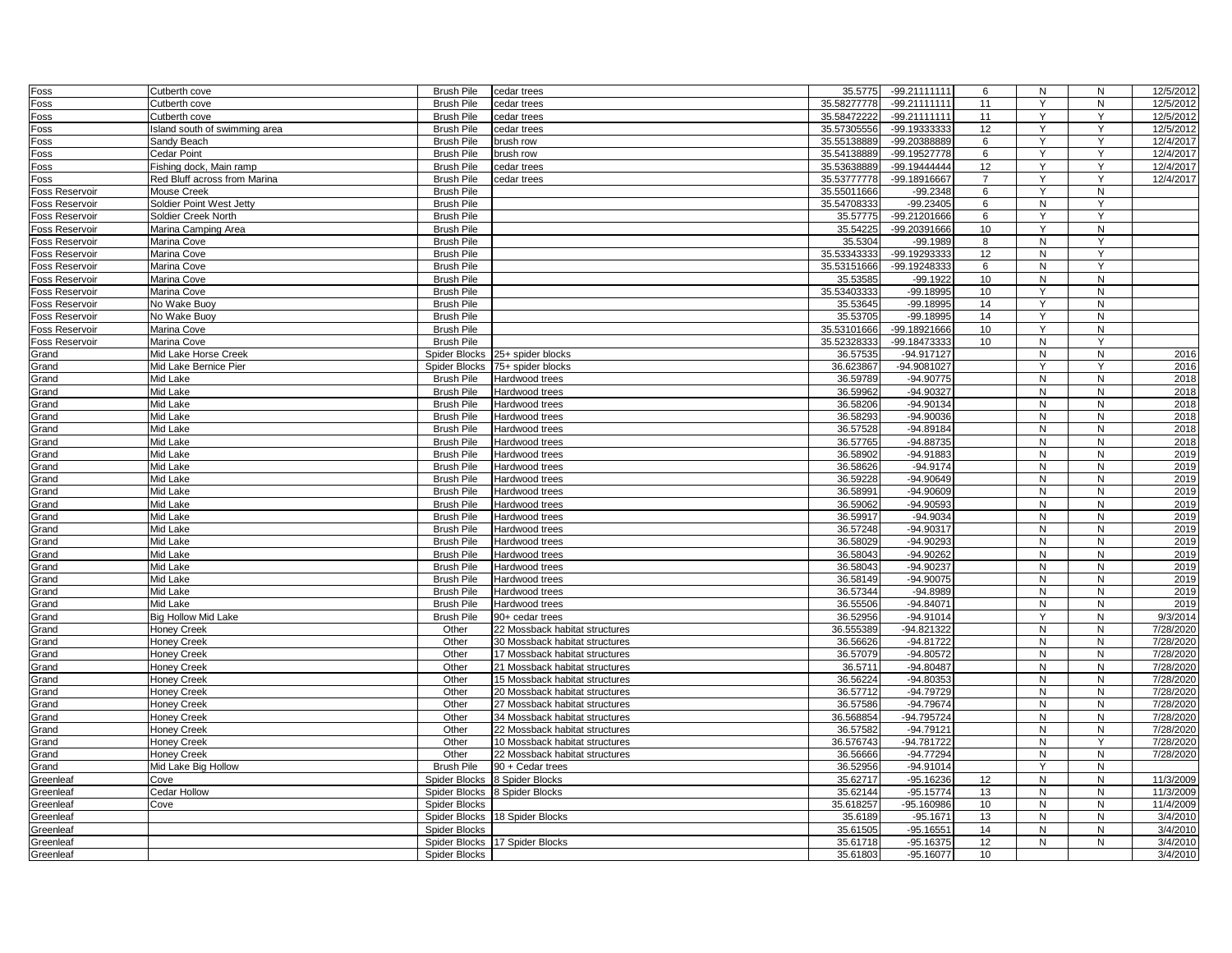| Greenleaf                |                                         | Spider Blocks                          |                                | 35.61803    | $-95.15824$                | 10      | N              | N              | 3/4/2010   |
|--------------------------|-----------------------------------------|----------------------------------------|--------------------------------|-------------|----------------------------|---------|----------------|----------------|------------|
| Greenleaf                |                                         | Spider Blocks                          | 15 Spider Blocks               | 35.6392     | $-95.15685$                | 12      | N              | N              | 3/4/2010   |
| Greenleaf                |                                         | <b>Spider Blocks</b>                   |                                | 35.64447    | $-95.14941$                | 14      | N              | ${\sf N}$      | 3/4/2010   |
| Greenleaf                | Cabin of the Woods dock                 | <b>Brush Pile</b>                      | 2 cedar trees                  | 35.619518   | $-95.166669$               | 10      | N              | Y              | 10/11/2016 |
| Greenleaf                | Fishing Dock #2                         | <b>Brush Pile</b>                      | 2 cedar trees                  | 35.621498   | $-95.165554$               | 8       | N              | Y              | 10/11/2016 |
| Greenleaf                | <b>Fishing Dock</b>                     | <b>Brush Pile</b>                      | 6 large cedar trees            | 35.622019   | -95.163957                 | 11      | N              | Y              | 10/11/2016 |
| Greenleaf                | Cove                                    | <b>Brush Pile</b>                      | 7 large cedar trees            | 35.621166   | $-95.157274$               | 18      | Y              | ${\sf N}$      | 10/11/2016 |
| Greenleaf                | Mary's cove                             | <b>Brush Pile</b>                      | 7 large cedar trees            | 35.638127   | -95.150862                 | 12      | Y              | $\overline{N}$ | 10/11/2016 |
| Greenleaf                | <b>Fishing Dock</b>                     | <b>Brush Pile</b>                      | 4 large cedar trees            | 35.622019   | $-95.163957$               | 11      | N              | Y              | 10/7/2019  |
| Greenleaf                | Cove                                    | <b>Brush Pile</b>                      | 8 large cedar trees            | 35.621166   | $-95.157274$               | 18      | Y              | ${\sf N}$      | 10/7/2019  |
| Greenleaf                | Mary's cove                             | <b>Brush Pile</b>                      | 3 large cedar trees            | 35.638127   | $-95.150862$               | 12      | N              | ${\sf N}$      | 10/7/2019  |
| Greenleaf                | Dam Site                                | <b>Brush Pile</b>                      |                                | 35.61857    | $-95.16736$                |         | N              | N              |            |
| Greenleaf                | Handicapped cabin                       | <b>Spider Blocks</b>                   |                                | 35.61989    | $-95.16645$                |         | N              | Y              |            |
| Greenleaf                | Old Boat Ramp                           | <b>Brush Pile</b>                      |                                | 35.621008   | -95.165825                 |         | N              | $\mathsf{Y}$   |            |
| Greenleaf                | Handicapped Pier                        | <b>Brush Pile</b>                      |                                | 35.62205    | $-95.16391$                |         | N              | Y              |            |
| Greenleaf                | Cypress Island                          | <b>Brush Pile</b>                      |                                | 35.617308   | $-95.163714$               |         | N              | $\mathsf{N}$   |            |
| Greenleaf                | Park Bluffs                             | <b>Brush Pile</b>                      |                                | 35.624681   | $-95.162074$               |         | N              | Y              |            |
| Greenleaf                | <b>Engineer's Cove</b>                  | <b>Brush Pile</b>                      |                                | 35.632107   | $-95.160676$               |         | N              | N              |            |
| Greenleaf                | Amphibious Landing                      | <b>Brush Pile</b>                      |                                | 35.64087    | $-95.15678$                |         | N              | N              |            |
| Greenleaf                | Salt Spring Cove                        | <b>Brush Pile</b>                      |                                | 35.634443   | -95.153294                 |         | N              | N              |            |
| Greenleaf                | Mary's Cove Point                       | <b>Brush Pile</b>                      |                                | 35.63768    | $-95.1526$                 |         | N              | N              |            |
| Guthrie                  | Park                                    | <b>Brush Pile</b>                      |                                | 35.81367    | $-97.44042$                | 14      | Y              | Y              | 6/30/2008  |
| Guthrie                  | Park                                    | <b>Brush Pile</b>                      |                                | 35.81429    | $-97.44258$                | 12      | Y              | ${\sf N}$      | 7/1/2009   |
| Guthrie                  | Park                                    | <b>Brush Pile</b>                      |                                | 35.814167   | -97.441389                 | 10      | Y              | Y              | 7/1/2009   |
| Guthrie                  | NE.                                     | <b>Brush Pile</b>                      |                                | 35.822004   | $-97.4354$                 | 15      | Y              | N              | 7/1/2009   |
| Guthrie                  | <b>SE</b>                               | <b>Brush Pile</b>                      |                                | 35.8112     | $-97.43323$                | 14      | Y              | N              | 7/1/2009   |
| lartshorne               | North of ramp near dam                  | <b>Brush Pile</b>                      |                                | 34.821017   | $-95.567181$               |         | Y              | Y              | 6/5/2002   |
| <b>Haskell City Lake</b> | Handicapped Fishing Dock                | Spider Blocks                          |                                | 35.841524   | $-95.715018$               |         | N              | Y              | 12/19/2008 |
| <b>Healdton Lake</b>     | Fishing dock                            | <b>Spider Blocks</b>                   | Spder blocks                   | 34.24009    | $-97.45392$                | 9       | Y              | Y              | 12/13/2013 |
| <b>Healdton Lake</b>     | Cove NE of ramp                         | <b>Brush Pile</b>                      |                                | 34.23966    | $-97.44665$                | 12      | Y              | Y              | 7/16/2020  |
| <b>Healdton Lake</b>     | East of fishing dock                    | <b>Brush Pile</b>                      | Cedar trees<br>Cedar trees     | 34.23999    | $-97.45235$                | 14      | Y              | ${\sf N}$      | 7/16/2020  |
| <b>Healdton Lake</b>     | NW cove                                 | <b>Brush Pile</b>                      | Cedar trees                    | 34.24496    | $-97.45904$                | 11      | Y              | N              | 7/16/2020  |
|                          | West of fishing dock                    |                                        |                                | 34.24189    | $-97.45695$                | 12      | Y              | ${\sf N}$      | 7/16/2020  |
| <b>Healdton Lake</b>     | Fishing Pier 2                          | <b>Brush Pile</b>                      | Cedar trees<br>Cedar trees     | 35.5525     | $-97.596667$               | 10      | N              | Y              | 2012       |
| Hefner                   | <b>Enclosed Fishing Pier</b>            | <b>Brush Pile</b><br><b>Brush Pile</b> |                                | 35.555278   | $-97.596111$               |         | N              | Y              | 2012       |
| Hefner<br>Hefner         | Cement Breakwater                       | <b>Brush Pile</b>                      | Cedar trees                    | 35.553056   | $-97.595$                  | 6<br>10 | $\overline{N}$ | Y              |            |
|                          |                                         |                                        | Cedar trees                    |             |                            |         |                | Y              |            |
| Hefner                   | Fishing Pier 1                          | <b>Brush Pile</b>                      | Cedar trees                    | 35.547222   | -97.593889                 | 10      | N<br>N         | Y              |            |
| Hefner                   | <b>Rip Rap Breakwater</b>               | <b>Brush Pile</b>                      | Cedar trees                    | 35.551389   | $-97.5925$<br>-96.30521667 | 10      |                |                |            |
| Heyburn                  | Main lake point                         | <b>Brush Pile</b>                      | Cedar trees                    | 35.95338333 |                            | 12      | N              | ${\sf N}$      | 7/24/2019  |
| Heyburn                  | Main lake point                         | <b>Brush Pile</b>                      | Cedar trees                    | 35.95391667 | -96.30496667               | 16      | N              | ${\sf N}$      | 7/24/2019  |
| <b>Heyburn</b>           | Main pool                               | <b>Brush Pile</b>                      | Cedar trees                    | 35.95223333 | -96.30426667               | 14      | ${\sf N}$      | N              | 7/24/2019  |
| Heyburn                  | Main pool                               | <b>Brush Pile</b>                      | Cedar trees                    | 35.95031667 | -96.30213333               | 13      | N              | $\overline{N}$ | 7/24/2019  |
| Heyburn                  | East point                              | <b>Brush Pile</b>                      | Cedar trees                    | 35.9589     | -96.30161667               | 15      | N              | N              | 7/24/2019  |
| Heyburn                  | Northeast cove                          | <b>PVC Structure</b>                   | Tall pvc structure             | 35.96381667 | -96.29753333               | 12      | N              | $\mathsf{N}$   | 7/24/2019  |
| Heyburn                  | East island                             | <b>Brush Pile</b>                      | Cedar trees                    | 35.95245    | $-96.2963$                 | 10      | N              | N              | 7/24/2019  |
| Holdenville              | Old road bed west of Wingo neck         | <b>Spider Blocks</b>                   |                                | 35.0388     | -96.353166                 |         | Y              | $\mathsf{N}$   | 4/9/2010   |
| Holdenville              | West point at mouth of Wingo neck       | Combination                            | <b>Cedars and Spiders</b>      | 35.03925    | $-96.35205$                |         | Υ              | ${\sf N}$      | 4/9/2010   |
| Holdenville              | East point at mouth of Wingo neck       | Combination                            | <b>Cedars and Spiders</b>      | 35.038866   | $-96.351016$               |         | Y              | N              | 4/9/2010   |
| Holdenville              | SW point of back island                 | Combination                            | <b>Cedars and Spiders</b>      | 35.038233   | $-96.350616$               |         | Y              | N              | 4/9/2010   |
| Holdenville              | Mid Lake N. Point Site 2                | Spider Blocks                          | <b>Spider Blocks</b>           | 35.038016   | $-96.355483$               |         | N              | Y              | 4/9/2010   |
| loldenville              | Old R.Bed W. of Wingo Neck              | Spider Blocks                          | Spider Blocks                  | 35.038578   | $-96.353278$               |         | $\mathsf{N}$   | N              | 4/9/2010   |
| Holdenville              | SW Point of back Island                 | Spider Blocks                          | Spider Blocks                  | 35.038233   | $-96.350616$               |         | N              | ${\sf N}$      | 4/9/2010   |
| <b>Ioldenville</b>       | Shallow Flat in back half of Lake       | Other                                  | 1 Starfish                     | 35.034737   | -96.356432                 |         | ${\sf N}$      | N              | 9/11/2014  |
| loldenville              | Cemetary Point                          | Other                                  | Starfish                       | 35.033466   | -96.356316                 |         | N              | N              | 9/11/2014  |
| Holdenville              | N. Bank halfway up Lake                 | Other                                  | Starfish                       | 35.03275    | $-96.3606$                 |         | $\mathsf{N}$   | ${\sf N}$      | 9/11/2014  |
| Holdenville              | <b>Boat Dock Cove</b>                   | <b>Brush Pile</b>                      | <b>Cedar Trees</b>             | 35.034419   | -96.369692                 |         | Y              | Y              | 12/18/2019 |
| Holdenville              | <b>Fishing Dock</b>                     | Combination                            | 3 Cedar Trees, 8 Spider Blocks | 35.0335539  | -96.369375                 |         | N              | Y              | 12/18/2019 |
| Holdenville              | Metal Retaining Wall S. of Fishing Dock | Spider Blocks                          | 12 Spider Blocks               | 35.03291389 | -96.36964722               |         | N              | Y              | 12/18/2019 |
| Holdenville              | Indian Cemetary Cove                    | <b>Brush Pile</b>                      | <b>Cedar Trees</b>             | 35.03239    | $-96.35676$                |         | Y              | Y              | 12/18/2019 |
| Holdenville              | Mid lake N. Cove Site 1                 | Combination                            | Cedar Trees, Spider Blocks     | 35.036233   | $-96.357733$               |         | Y              | Υ              | 12/18/2019 |
| Holdenville              | Mid lake N. Cove Site 2                 | Combination                            | Cedar Trees, Spider Blocks     | 35.037833   | -96.356666                 |         | Y              | Y              | 12/18/2019 |
| Holdenville              | Mid lake N. Cove Site 3                 | Combination                            | Cedar Trees, Spider Blocks     | 35.0365     | $-96.3571$                 |         | Y              | N              | 12/18/2019 |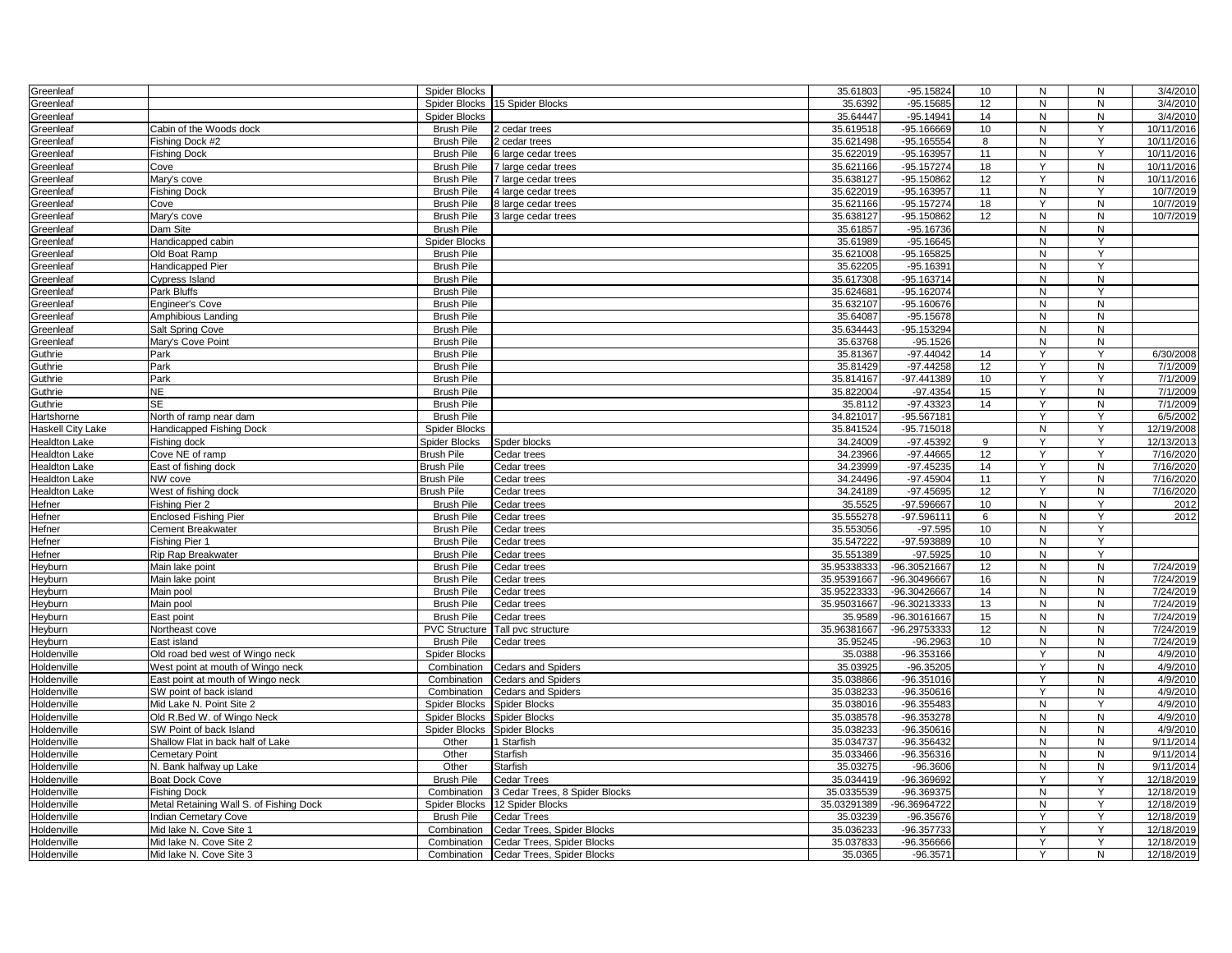| Holdenville      | Mid lake Flat Site 1                    | Combination                                               | Cedar Trees, Spider Blocks | 35.035301           | -96.354629                 |                 | Y                   | N         | 12/18/2019   |
|------------------|-----------------------------------------|-----------------------------------------------------------|----------------------------|---------------------|----------------------------|-----------------|---------------------|-----------|--------------|
| Holdenville      | Mid lake Flat site 2                    | Combination                                               | Cedar Trees, Spider Blocks | 35.037166           | $-96.354216$               |                 | Y                   | N         | 12/18/2019   |
| Holdenville      | Mid Lake N. Point Site 1                | Combination                                               | Cedar Trees, Spider Blocks | 35.036036           | -96.354691                 |                 | Y                   | Υ         | 12/18/2019   |
| Holdenville      | W. Point Mouth Wingo Neck               | Combination                                               | Cedar Trees, Spider Blocks | 35.039248           | -96.351981                 |                 | Y                   | N         | 12/18/2019   |
| Holdenville      | E. Point Mouth Wingo Neck               | Combination                                               | Cedar Trees, Spider Blocks | 35.038866           | -96.351016                 |                 | Y                   | N         | 12/18/2019   |
| Holdenville      | Indian Church Area                      | Combination                                               | Starfish, Cedar Trees      | 35.029083           | -96.360533                 |                 | Υ                   | Y         | 12/18/2019   |
| Holdenville      | Boat Ramp Cove                          | Combination                                               | <b>Cedars and Spiders</b>  | 35.034416           | -96.369694                 |                 | Y                   | Y         |              |
| Holdenville      | <b>Fishing Dock</b>                     | Combination                                               | <b>Cedars and Spiders</b>  | 35.03355            | -96.369366                 |                 | ${\sf N}$           | Y         |              |
| Holdenville      | Ski area - South bank                   | Combination                                               | <b>Cedars and Spiders</b>  | 35.029016           | -96.360233                 |                 | Y                   | Y         |              |
| Holdenville      | Mid-lake north cove site 1              | Combination                                               | <b>Cedars and Spiders</b>  | 35.036233           | -96.357733                 |                 | Y                   | Y         |              |
| Holdenville      | Mid-lake north cove site 3              | Combination                                               | <b>Cedars and Spiders</b>  | 35.0365             | $-96.3571$                 |                 | Y                   | N         |              |
| Holdenville      | <b>Indian Cemetery Cove</b>             | <b>Brush Pile</b>                                         |                            | 35.032433           | -96.356733                 |                 | Y                   | Y         |              |
| Holdenville      | Mid-lake north cove site 2              | Combination                                               | <b>Cedars and Spiders</b>  | 35.037833           | -96.356666                 |                 | Y                   | N         |              |
| Holdenville      | Mid-lake north point site 2             | Combination                                               | <b>Cedars and Spiders</b>  | 35.038016           | -96.355483                 |                 | Y                   | N         |              |
| Holdenville      | Mid-lake north point site 1             | Combination                                               | <b>Cedars and Spiders</b>  | 35.0361             | $-96.3547$                 |                 | Y                   | N         |              |
| Holdenville      | Mid-lake flat site 1                    | Combination                                               | <b>Cedars and Spiders</b>  | 35.03545            | -96.354566                 |                 | Υ                   | N         |              |
| Holdenville      | Mid-lake flat site 2                    | Combination                                               | <b>Cedars and Spiders</b>  | 35.037166           | -96.354216                 |                 | Y                   | N         |              |
| Hudson           | Mid Lake                                | <b>PVC Structure PVC trees</b>                            |                            | 36.304547           | -95.172313                 |                 | N                   | N         | 2017         |
| Hudson           | Mid Lake Hwy 20                         | <b>PVC Structure PVC trees</b>                            |                            | 36.29581            | -95.168941                 |                 | N                   | Y         | 2017         |
| Hudson           | Mid Lake Hwy 20 Bridge                  | <b>PVC Structure PVC trees</b>                            |                            | 36.29421            | -95.165269                 |                 | $\mathsf{N}$        | Y         | 2017         |
| Hudson           | Mid Lake Hwy 20                         | <b>PVC Structure PVC trees</b>                            |                            | 36.2928             | $-95.16174$                |                 | Y                   | Y         | 2017         |
| Hudson           | Mid Lake                                | <b>PVC Structure PVC trees</b>                            |                            | 36.36765            | $-95.13068$                |                 | N                   | Y         | 2018         |
| Hudson           | Mid Lake                                | <b>PVC Structure PVC trees</b>                            |                            | 36.36838            | $-95.12946$                |                 | N                   | Y         | 2018         |
| Hudson           | Mid Lake                                | <b>PVC Structure PVC trees</b>                            |                            | 36.36866            | $-95.12901$                |                 | N<br>$\overline{N}$ | Y<br>Ÿ    | 2018         |
| Hudson           | Mid Lake                                | <b>PVC Structure PVC trees</b>                            |                            | 36.36885            | $-95.128$                  |                 |                     |           | 2018         |
| Hudson           | Mid Lake                                | <b>PVC Structure PVC trees</b>                            |                            | 36.36987            | $-95.126$<br>$-95.12481$   |                 | N<br>N              | Y<br>Y    | 2018         |
| Hudson           | Mid Lake                                | <b>PVC Structure PVC trees</b>                            |                            | 36.3705             |                            |                 |                     | Y         | 2018         |
| Hudson           | Mid Lake<br>Mid Lake                    | PVC Structure PVC trees<br><b>PVC Structure PVC trees</b> |                            | 36.37088            | $-95.12415$<br>$-95.12373$ |                 | ${\sf N}$<br>N      | Y         | 2018<br>2018 |
| Hudson           | Mid Lake                                | <b>Brush Pile</b>                                         | 90+ cedar trees            | 36.3711<br>36.34615 | $-95.14142$                |                 | N                   | N         | 8/20/2014    |
| Hudson<br>Hudson | Ray's Cove                              | <b>Brush Pile</b>                                         |                            | 36.40437            | $-95.1423$                 | 9               |                     | Y         |              |
|                  | Mid Lake                                | <b>Brush Pile</b>                                         | 90 + Cedar trees           | 36.34615            | $-95.14142$                |                 | ${\sf N}$           | ${\sf N}$ |              |
| Hudson<br>Hugo   | Hugo Brush 7                            | <b>Brush Pile</b>                                         |                            | 34.0325             | -95.44083333               | 12 <sup>2</sup> | Y                   | N         | 6/7/2007     |
| Hugo             | Hugo Brush 1                            | <b>Brush Pile</b>                                         |                            | 34.04055555         | -95.43194444               | 12              | N                   | N         | 6/7/2007     |
| Hugo             | Hugo Brush 8                            | <b>Brush Pile</b>                                         |                            | 34.035              | -95.42722222               | 12              | Y                   | N         | 6/7/2007     |
| Hugo             | Hugo Brush 2                            | <b>Brush Pile</b>                                         |                            | 34.025              | -95.41861111               | 12              | N                   | N         | 6/7/2007     |
| Hugo             | Hugo Brush 9                            | <b>Brush Pile</b>                                         |                            | 34.01972222         | -95.41638888               | 12              | Υ                   | N         | 6/7/2007     |
| Hugo             | Hugo Brush 10                           | <b>Brush Pile</b>                                         |                            | 34.02583333         | -95.41166666               | 12              | N                   | N         | 6/7/2007     |
| Hugo             | Hugo Brush 6                            | <b>Brush Pile</b>                                         |                            | 34.02472222         | -95.40055555               | 12              | N                   | Y         | 6/7/2007     |
| Hugo             | Hugo Brush 3                            | <b>Brush Pile</b>                                         |                            | 34.02333333         | -95.39861111               | 12              | $\checkmark$        | N         | 6/7/2007     |
| Hugo             | Hugo Brush 5                            | <b>Brush Pile</b>                                         |                            | 34.01305555         | -95.38972222               | 12              | N                   | ${\sf N}$ | 6/7/2007     |
| Hugo             | Hugo Brush 4                            | <b>Brush Pile</b>                                         |                            | 34.02416666         | -95.38111111               | 12              | N                   | N         | 6/7/2007     |
| <b>Humphreys</b> | Utility Poles West of Dam               | <b>Brush Pile</b>                                         |                            | 34.58543            | $-97.89171$                | 25              | Y                   |           | 1/1/2003     |
| Humphreys        | East of Boat Ramp                       | <b>Brush Pile</b>                                         |                            | 34.59516            | $-97.88928$                | 16              | Y                   |           | 1/1/2003     |
| Jean Neustadt    | West Arm - West Side                    | <b>Brush Pile</b>                                         |                            | 34.29194444         | -97.17694444               | 12              | Y                   |           | 6/20/2007    |
| Jean Neustadt    | West Arm - South Side                   | <b>Brush Pile</b>                                         |                            | 34.29055555         | -97.17388888               | 11              | Y                   |           | 6/20/2007    |
| Jean Neustadt    | West Arm - North Cove                   | <b>Brush Pile</b>                                         |                            | 34.29194444         | -97.17222222               | 13              | Y                   |           | 6/20/2007    |
| Jean Neustadt    | Cove South of Ramp                      | <b>Brush Pile</b>                                         |                            | 34.28472222         | -97.17194444               | 13              | Y                   |           | 6/20/2007    |
| Jean Neustadt    | Cove North of Ramp                      | <b>Brush Pile</b>                                         |                            | 34.28666666         | -97.17166666               | 12              | $\vee$              |           | 6/20/2007    |
| Jean Neustadt    | East of Dam                             | <b>Brush Pile</b>                                         |                            | 34.28305555         | -97.16638888               | 14              | Y                   |           | 6/20/2007    |
| Jean Neustadt    | NW Side of East Arm                     | <b>Brush Pile</b>                                         |                            | 34.29472222         | -97.16472222               | 13              | Y                   |           | 6/20/2007    |
| Jean Neustadt    | SW Side of East Arm                     | <b>Brush Pile</b>                                         |                            | 34.29166666         | -97.16472222               | 14              | Y                   |           | 6/20/2007    |
| Jean Neustadt    | East Arm - East Side Next to Interstate | <b>Brush Pile</b>                                         |                            | 34.29333333         | -97.16083333               | 12              | Y                   |           | 6/20/2007    |
| Jean Neustadt    | <b>Fishing Pier</b>                     | <b>Spider Blocks</b>                                      |                            | 34.286036           | -97.172031                 |                 | N                   |           | 7/28/2009    |
| Jim Hall         | Dam Ramp                                | <b>Brush Pile</b>                                         | 10 Cedar Trees             | 35.417518           | -95.923643                 |                 | Y                   | Y         | 12/4/2019    |
| Jim Hall         | Legion Point #1                         | <b>Brush Pile</b>                                         | 10 Cedar Trees             | 35.40605            | $-95.9308$                 |                 | Y                   | Y         | 12/4/2019    |
| Jim Hall         | Legion Point #2                         | <b>Brush Pile</b>                                         | 10 Cedar Trees             | 35.411416           | $-95.9245$                 |                 | Y                   | Y         | 12/4/2019    |
| Jim Hall         | South Camping Area                      | <b>Brush Pile</b>                                         | 10 Cedar Trees             | 35.4108             | -95.925866                 |                 | Y                   | Y         | 12/4/2019    |
| Kaw              | <b>Burbank Cove</b>                     | <b>Brush Pile</b>                                         |                            | 36.741233           | -96.852117                 | 12              | Y                   | N         | 1/1/2001     |
| Kaw              | <b>Rock Quarry Cove</b>                 | Combination                                               | Tire/Brush                 | 36.7744             | -96.813033                 | 14              | Y                   | Y         | 1/1/2001     |
| Kaw              | Sarge Creek Point                       | Combination                                               | Tire/Brush                 | 36.76015            | -96.807967                 | 14              |                     | N         | 1/1/2001     |
| Kaw              | Sarge Creek Cove                        | Sunken Boat                                               |                            | 36.760783           | -96.805683                 | 11              | N                   | N         | 1/1/2001     |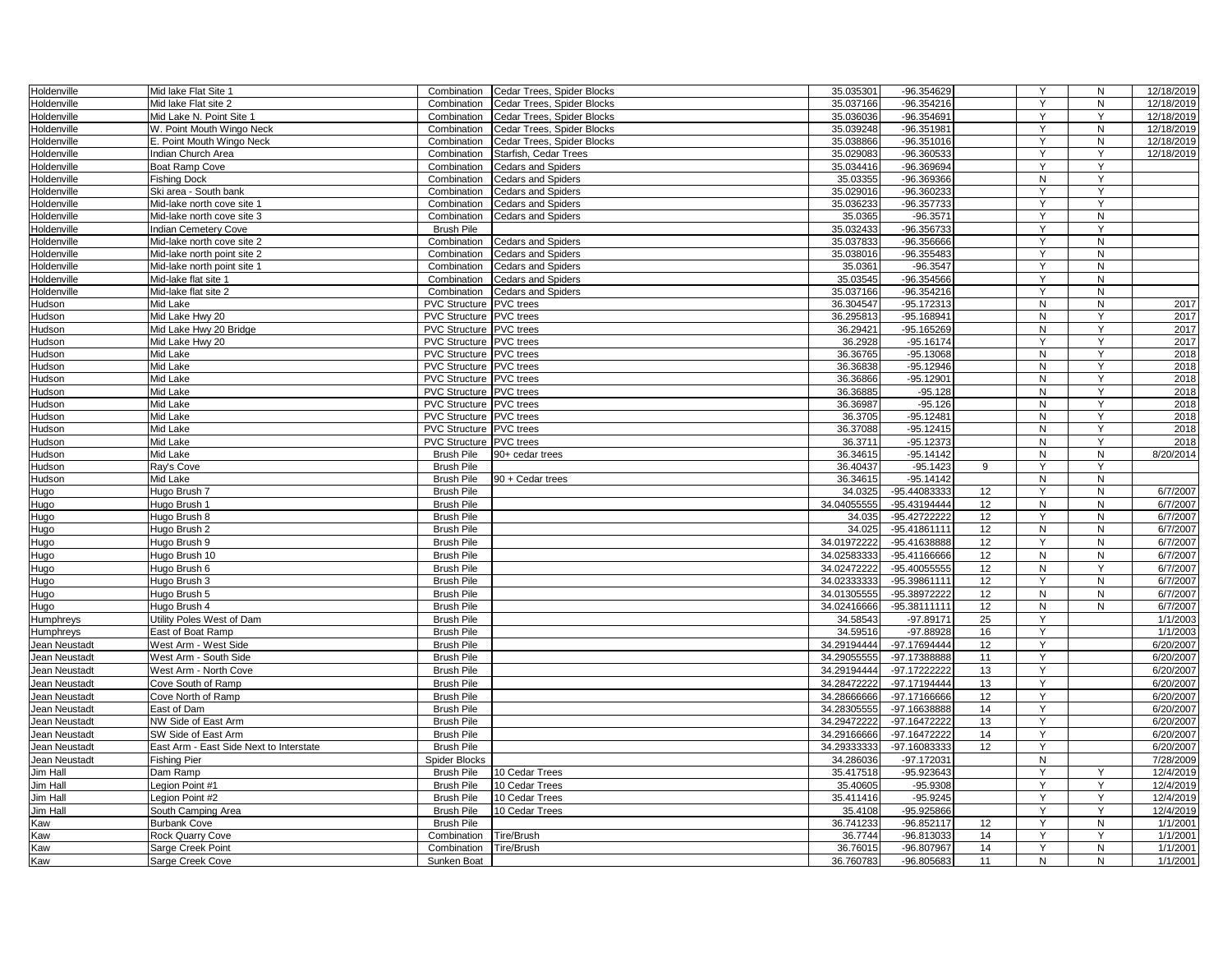| Kaw             | Washunga Rip-Rap (South)        | <b>Brush Pile</b>           |                          | 36.791283   | -96.823433   | 13 | N              | Y         | 1/1/2005  |
|-----------------|---------------------------------|-----------------------------|--------------------------|-------------|--------------|----|----------------|-----------|-----------|
| Kaw             | Washunga Rip-Rap (North)        | <b>Brush Pile</b>           |                          | 36.7924     | $-96.82295$  | 13 | N              | Y         | 1/1/2005  |
| Kaw             | Kaw City Rip-Rap (North)        | <b>Brush Pile</b>           |                          | 36.758567   | $-96.821117$ | 13 | N              | Y         | 1/1/2005  |
| Kaw             | Kaw City Rip-Rap (South)        | <b>Brush Pile</b>           |                          | 36.75805    | $-96.804117$ | 13 | N              | Y         | 1/1/2005  |
| Kaw             | Osage Cove North                | Combination                 | <b>Brush Pile</b>        | 36.716233   | -96.901983   | 14 | N              | Y         | 1/1/2010  |
| Kaw             | Osage Cove North                | <b>Brush Pile</b>           |                          | 36.717      | -96.900633   | 15 | N              | Y         | 1/1/2010  |
| Kaw             | <b>NOC Cove</b>                 | Combination                 | <b>Brush Pile</b>        | 36.755317   | -96.890683   | 14 | N              | N         | 1/1/2010  |
| Kaw             | Shipwreck 1                     | Sunken Boat                 | Sunken Boat/Spider Block | 36.750569   | -96.836398   | 18 | N              | N         | 3/13/2014 |
| Kaw             | Shipwreck 2                     | Sunken Boat                 | Sunken Boat/Spider Block | 36.750598   | -96.836858   | 18 | ${\sf N}$      | ${\sf N}$ | 3/19/2014 |
| Kaw             | Shipwreck 3                     | Sunken Boat                 | Sunken Boat/Spider Block | 36.750497   | $-96.83657$  | 18 | N              | N         | 3/19/2014 |
| Kaw             | Osage Cove Fishing Dock         | Spider Blocks               | Spider Blocks            | 36.70931    | $-96.89998$  |    | N              | Y         | 3/10/2016 |
| Kaw             | Osage Cove RipRap               | Spider Blocks               | Spider Blocks            | 36.70899    | $-96.90019$  |    | N              | Y         | 3/11/2016 |
|                 | McFadden Marina RipRap          | Spider Blocks               | <b>Spider Blocks</b>     | 36.7053     | $-96.93382$  |    | N              | Y         | 3/12/2016 |
| Kaw             |                                 |                             |                          |             |              |    |                | Y         |           |
| Kaw             | Pioneer Cove Old Dock           | Spider Blocks               | <b>Spider Blocks</b>     | 36.7583     | $-96.85785$  |    | N              |           | 3/13/2016 |
| Kaw             | Washunga Bay                    | Spider Blocks Spider Blocks |                          | 36.79314    | -96.83754    |    | N              | Y         | 3/14/2016 |
| Kaw             | Wolf Creek Bridge               | Spider Blocks               | <b>Spider Blocks</b>     | 36.88086    | $-96.9596$   |    | $\mathsf{N}$   | Y         | 3/15/2016 |
| Kaw             | Bear Creek Old Bridge           | Spider Blocks               | Spider Blocks            | 36.82841    | $-96.90602$  |    | N              | Y         | 3/16/2016 |
| Kaw             | <b>Beaver Creek Bridge</b>      | Spider Blocks               | <b>Spider Blocks</b>     | 36.85458    | $-96.80644$  |    | N              | Y         | 3/18/2016 |
| Kaw             | <b>Bear Creek Upper Section</b> | Spider Blocks               | <b>Spider Blocks</b>     | 36.83199    | $-96.83686$  |    | N              | $\vee$    | 3/19/2016 |
| Keystone        | Dry Lake                        | <b>Brush Pile</b>           |                          | 36.18236449 | -96.28953286 |    | N              |           | 8/8/2008  |
| Keystone        | Dry Lake                        | <b>Brush Pile</b>           |                          | 36.18233539 | -96.28953286 |    | N              |           | 8/8/2008  |
| Keystone        | Drv Lake                        | <b>Brush Pile</b>           |                          | 36.18233539 | -96.28953286 |    | N              |           | 8/8/2008  |
| Keystone        | Keystone Ramp                   | <b>Brush Pile</b>           |                          | 36.15988129 | -96.28191656 |    | N              |           | 8/8/2008  |
| Keystone        | Bears Glen Cove                 | <b>Brush Pile</b>           |                          | 36.18706405 | -96.26732391 |    | N              |           | 8/8/2008  |
| Keystone        | Bears Glen Cove                 | <b>Brush Pile</b>           |                          | 36.18719499 | -96.26670198 |    | N              |           | 8/8/2008  |
| Keystone        | Washington Irving South         | <b>Brush Pile</b>           |                          | 36.19982999 | -96.26275413 |    | Y              |           | 8/8/2008  |
| Keystone        | Washington Irving South         | <b>Brush Pile</b>           |                          | 36.19978635 | -96.26274511 |    | $\overline{Y}$ |           | 8/8/2008  |
| <b>Keystone</b> | South end of swimming beach     | <b>Brush Pile</b>           |                          | 36.19093406 | -96.26248372 |    | N              |           | 8/8/2008  |
| Keystone        | Washington Irving South         | <b>Brush Pile</b>           |                          | 36.20273932 | -96.26233951 |    | Y              |           | 8/8/2008  |
| Keystone        | Washington Irving South         | <b>Brush Pile</b>           |                          | 36.20285569 | -96.26225839 |    | Y              |           | 8/8/2008  |
| Keystone        | Washington Irving South         | <b>Brush Pile</b>           |                          | 36.20287024 | -96.26221332 |    | Y              |           | 8/8/2008  |
| Keystone        | Washington Irving South         | <b>Brush Pile</b>           |                          | 36.20044096 | -96.26202404 |    | N              |           | 8/8/2008  |
| Keystone        | Washington Irving South         | <b>Brush Pile</b>           |                          | 36.20072462 | -96.2617266  |    | N              |           | 8/8/2008  |
| Keystone        | Washington Irving South         | <b>Brush Pile</b>           |                          | 36.20116102 | -96.26137508 |    | N              |           | 8/8/2008  |
|                 |                                 | <b>Brush Pile</b>           |                          | 36.19186516 | -96.26121284 |    | N              |           | 8/8/2008  |
| Keystone        | South end of swimming beach     | <b>Brush Pile</b>           |                          | 36.20083372 | -96.25962649 |    | N              |           | 8/8/2008  |
| Keystone        | Washington Irving South         | <b>Brush Pile</b>           |                          | 36.19225069 | -96.25957241 |    | N              |           | 8/8/2008  |
| Keystone        | South end of swimming beach     |                             |                          |             |              |    | N              |           |           |
| Keystone        | Washington Irving South         | <b>Brush Pile</b>           |                          | 36.20021548 | -96.25841869 |    |                |           | 8/8/2008  |
| Keystone        | Washington Irving South         | <b>Brush Pile</b>           |                          | 36.19999001 | -96.25759848 |    | N              |           | 8/8/2008  |
| Keystone        | Southeast end of Hwy 64         | <b>Brush Pile</b>           |                          | 36.1718222  | -96.25708471 |    | $\mathsf{N}$   |           | 8/8/2008  |
| Keystone        | Washington Irving South         | <b>Brush Pile</b>           |                          | 36.20170652 | -96.25678727 |    | N              |           | 8/8/2008  |
| Keystone        | Washington Irving South         | <b>Brush Pile</b>           |                          | 36.19928448 | -96.25675122 |    | N              |           | 8/8/2008  |
| Keystone        | Washington Irving South         | <b>Brush Pile</b>           |                          | 36.20137922 | -96.25674221 |    | N              |           | 8/8/2008  |
| Keystone        | Washington Irving South         | <b>Brush Pile</b>           |                          | 36.20209928 | -96.25673319 |    | N              |           | 8/8/2008  |
| Keystone        | Southeast end of Hwy 64         | <b>Brush Pile</b>           |                          | 36.17217145 | -96.25669714 |    | Y              |           | 8/8/2008  |
| Keystone        | Washington Irving South         | <b>Brush Pile</b>           |                          | 36.19694965 | -96.25607522 |    | N              |           | 8/8/2008  |
| Keystone        | Washington Irving South         | <b>Brush Pile</b>           |                          | 36.20017912 | -96.25547132 |    | $\mathsf{N}$   |           | 8/8/2008  |
| Keystone        | Washington Irving South         | <b>Brush Pile</b>           |                          | 36.20046278 | -96.25466012 |    | $\overline{N}$ |           | 8/8/2008  |
| Keystone        | Washington Irving South         | <b>Brush Pile</b>           |                          | 36.20046278 | -96.25466012 |    | N              |           | 8/8/2008  |
| Keystone        | Washington Irving South         | <b>Brush Pile</b>           |                          | 36.20047005 | -96.25463308 |    | N              |           | 8/8/2008  |
| Keystone        | Washington Irving South         | <b>Brush Pile</b>           |                          | 36.20047005 | -96.25463308 |    | N              |           | 8/8/2008  |
| Keystone        | Southeast end of Hwy 64         | <b>Brush Pile</b>           |                          | 36.17786837 | -96.25443478 |    | Y              |           | 8/8/2008  |
| Keystone        | Washington Irving South         | <b>Brush Pile</b>           |                          | 36.20072462 | -96.25443478 |    | N              |           | 8/8/2008  |
| Keystone        | Keystone Dam                    | <b>Brush Pile</b>           |                          | 36.15515099 | -96.25260507 |    | N              |           | 8/8/2008  |
| Keystone        | Keystone Dam                    | <b>Brush Pile</b>           |                          | 36.15425584 | -96.25137024 |    | ${\sf N}$      |           | 8/8/2008  |
| Keystone        | Washington Irving South         | <b>Brush Pile</b>           |                          | 36.20612855 | -96.25032468 |    | N              |           | 8/8/2008  |
| Keystone        | Spring Creek Cove               | <b>Brush Pile</b>           |                          | 36.18973379 | -96.24212251 |    | N              |           | 8/8/2008  |
| Keystone        | Spring Creek Cove               | <b>Brush Pile</b>           |                          | 36.19131959 | -96.24163579 |    | N              |           | 8/8/2008  |
| Keystone        | <b>Walnut Creek</b>             | <b>Brush Pile</b>           |                          | 36.2221054  | -96.24136539 |    | N              |           | 8/8/2008  |
| <b>Keystone</b> | <b>Walnut Creek</b>             | <b>Brush Pile</b>           |                          | 36.22172729 | -96.24125723 |    | N              |           | 8/8/2008  |
| Keystone        | Northeast Cove                  | <b>Brush Pile</b>           |                          | 36.21529182 | -96.23723727 |    | N              |           | 8/8/2008  |
| Keystone        | Northeast Cove                  | <b>Brush Pile</b>           |                          | 36.21422283 | -96.2365883  |    | N              |           | 8/8/2008  |
|                 |                                 |                             |                          |             |              |    |                |           |           |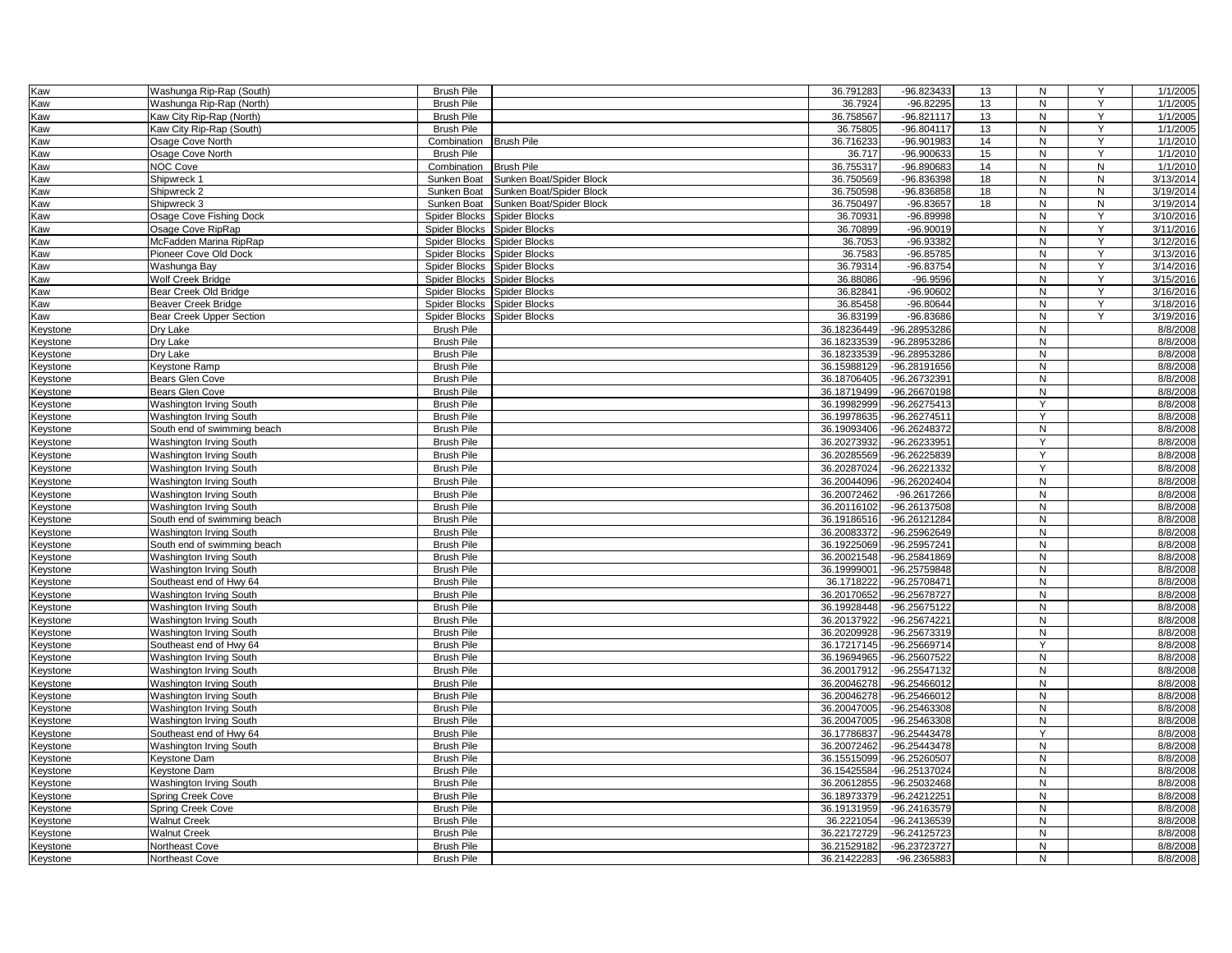| Keystone        | <b>Gulls Bay</b>        | <b>Brush Pile</b> | 36.20017184 | -96.23567795 | N            |                | 8/8/2008  |
|-----------------|-------------------------|-------------------|-------------|--------------|--------------|----------------|-----------|
| Keystone        | <b>Gulls Bay</b>        | <b>Brush Pile</b> | 36.20018639 | -96.23547966 | N            |                | 8/8/2008  |
|                 |                         |                   |             |              |              |                |           |
| Keystone        | <b>Gulls Bay</b>        | <b>Brush Pile</b> | 36.20199745 | -96.2353715  | N            |                | 8/8/2008  |
| Keystone        | Northeast Cove          | <b>Brush Pile</b> | 36.2158663  | -96.2352363  | N            |                | 8/8/2008  |
| Keystone        | Gulls Bay               | <b>Brush Pile</b> | 36.20559763 | -96.23484872 | N            |                | 8/8/2008  |
| Keystone        | <b>Gulls Bay</b>        | <b>Brush Pile</b> | 36.2030957  | -96.23309111 | N            |                | 8/8/2008  |
| Keystone        | Appalacia Bay           | <b>Brush Pile</b> | 36.1918     | $-96.2981$   | N            | Y              | 8/13/2014 |
| Keystone        | Appalacia Bay           | <b>Brush Pile</b> | 36.1917     | $-96.298$    | N            | Y              | 8/13/2014 |
| Keystone        | Appalacia Bay           | <b>Brush Pile</b> | 36.19171    | -96.29794    | N            | Y              | 8/13/2014 |
| Keystone        | Appalacia Bay           | <b>Brush Pile</b> | 36.1918     | $-96.2979$   | N            | Y              | 8/13/2014 |
| Keystone        | Appalacia Bay           | <b>Brush Pile</b> | 36.1918     | $-96.2978$   | $\mathsf{N}$ | Y              | 8/13/2014 |
| Keystone        | Appalacia Bay           | <b>Brush Pile</b> | 36.1917     | $-96.2978$   | N            | Y              | 8/13/2014 |
| Keystone        | Appalacia Bay           | <b>Brush Pile</b> | 36.19177    | $-96.29765$  | N            | Y              | 8/13/2014 |
|                 | Appalacia Bav           | <b>Brush Pile</b> | 36.1918     | $-96.2976$   | N            | Y              | 8/13/2014 |
| Keystone        |                         | <b>Brush Pile</b> | 36.19184    | $-96.29756$  | N            | Y              | 8/13/2014 |
| Keystone        | Appalacia Bay           |                   |             | -96.29752    | N            | Y              |           |
| Keystone        | Appalacia Bay           | <b>Brush Pile</b> | 36.19183    |              |              |                | 8/13/2014 |
| Keystone        | Appalacia Bay           | <b>Brush Pile</b> | 36.19178    | $-96.29749$  | N            | Y              | 8/13/2014 |
| Keystone        | Appalacia Bay           | <b>Brush Pile</b> | 36.19186    | -96.2974     | N            | Y              | 8/13/2014 |
| Keystone        | Appalacia Bay           | <b>Brush Pile</b> | 36.1888     | $-96.2947$   | N            | Y              | 8/13/2014 |
| Keystone        | Appalacia Bay           | <b>Brush Pile</b> | 36.1887     | $-96.2947$   | N            | Y              | 8/13/2014 |
| Keystone        | Appalacia Bay           | <b>Brush Pile</b> | 36.1889     | $-96.2946$   | N            | Y              | 8/13/2014 |
| Keystone        | Appalacia Bay           | <b>Brush Pile</b> | 36.1889     | $-96.2946$   | N            | Y              | 8/13/2014 |
| Keystone        | Appalacia Bay           | <b>Brush Pile</b> | 36.1888     | $-96.2946$   | ${\sf N}$    | Y              | 8/13/2014 |
| Keystone        | Appalacia Bay           | <b>Brush Pile</b> | 36.18895    | $-96.29458$  | N            | Y              | 8/13/2014 |
| Keystone        | Appalacia Bay           | <b>Brush Pile</b> | 36.18892    | $-96.29451$  | N            | Y              | 8/13/2014 |
| Keystone        | Appalacia Bay           | <b>Brush Pile</b> | 36.1888     | $-96.2945$   | N            | Y              | 8/13/2014 |
| Keystone        | Appalacia Bay           | <b>Brush Pile</b> | 36.18892    | $-96.29443$  | N            | Y              | 8/13/2014 |
| Keystone        | Appalacia Bay           | <b>Brush Pile</b> | 36.1889     | $-96.2944$   | ${\sf N}$    | Y              | 8/13/2014 |
| Keystone        | Appalacia Bay           | <b>Brush Pile</b> | 36.1888     | $-96.2944$   | N            | Y              | 8/13/2014 |
| Keystone        | Appalacia Bay           | <b>Brush Pile</b> | 36.189      | $-96.2944$   | $\mathsf{N}$ | Y              | 8/13/2014 |
| Keystone        | Appalacia Bay           | <b>Brush Pile</b> | 36.18897    | $-96.29438$  | N            | Y              | 8/13/2014 |
|                 |                         |                   | 36.18904    | $-96.29435$  |              | Y              | 8/13/2014 |
| Keystone        | Appalacia Bay           | <b>Brush Pile</b> |             |              | N            | Y              |           |
| Keystone        | Appalacia Bay           | <b>Brush Pile</b> | 36.1889     | $-96.2943$   | N            |                | 8/13/2014 |
| Keystone        | Appalacia Bay           | <b>Brush Pile</b> | 36.18903    | $-96.29429$  | N            | Y              | 8/13/2014 |
| Keystone        | Appalacia Bay           | <b>Brush Pile</b> | 36.18906    | $-96.29427$  | N            | Y              | 8/13/2014 |
| Keystone        | Appalacia Bay           | <b>Brush Pile</b> | 36.18901    | -96.29424    | N            | Y              | 8/13/2014 |
| Keystone        | Appalacia Bay           | <b>Brush Pile</b> | 36.18901    | $-96.29417$  | N            | Y              | 8/13/2014 |
| Keystone        | Appalacia Bay           | <b>Brush Pile</b> | 36.18906    | $-96.29414$  | N            | Y              | 8/13/2014 |
| Keystone        | Appalacia Bay           | <b>Brush Pile</b> | 36.1892     | $-96.2941$   | N            | Y              | 8/13/2014 |
| Keystone        | Appalacia Bay           | <b>Brush Pile</b> | 36.18905    | $-96.29406$  | N            | Y              | 8/13/2014 |
| Keystone        | Appalacia Bay           | <b>Brush Pile</b> | 36.18907    | $-96.29405$  | N            | Y              | 8/13/2014 |
| Keystone        | Appalacia Bay           | <b>Brush Pile</b> | 36.1892     | $-96.294$    | N            | Y              | 8/13/2014 |
| Keystone        | Appalacia Bay           | <b>Brush Pile</b> | 36.18913    | -96.29395    | N            | Y              | 8/13/2014 |
| Keystone        | Appalacia Bay           | <b>Brush Pile</b> | 36.18909    | -96.29391    | N            | Y              | 8/13/2014 |
| Keystone        | Appalacia Bay           | <b>Brush Pile</b> | 36.1892     | $-96.2939$   | ${\sf N}$    | Y              | 8/13/2014 |
| Keystone        | Appalacia Bay           | <b>Brush Pile</b> | 36.191      | $-96.2929$   | N            | Y              | 8/13/2014 |
| Keystone        | Appalacia Bay           | <b>Brush Pile</b> | 36.1909     | $-96.29288$  | N            | Y              | 8/13/2014 |
| Keystone        | Appalacia Bay           | <b>Brush Pile</b> | 36.1908     | $-96.2928$   | N            | $\overline{Y}$ | 8/13/2014 |
| Keystone        | Appalacia Bay           | <b>Brush Pile</b> | 36.1909     | $-96.2928$   | N            | Y              | 8/13/2014 |
|                 | Appalacia Bay           | <b>Brush Pile</b> | 36.1908     | $-96.2928$   | N            | Y              | 8/13/2014 |
| Keystone        |                         |                   |             |              |              |                |           |
| Keystone        | Appalacia Bay           | <b>Brush Pile</b> | 36.19075    | $-96.29276$  | ${\sf N}$    | Y              | 8/13/2014 |
| Keystone        | Appalacia Bay           | <b>Brush Pile</b> | 36.19085    | $-96.29273$  | N            | Y              | 8/13/2014 |
| Keystone        | Appalacia Bay           | <b>Brush Pile</b> | 36.19069    | $-96.2927$   | N            | Y              | 8/13/2014 |
| Keystone        | Washington Irving South | <b>Brush Pile</b> | 36.20156667 | -96.26104722 | N            | Y              | 1/28/2015 |
| Keystone        | Washington Irving South | <b>Brush Pile</b> | 36.20156667 | -96.26104722 | N            | Y              | 1/28/2015 |
| Keystone        | Washington Irving South | <b>Brush Pile</b> | 36.20019167 | -96.25840278 | N            | Y              | 1/28/2015 |
| Keystone        | Washington Irving South | <b>Brush Pile</b> | 36.20019167 | -96.25840278 | ${\sf N}$    | Y              | 1/28/2015 |
| Keystone        | Washington Irving South | <b>Brush Pile</b> | 36.202225   | -96.25646667 | N            | Y              | 1/28/2015 |
| Keystone        | Washington Irving South | <b>Brush Pile</b> | 36.202225   | -96.25646667 | N            | Y              | 1/28/2015 |
| <b>Keystone</b> | Washington Irving South | <b>Brush Pile</b> | 36.20065278 | -96.25615833 | N            | Y              | 1/28/2015 |
| Keystone        | Washington Irving South | <b>Brush Pile</b> | 36.20065278 | -96.25615833 | N            |                | 1/28/2015 |
| Keystone        | Washington Irving South | <b>Brush Pile</b> | 36.20021389 | -96.25851667 | N            | Y              | 9/1/2015  |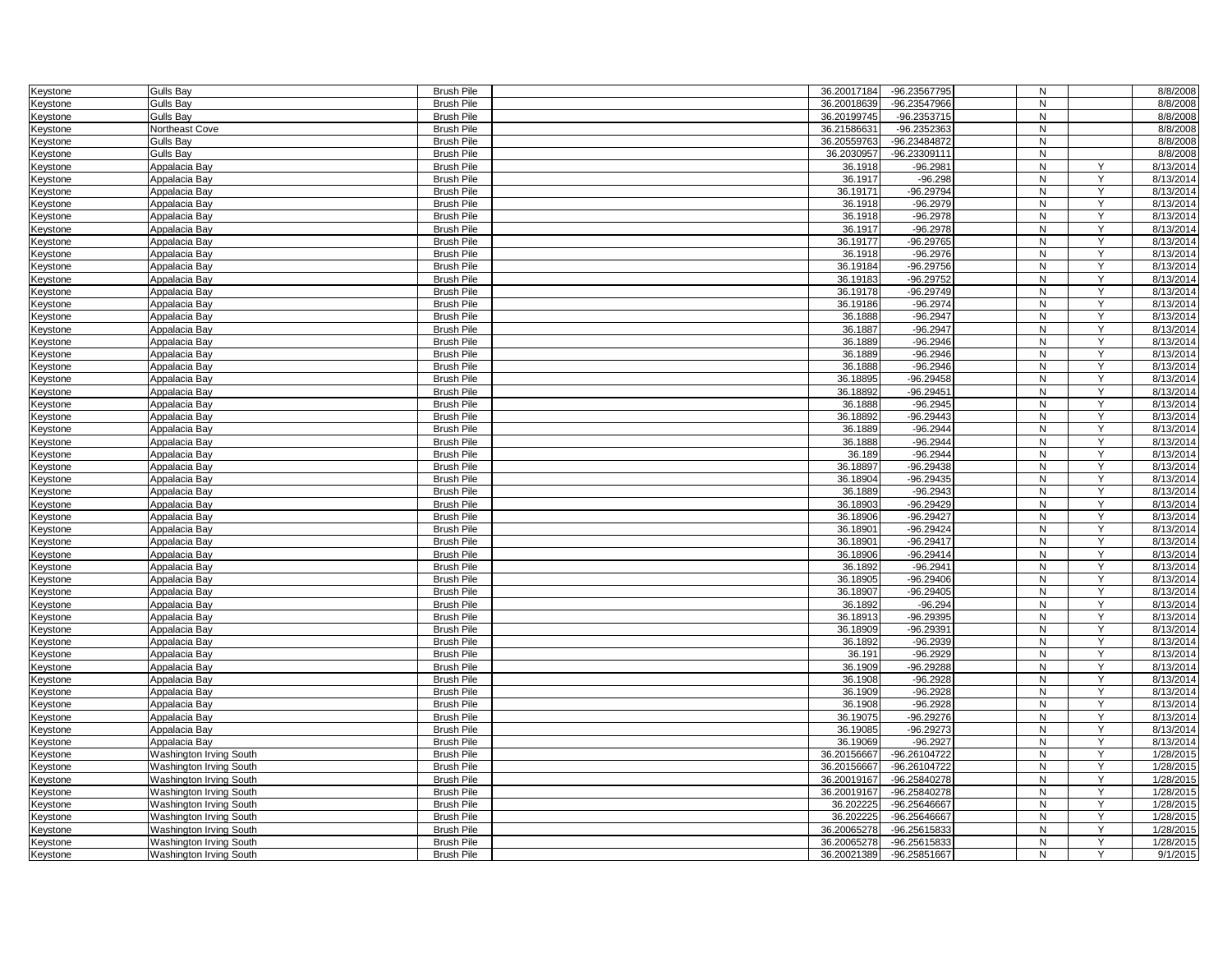| Keystone              | Washington Irving South                   | <b>Brush Pile</b>                     |                            | 36.20016667 | -96.25844444 |    | N         | Y              | 9/1/2015   |
|-----------------------|-------------------------------------------|---------------------------------------|----------------------------|-------------|--------------|----|-----------|----------------|------------|
| Keystone              | Washington Irving South                   | <b>Brush Pile</b>                     |                            | 36.20015278 | -96.25788889 |    | N         | Y              | 9/1/2015   |
| Keystone              | Washington Irving South                   | <b>Brush Pile</b>                     |                            | 36.20005833 | -96.25774722 |    | N         | Y              | 9/1/2015   |
| Keystone              | Washington Irving South                   | <b>Brush Pile</b>                     |                            | 36.19970833 | -96.25755278 |    | N         | Y              | 9/1/2015   |
| Keystone              | Washington Irving South                   | <b>Brush Pile</b>                     |                            | 36.20209444 | -96.25678611 |    | N         | Y              | 9/1/2015   |
| Keystone              | <b>Washington Irving South</b>            | <b>Brush Pile</b>                     |                            | 36.20230556 | -96.25676389 |    | N         | Y              | 9/1/2015   |
| Keystone              | Washington Irving South                   | <b>Brush Pile</b>                     |                            | 36.20266944 | -96.25672778 |    | N         | Y              | 9/1/2015   |
| Keystone              | Washington Irving South                   | <b>Brush Pile</b>                     |                            | 36.20248056 | -96.25670833 |    | N         | Y              | 9/1/2015   |
| Keystone              | <b>Washington Irving South</b>            | <b>Brush Pile</b>                     |                            | 36.20236944 | $-96.25655$  |    | N         | $\overline{Y}$ | 9/1/2015   |
| Keystone              | Washington Irving South                   | <b>Brush Pile</b>                     |                            | 36.20206944 | -96.25654722 |    | N         | Y              | 9/1/2015   |
| Keystone              | <b>Washington Irving South</b>            | <b>Brush Pile</b>                     |                            | 36.2026     | -96.25654167 |    | N         | Y              | 9/1/2015   |
| Keystone              | Washington Irving South                   | <b>Brush Pile</b>                     |                            | 36.20281667 | -96.25651389 |    | N         | Y              | 9/1/2015   |
| Keystone              | Washington Irving South                   | <b>Brush Pile</b>                     |                            | 36.20225556 | -96.25649167 |    | N         | Y              | 9/1/2015   |
| Konawa                | Intake                                    | Spider Blocks                         |                            | 34.958733   | $-96.72585$  |    | Y         | ${\sf N}$      | 4/10/2008  |
| Konawa                | Old roadbed NW of discharge               | <b>Spider Blocks</b>                  |                            | 34.977091   | $-96.722425$ |    | Y         | Y              | 4/10/2008  |
| Konawa                | Old foundation north of the discharge     | <b>Spider Blocks</b>                  |                            | 34.974802   | -96.720697   |    | Y         | Y              | 4/10/2008  |
| Konawa                | West of South island                      | <b>Spider Blocks</b>                  |                            | 34.955797   | -96.716233   |    | Y         | N              | 4/10/2008  |
| Konawa                | Hump in middle of north cove              | <b>Spider Blocks</b>                  |                            | 34.976627   | -96.709719   |    | Y         | N              | 4/10/2008  |
| Konawa                | Rock corner on north bank from discharge  | Spider Blocks                         |                            | 34.978833   | $-96.72085$  |    | Y         | N              | 5/1/2009   |
| Konawa                | Mouth of Discharge                        | <b>Spider Blocks</b>                  |                            | 34.9721     | -96.719583   |    | Y         | N              | 5/1/2009   |
| Konawa                | South end of dam                          | Spider Blocks                         |                            | 34.9575     | -96.703866   |    | Y         | Y              | 5/1/2009   |
|                       | Cove north of NE ramp                     | <b>Spider Blocks</b>                  |                            | 34.978833   | -96.703583   |    |           | N              | 5/1/2009   |
| Konawa<br>Konawa      | NW of discharge in cove                   | <b>Spider Blocks</b>                  |                            | 34.977116   | $-96.725266$ |    | Y         | Y              | 6/16/2010  |
|                       | NW of discharge                           | <b>Spider Blocks</b>                  |                            | 34.977833   | -96.724316   |    | Y         | N              | 6/16/2010  |
| Konawa<br>Konawa      | South point of south island               | <b>Spider Blocks</b>                  |                            | 34.9547     | $-96.716183$ |    | Y         | N              | 6/16/2010  |
|                       | East-west cove east of plant              |                                       |                            | 34.96685    | -96.713833   |    | Y         | $\mathsf{N}$   | 6/16/2010  |
| Konawa                | South bank west of SE ramp                | <b>Spider Blocks</b><br>Spider Blocks |                            | 34.95085    | -96.707583   |    |           | N              | 6/16/2010  |
| Konawa                |                                           |                                       |                            |             |              |    | Y         | Y              |            |
| Konawa                | Between south end of dam and SE ramp      | Spider Blocks                         |                            | 34.9568     | $-96.7043$   |    |           | Y              | 6/16/2010  |
| Konawa                | SE of swin beach                          | <b>Spider Blocks</b>                  |                            | 34.9683     | $-96.702366$ |    | Y         |                | 6/16/2010  |
| Lake Murray           | Marietta Landing                          | <b>Brush Pile</b>                     | Cedar trees                | 34.027778   | -97.046111   | 14 | Y<br>Y    | N              | 3/13/2013  |
| ake Murray            | 1st Cove North of Marietta Landing        | <b>Brush Pile</b>                     | Cedar trees                | 34.031389   | -97.050833   | 14 |           | N              | 3/13/2013  |
| ake Murray            | 2nd Cove North of Marietta Landing        | <b>Brush Pile</b>                     | Cedar trees                | 34.032778   | $-97.045278$ | 17 | Y         | ${\sf N}$      | 3/13/2013  |
| ake Murray            | 3rd Cove North of Group Camp 3            | <b>Brush Pile</b>                     | Cedar trees                | 34.045      | -97.056944   | 11 | Y         | N              | 3/13/2013  |
| ake Murray            | North of Rock Tower Fishing Pier          | <b>Brush Pile</b>                     | Cedar trees                | 34.062222   | -97.051944   | 15 | Y         | $\mathsf{N}$   | 3/13/2013  |
| Lake Murray           | 2nd Cove North of Rock Tower              | <b>Brush Pile</b>                     | Cedar trees                | 34.073889   | -97.064444   | 13 | Y         | ${\sf N}$      | 3/13/2013  |
| ake Murray            | 2nd Small Point South of Martin's Landing | <b>Brush Pile</b>                     | Cedar trees                | 34.079444   | -97.068611   | 18 | Y         | N              | 3/13/2013  |
| ake Murray            | North of Martin's Landing Ramp            | <b>Brush Pile</b>                     | Cedar trees                | 34.09       | $-97.05111$  | 16 | Y         | N              | 3/13/2013  |
| ake Murray            | 1st Cove North of West Bank of Marina     | <b>Brush Pile</b>                     | Cedar trees                | 34.0625     | -97.092222   | 16 | Y         | N              | 3/13/2013  |
| ake Murray            | Tucker Tower Cove Upper End               | <b>Brush Pile</b>                     | Cedar trees                | 34.043056   | -97.089722   | 13 |           | ${\sf N}$      | 3/13/2013  |
| ake Murray            | North Side of Tucker Tower                | <b>Brush Pile</b>                     | Cedar trees                | 34.047778   | $-97.082778$ | 13 | Y         | N              | 3/13/2013  |
| ake Murray            | 3rd CoveEast of Tucker Tower              | <b>Brush Pile</b>                     | Cedar trees                | 34.045556   | -97.076389   | 14 |           | N              | 3/13/2013  |
| ake Murray.           | 1st Cove West of Dam                      | <b>Brush Pile</b>                     | Cedar trees                | 34.038889   | $-97.075556$ | 15 | Y         | $\mathsf{N}$   | 3/13/2013  |
| ake of the Arbuckles  | Upper Buckhorn Creek                      | <b>Brush Pile</b>                     | Cedar trees                | 34.420278   | -96.98444    | 14 | Y         | N              | 12/12/2018 |
| ake of the Arbuckles. | Upper Buckhorn Arm (North)                | <b>Brush Pile</b>                     | Cedar trees                | 34.426111   | -96.990278   | 14 | Υ         | Y              | 12/12/2018 |
| ake of the Arbuckles  | Middle Buckhorn Arm (North)               | <b>Brush Pile</b>                     | Cedar trees                | 34.432222   | -97.001389   | 18 | ${\sf N}$ | N              | 12/12/2018 |
| ake of the Arbuckles  | Buckhorn #1 Cove North                    | <b>Brush Pile</b>                     | Cedar trees                | 34.439167   | -97.004722   | 20 | Y         | N              | 12/12/2018 |
| ake of the Arbuckles  | Cove by water intake                      | <b>Brush Pile</b>                     | Cedar trees                | 34.449167   | -97.006944   | 18 | Y         | N              | 12/12/2018 |
| ake of the Arbuckles  | Middle Rock Creek (East)                  | <b>Brush Pile</b>                     | Cedar trees                | 34.4575     | $-97.010556$ | 18 | Y         | N              | 12/12/2018 |
| ake of the Arbuckles  | Upper Rock Creek South                    | <b>Brush Pile</b>                     | Cedar trees                | 34.465833   | -97.008333   | 14 | Y         | N              | 12/12/2018 |
| ake of the Arbuckles  | <b>Upper Rock Creek South</b>             | <b>Brush Pile</b>                     | Cedar trees                | 34.468611   | $-97.010556$ | 15 | Y         | N              | 12/12/2018 |
| ake of the Arbuckles  | Rock Creek 3rd Cove (North)               | <b>Brush Pile</b>                     | Cedar trees                | 34.459722   | -97.015833   | 20 | Y         | N              | 12/12/2018 |
| ake of the Arbuckles  | Rock Creek 2nd Cove (North                | <b>Brush Pile</b>                     | Cedar trees                | 34.456944   | -97.018889   | 12 | Y         | Y              | 12/12/2018 |
| ake of the Arbuckles  | Mouth of Rock Creek (West)                | <b>Brush Pile</b>                     | Cedar trees                | 34.446667   | -97.017778   | 11 | Y         | ${\sf N}$      | 12/12/2018 |
| ake of the Arbuckles. | Mouth of Guy Sandy (East)                 | <b>Brush Pile</b>                     | Cedar trees                | 34.446389   | $-97.025556$ | 11 | Y         | ${\sf N}$      | 12/12/2018 |
| ake of the Arbuckles  | Middle Guy Sandy (East)                   | <b>Brush Pile</b>                     | Cedar trees                | 34.448056   | -97.029167   | 17 | Y         | N              | 12/12/2018 |
| ake of the Arbuckles  | Upper Guy Sandy (East)                    | <b>Brush Pile</b>                     | Cedar trees                | 34.471111   | $-97.03$     | 16 | Υ         | N              | 12/12/2018 |
| ake of the Arbuckles. | Middle Guy Sandy (South)                  | <b>Brush Pile</b>                     | Cedar trees                | 34.4425     | -97.035833   | 14 | Y         | $\mathsf{N}$   | 12/12/2018 |
| ake of the Arbuckles  | 1st Cove East of Dam                      | <b>Brush Pile</b>                     | Cedar trees                | 34.43       | $-97.018056$ | 15 | Y         | N              | 12/12/2018 |
| ake of the Arbuckles  | 2nd Cove East of Dam                      | <b>Brush Pile</b>                     | Cedar trees                | 34.426667   | -97.010278   | 12 | Y         | ${\sf N}$      | 12/12/2018 |
| ake of the Arbuckles  | Middle Buckhorn Arm                       | <b>Brush Pile</b>                     | Cedar trees                | 34.423611   | $-97$        | 16 | Y         | N              | 12/12/2018 |
| .awtonka              | <b>Elmer Thomas Cove</b>                  | <b>Brush Pile</b>                     | Scattered cedar tree piles | 34.73723333 | -98.51376667 |    |           | N              | 2014       |
| Lawtonka              | Mt. Scott Cove                            | <b>Brush Pile</b>                     | Scattered cedar tree piles | 34.74213333 | -98.51282222 |    | Y         | N              | 2014       |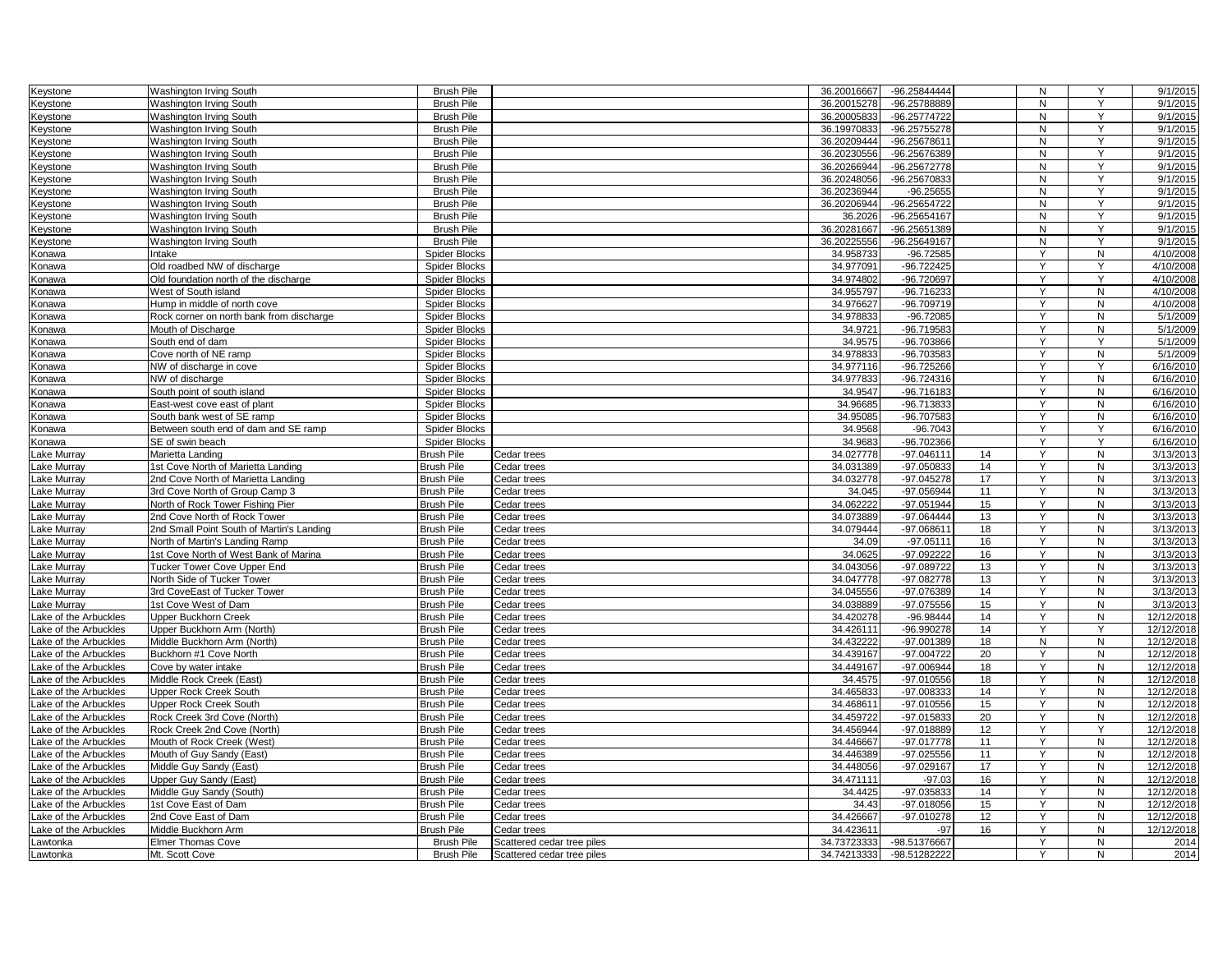| Lawtonka         | White Bluff Cove                | <b>Brush Pile</b>    | <b>Cedar Trees</b>                    | 34.76356667            | -98.49557778   |                 | Y              | N              | 2015       |
|------------------|---------------------------------|----------------------|---------------------------------------|------------------------|----------------|-----------------|----------------|----------------|------------|
| Lawtonka         | Robinson's Landing              | <b>Brush Pile</b>    |                                       | 34.7763                | -98.53134      | 20              | $\overline{N}$ | Y              | 1/1/2001   |
| Lawtonka         | Robinson Landing                | Combination          | Stake beds and spiders mixed          | 34.776593              | -98.532537     |                 | N              | Y              | 3/12/2019  |
| Lawtonka         | <b>Elmer Thomas Slough</b>      | <b>Brush Pile</b>    |                                       | 34.7383                | $-98.51474$    | 10              | N              |                |            |
| Lawtonka         | Mt. Scott Slough                | <b>Brush Pile</b>    |                                       | 34.74224               | $-98.51277$    | 15              | Y              |                |            |
| Lawtonka         | <b>Brushy Cove</b>              | <b>Brush Pile</b>    |                                       | 34.74808               | $-98.5122$     | 10              | Y              |                |            |
| awtonka          | Jackson Creek Bridge            | <b>Brush Pile</b>    |                                       | 34.76731               | $-98.50518$    |                 | ${\sf N}$      |                |            |
| Lawtonka         | South Side                      | <b>Brush Pile</b>    |                                       | 34.7388                | -98.49817      |                 | N              |                |            |
| Lawtonka         | White Bluff                     | <b>Brush Pile</b>    |                                       | 34.7612                | -98.49768      | 25              | ${\sf N}$      |                |            |
| Lawtonka         | Hoberger Slough                 | <b>Brush Pile</b>    |                                       | 34.76417               | -98.49533      | 8               | N              |                |            |
| Lawtonka         | Mt. Scott Cove                  | <b>Brush Pile</b>    | Scattered cedar tree piles            | 34.74273611            | 98.51351111    |                 | N              | N              | 2015       |
| Lawtonka         | School House Slough             | <b>Spider Blocks</b> | Rows of spiders                       | 34.741126              | -98.485376     |                 | N              | Y              | 12/2/2019  |
| Liberty          | West shore                      | <b>Brush Pile</b>    | Cedar trees                           | 35.80342               | $-97.4688$     | 12              | N              | Y              | 2018       |
| Liberty          | West cove                       | <b>Brush Pile</b>    | Cedar trees                           | 35.80119               | $-97.4685$     | 14              | Y              | Y              | 2018       |
| Liberty          | North Jetty                     | <b>Brush Pile</b>    | Cedar trees                           | 35.80252               | $-97.46466$    | 10              | N              | N              | 2018       |
| Liberty          | Middle jetty                    | <b>Brush Pile</b>    | Cedar trees                           | 35.80211               | $-97.46443$    | 8               | N              | ${\sf N}$      | 2018       |
| Liberty          | Ramp cove                       | <b>Brush Pile</b>    | Cedar trees                           | 35.80388               | $-97.4637$     | 10              | N              | Y              | 2018       |
| Liberty          | Campground parking              | <b>Brush Pile</b>    | Cedar trees                           | 35.80081               | $-97.4634$     | 8               | N              | Y              | 2018       |
| Liberty          | Seward cove                     | <b>Brush Pile</b>    | Cedar trees                           | 35.79782               | -97.45987      | 12              | Y              | $\mathsf{Y}$   | 2018       |
| Lone Chimney Lk  | Centipede                       | Combination          | <b>Tire/Brush Reef</b>                | 36.25222222            | -96.82972222   |                 | Y              |                |            |
| Lone Chimney Lk  | Fish Eye Flat                   | Combination          | <b>Tire/Brush Reef</b>                | 36.25638888            | $-96.8275$     |                 | Y              |                |            |
| Lone Chimney Lk  | Starfish                        | Combination          | <b>Tire/Brush Reef</b>                | 36.24972222            | -96.82666666   |                 | Y              |                |            |
|                  |                                 |                      |                                       |                        |                |                 |                |                |            |
| Lone Chimney Lk  | Fish Maze Ridge                 | Combination          | Tire/Brush Reef                       | 36.25055555<br>34.7525 | -96.82555555   | 12              | Y<br>N         | Y              | 2/18/2011  |
| Longmire         | Fishing pier                    | <b>Spider Blocks</b> |                                       | 34.75512               | -97.037778     |                 | Y              | ${\sf N}$      | 2/25/2011  |
| Longmire         | N 3340 road bed                 | <b>Brush Pile</b>    |                                       |                        | $-97.0554$     | 15              |                |                |            |
| Longmire         | East Keel Sandy Crk             | <b>Brush Pile</b>    |                                       | 34.75888               | $-97.047$      | 12              | Y<br>Y         | N<br>Y         | 2/25/2011  |
| Longmire         | Ranger Point                    | <b>Brush Pile</b>    |                                       | 34.74982               | $-97.04162$    | 20              |                |                | 2/25/2011  |
| Madill City Lake | Point across from ramp          | Spider Blocks        |                                       | 34.08734               | $-96.79014$    | $\overline{7}$  |                |                | 6/8/2010   |
| Madill City Lake | Near dock                       | <b>Spider Blocks</b> |                                       | 34.08675               | $-96.78922$    | $\overline{7}$  |                |                | 6/8/2010   |
| Madill City Lake | East of dock                    | <b>Spider Blocks</b> |                                       | 34.08695               | $-96.78866$    | $\overline{7}$  |                |                | 6/8/2010   |
| Madill City Lake | West of dam                     | Spider Blocks        |                                       | 34.08899               | -96.78807      | $\overline{7}$  |                |                | 6/8/2010   |
| Madill City Lake | Southeast of dam                | Spider Blocks        |                                       | 34.0881                | -96.78751      | $\overline{7}$  |                |                | 6/8/2010   |
| Madill City Lake | East of dam                     | Spider Blocks        |                                       | 34.08858               | -96.78703      | $\overline{7}$  |                |                | 6/8/2010   |
| McGee Creek      | Potapo Arm North of Dike        | <b>Brush Pile</b>    | Hardwoods                             | 34.353889              | $-95.902778$   | 21              | Y              | ${\sf N}$      | 6/12/2005  |
| McGee Creek      | Potapo Arm North Around Bend    | <b>Brush Pile</b>    | Cedar trees                           | 34.370556              | $-95.896111$   | 21              | Y              | ${\sf N}$      | 6/12/2005  |
| McGee Creek      | 2nd Cove Northwest of Buoy #1   | <b>Brush Pile</b>    | Hardwoods                             | 34.337222              | $-95.886111$   | $\overline{22}$ | Y              | N              | 6/12/2005  |
| McGee Creek      | Cove Northwest of Swim Beach    | <b>Brush Pile</b>    | Hardwoods                             | 34.3225                | -95.884722     | 18              | Y              | ${\sf N}$      | 6/12/2005  |
| McGee Creek      | 1st Cove North of Mill Creek    | <b>Brush Pile</b>    | Hardwoods                             | 34.339444              | -95.881944     | 20              | Y              | ${\sf N}$      | 6/12/2005  |
| McGee Creek      | Small Cove West of Mill Creek   | <b>Brush Pile</b>    | Hardwoods                             | 34.330833              | -95.873889     | 19              | Y              | ${\sf N}$      | 6/12/2005  |
| McGee Creek      | Fishing dock - Spider blocks    | Spider Blocks        | Spider blocks                         | 34.319861              | -95.876428     | 18              | N              | Y              | 7/21/2010  |
| <b>McMurtry</b>  |                                 | Combination          | <b>Tire/Brush Pile</b>                | 36.1672                | $-97.1888$     | 12              | Y              | N              | 1/1/2008   |
| McMurtry         |                                 | <b>Brush Pile</b>    |                                       | 36.1668                | $-97.1852$     | 16              | Y              | $\overline{N}$ | 1/1/2008   |
| McMurtry         |                                 | Combination          | <b>Tire/Brush Pile</b>                | 36.1695                | $-97.1803$     | 10              | Y              | N              | 1/1/2008   |
| McMurtry         |                                 | <b>Brush Pile</b>    |                                       | 36.1924                | $-97.1782$     | 11              | Y              | ${\sf N}$      | 1/1/2008   |
| <b>McMurtry</b>  | Large Point West Side           | <b>Brush Pile</b>    | <b>Brush Pile</b>                     | 36.17308               | -97.183855     |                 | Y              | N              | 12/12/2016 |
| <b>McMurtry</b>  | West Side of Island             | <b>Brush Pile</b>    | <b>Brush Pile</b>                     | 36.18675               | -97.180664     |                 | Y              | ${\sf N}$      | 12/12/2016 |
| McMurtry         | South of East Dock              | <b>Brush Pile</b>    | <b>Brush Pile</b>                     | 36.18304               | $-97.178708$   |                 | Y              | Y              | 12/12/2016 |
| McMurtry         | North of Sand Bar               | <b>Brush Pile</b>    | <b>Brush Pile</b>                     | 36.178115              | $-97.178546$   |                 | Y              | N              | 12/12/2016 |
| McMurtry         | West of Tent Site 5E            | <b>Brush Pile</b>    | <b>Brush Pile</b>                     | 36.184502              | $-97.178429$   |                 | Y              | Y              | 12/12/2016 |
| Muldrow city     | Boat ramp                       | Combination          | 2 pallet structures and 4 cedar trees | 35.44693               | $-94.56137$    | 13              | Y              | Y              | 12/10/2019 |
| N. Graham L&D 18 | <b>Bluff Landing Near Bluff</b> | <b>Brush Pile</b>    |                                       | 36.06886               | $-95.5575$     | $\overline{4}$  | Y              | Y              |            |
| Nanih Waiya      | W end of dam BR 1a              | <b>Brush Pile</b>    |                                       | 34.630556              | $-95.300278$   | 12              | Υ              | Y              | 6/10/2010  |
| Nanih Waiya      | NWaiya Brush 1a                 | <b>Brush Pile</b>    |                                       | 34.63055555            | -95.30027777   | 12              | Y              | Y              | 6/10/2010  |
| Nanih Waiya      | NWaiya Brush 2                  | <b>Brush Pile</b>    |                                       | 34.63166666            | $-95.29972222$ | 12              | Y              | N              | 6/10/2010  |
| Nanih Waiya      | E ramp area BR 2                | <b>Brush Pile</b>    |                                       | 34.631667              | $-95.299722$   | 12              | Y              | ${\sf N}$      | 6/10/2010  |
| Nanih Waiya      | Along dam BR 1b                 | <b>Brush Pile</b>    |                                       | 34.630556              | $-95.299167$   | 12              | Y              | Y              | 6/10/2010  |
| Nanih Waiya      | NWaiya Brush 1b                 | <b>Brush Pile</b>    |                                       | 34.63055555            | 95.29916666    | 12              | Y              | Y              | 6/10/2010  |
| Nanih Waiya      | E ramp area BR 3                | <b>Brush Pile</b>    |                                       | 34.631667              | $-95.297778$   | 12              | Y              | Y              | 6/10/2010  |
| Nanih Waiya      | NWaiya Brush 3                  | <b>Brush Pile</b>    |                                       | 34.63166666            | -95.29777777   | 12              | Y              | Y              | 6/10/2010  |
| Nanih Waiya      | Nanih Waiya 1                   | <b>Brush Pile</b>    |                                       | 34.633480              | $-95.302450$   | 11              | $\mathsf{N}$   | Y              | 2/13/2019  |
| Nanih Waiya      | Nanih Waiya 3                   | <b>Brush Pile</b>    |                                       | 34.630610              | $-95.299620$   | 17              | Y              |                | 2/13/2019  |
| Nanih Waiya      | Nanih Waiya 2                   | <b>Brush Pile</b>    |                                       | 34.631370              | -95.299470     | 17              | Y              | N              | 2/13/2019  |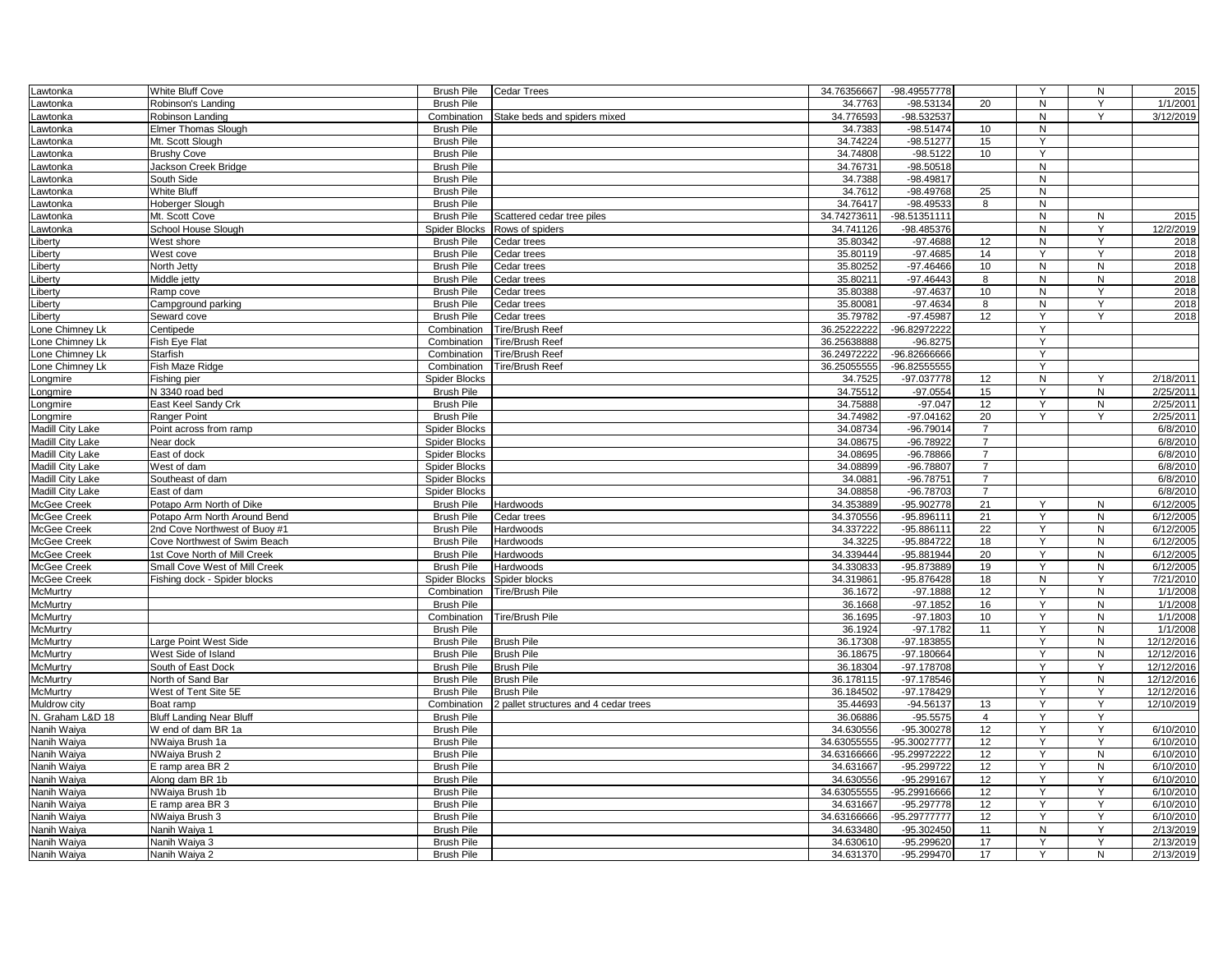| Nanih Waiya       | Nanih Waiya 4                     | <b>Brush Pile</b>                      |                           | 34.631360            | -95.297350                 | 8  | Y                              | Y         | 2/13/2019              |
|-------------------|-----------------------------------|----------------------------------------|---------------------------|----------------------|----------------------------|----|--------------------------------|-----------|------------------------|
| Nichols Park      | Fishing Dock South of Ramp        | Spider Blocks                          | 10 spider Blocks          | 35.40571             | $-95.97611$                | 5  | N                              | Y         | 12/3/2019              |
| Nichols Park      | Fishing Dock Center of Lake       | Spider Blocks                          | 10 Spider Blocks          | 35.407738            | -95.977242                 |    | N                              | Y         | 12/3/2019              |
| Nichols Park Lake | Old Fishing Dock                  | <b>Brush Pile</b>                      |                           | 35.410027            | $-95.97975$                |    | N                              | Y         |                        |
| Nichols Park Lake | New Fishing Dock                  | <b>Brush Pile</b>                      |                           | 35.407555            | -95.977388                 |    | N                              | Y         |                        |
| Okemah Lake       | Old Dam                           | <b>Brush Pile</b>                      |                           | 35.51955             | -96.323733                 |    | Y                              | Y         |                        |
| Okemah Lake       | Jaycee Park                       | <b>Brush Pile</b>                      |                           | 35.5201              | $-96.321516$               |    | Y                              | Y         |                        |
| Okemah Lake       | Jaycee Park                       | <b>Brush Pile</b>                      |                           | 35.5226              | $-96.32$                   |    | Y                              | Y         |                        |
| Okmulgee Lake     | <b>Hickory Point</b>              | <b>Brush Pile</b>                      |                           | 35.602716            | $-96.07925$                |    | Ÿ                              | Ÿ         | 3/2/2010               |
| Okmulgee Lake     | Red Oak area                      | <b>Brush Pile</b>                      |                           | 35.609866            | $-96.07645$                |    | Y                              | Y         | 3/2/2010               |
| Okmulgee Lake     | East bank north of BlackJack area | <b>Brush Pile</b>                      |                           | 35.61915             | $-96.0708$                 |    | Y                              | Y         | 3/2/2010               |
| Okmulgee Lake     | Salvation Army Point              | <b>Brush Pile</b>                      |                           | 35.612983            | $-96.0841$                 |    | Y                              | ${\sf N}$ |                        |
| Okmulgee Lake     | Lions Club Point                  | <b>Brush Pile</b>                      |                           | 35.624616            | -96.078166                 |    | Y                              | ${\sf N}$ |                        |
| Okmulgee Lake     | WPA pavilion in Red Oak area      | <b>Brush Pile</b>                      |                           | 35.61145             | $-96.0749$                 |    | Y                              | Y         |                        |
| Okmulgee Lake     | North Cove                        | <b>Brush Pile</b>                      |                           | 35.62965             | -96.067216                 |    | Y                              | ${\sf N}$ |                        |
| Okmulgee Lake     | <b>Fishing Dock</b>               | Combination                            | <b>Cedars and Spiders</b> | 35.628733            | $-96.064566$               |    | Y                              | Y         |                        |
| Onapa             | SE side of lake                   | <b>Brush Pile</b>                      | 6 large cedars            | 35.40029             | $-95.56589$                | 15 |                                | N         | 10/31/2019             |
| Oologah           | Will Rogers Cove                  | <b>Brush Pile</b>                      |                           | 36.459916            | $-95.675848$               |    | N                              |           | 9/13/2008              |
| Oologah           | Will Rogers Cove                  | <b>Brush Pile</b>                      |                           | 36.459858            | -95.675767                 |    | $\mathsf{N}$                   |           | 9/13/2008              |
| Oologah           | Redbud                            | <b>Brush Pile</b>                      |                           | 36.428397            | -95.675632                 |    | N                              |           | 9/13/2008              |
| Oologah           | Will Rogers Cove                  | <b>Brush Pile</b>                      |                           | 36.459844            | -95.675586                 |    | N                              |           | 9/13/2008              |
| Oologah           | Will Rogers Cove                  | <b>Brush Pile</b>                      |                           | 36.459815            | $-95.675523$               |    | N                              |           | 9/13/2008              |
| Oologah           | Will Rogers Cove                  | <b>Brush Pile</b>                      |                           | 36.45901             | $-95.674865$               |    | N                              |           | 9/13/2008              |
| Oologah           | Will Rogers Cove                  | <b>Brush Pile</b>                      |                           | 36.459061            | $-95.674856$               |    | N                              |           | 9/13/2008              |
| Oologah           | Will Rogers Cove                  | <b>Brush Pile</b>                      |                           | 36.45841             | $-95.67364$                |    | N                              |           | 9/13/2008              |
| Oologah           | Redbud                            | <b>Brush Pile</b>                      |                           | 36.420869            | $-95.673549$               |    | $\mathsf{N}$                   |           | 9/13/2008              |
| Oologah           | Skull Hollow                      | <b>Brush Pile</b>                      |                           | 36.442074            | -95.67353                  |    | ${\sf N}$                      |           | 9/13/2008              |
| Oologah           | <b>Skull Hollow</b>               | <b>Brush Pile</b>                      |                           | 36.442081            | -95.673423                 |    | N                              |           | 9/13/2008              |
|                   | Redbud                            | <b>Brush Pile</b>                      |                           | 36.420855            | -95.673414                 |    | N                              |           | 9/13/2008              |
| Oologah           |                                   |                                        |                           |                      |                            |    |                                |           |                        |
| Oologah           | Will Rogers Cove                  | <b>Brush Pile</b><br><b>Brush Pile</b> |                           | 36.45788<br>36.45785 | $-95.67306$<br>$-95.67295$ |    | N<br>N                         |           | 9/13/2008<br>9/13/2008 |
| Oologah           | <b>Will Rogers Cove</b>           |                                        |                           |                      |                            |    | $\mathsf{N}$                   |           |                        |
| Oologah           | <b>Skull Hollow</b>               | <b>Brush Pile</b>                      |                           | 36.441668            | -95.672387                 |    |                                |           | 9/13/2008              |
| Oologah           | Skull Hollow                      | <b>Brush Pile</b>                      |                           | 36.442204            | -95.672378                 |    | ${\sf N}$<br>N                 |           | 9/13/2008<br>9/13/2008 |
| Oologah           | <b>Skull Hollow</b>               | <b>Brush Pile</b>                      |                           | 36.441646            | -95.672333                 |    |                                |           |                        |
| Oologah           | Skull Hollow                      | <b>Brush Pile</b>                      |                           | 36.442407            | -95.672224                 |    | $\mathsf{N}$<br>$\overline{N}$ |           | 9/13/2008              |
| Oologah           | <b>Skull Hollow</b>               | <b>Brush Pile</b>                      |                           | 36.44145             | -95.671972                 |    |                                |           | 9/13/2008              |
| Oologah           | <b>Skull Hollow</b>               | <b>Brush Pile</b>                      |                           | 36.441457            | -95.671936                 |    | N                              |           | 9/13/2008              |
| Oologah           | <b>Skull Hollow</b>               | <b>Brush Pile</b>                      |                           | 36.441581            | $-95.670133$               |    | N                              |           | 9/13/2008              |
| Oologah           | Will Rogers Cove                  | <b>Brush Pile</b>                      |                           | 36.452797            | -95.670106                 |    | N                              |           | 9/13/2008              |
| Oologah           | Skull Hollow                      | <b>Brush Pile</b>                      |                           | 36.441581            | -95.669917                 |    | N                              |           | 9/13/2008              |
| Oologah           | Will Rogers Cove                  | <b>Brush Pile</b>                      |                           | 36.454138            | -95.669872                 |    | N                              |           | 9/13/2008              |
| Oologah           | <b>Will Rogers Cove</b>           | <b>Brush Pile</b>                      |                           | 36.454186            | $-95.669818$               |    | ${\sf N}$                      |           | 9/13/2008              |
| Oologah           | Will Rogers Cove                  | <b>Brush Pile</b>                      |                           | 36.453652            | $-95.669755$               |    | N                              |           | 9/13/2008              |
| Oologah           | Redbud                            | <b>Brush Pile</b>                      |                           | 36.424684            | $-95.664933$               |    | N                              |           | 9/13/2008              |
| Oologah           | Redbud                            | <b>Brush Pile</b>                      |                           | 36.42472             | -95.664906                 |    | N                              |           | 9/13/2008              |
| Oologah           | Redbud                            | <b>Brush Pile</b>                      |                           | 36.422523            | -95.662093                 |    | N                              |           | 9/13/2008              |
| Oologah           | Redbud                            | <b>Brush Pile</b>                      |                           | 36.421834            | $-95.659083$               |    | N                              |           | 9/13/2008              |
| Oologah           | Redbud                            | <b>Brush Pile</b>                      |                           | 36.424467            | -95.658479                 |    | N                              |           | 9/13/2008              |
| Oologah           | Redbud                            | <b>Brush Pile</b>                      |                           | 36.42443             | $-95.658435$               |    | N                              |           | 9/13/2008              |
| Oologah           | Spillway                          | <b>Brush Pile</b>                      |                           | 36.42286             | $-95.65182$                |    | N                              |           | 9/13/2008              |
| Oologah           | Spillway                          | <b>Brush Pile</b>                      |                           | 36.42349             | $-95.65049$                |    | N                              |           | 9/13/2008              |
| Oologah           | Spillway                          | <b>Brush Pile</b>                      |                           | 36.42302             | $-95.64772$                |    | N                              |           | 9/13/2008              |
| Oologah           | Spillway                          | <b>Brush Pile</b>                      |                           | 36.425917            | -95.642399                 |    | N                              |           | 9/13/2008              |
| Oologah           | <b>Will Rogers</b>                | <b>Brush Pile</b>                      |                           | 36.486038            | -95.640741                 |    | N                              |           | 9/13/2008              |
| Oologah           | Spillway                          | <b>Brush Pile</b>                      |                           | 36.423197            | $-95.63901$                |    | N                              |           | 9/13/2008              |
| Oologah           | Spillway                          | <b>Brush Pile</b>                      |                           | 36.423241            | $-95.63856$                |    | N                              |           | 9/13/2008              |
| Oologah           | Spillway                          | <b>Brush Pile</b>                      |                           | 36.423226            | -95.638496                 |    | N                              |           | 9/13/2008              |
| Oologah           | Spillway                          | <b>Brush Pile</b>                      |                           | 36.423212            | -95.638076                 |    | N                              |           | 9/13/2008              |
| Oologah           | Spillway                          | <b>Brush Pile</b>                      |                           | 36.43753             | $-95.63758$                |    | N                              |           | 9/13/2008              |
| Oologah           | Spillway                          | <b>Brush Pile</b>                      |                           | 36.43757             | $-95.63755$                |    | N                              |           | 9/13/2008              |
| Oologah           | Spillway                          | <b>Brush Pile</b>                      |                           | 36.43763             | $-95.6367$                 |    | N                              |           | 9/13/2008              |
| Oologah           | Spillway                          | <b>Brush Pile</b>                      |                           | 36.43706             | -95.63556                  |    | N                              |           | 9/13/2008              |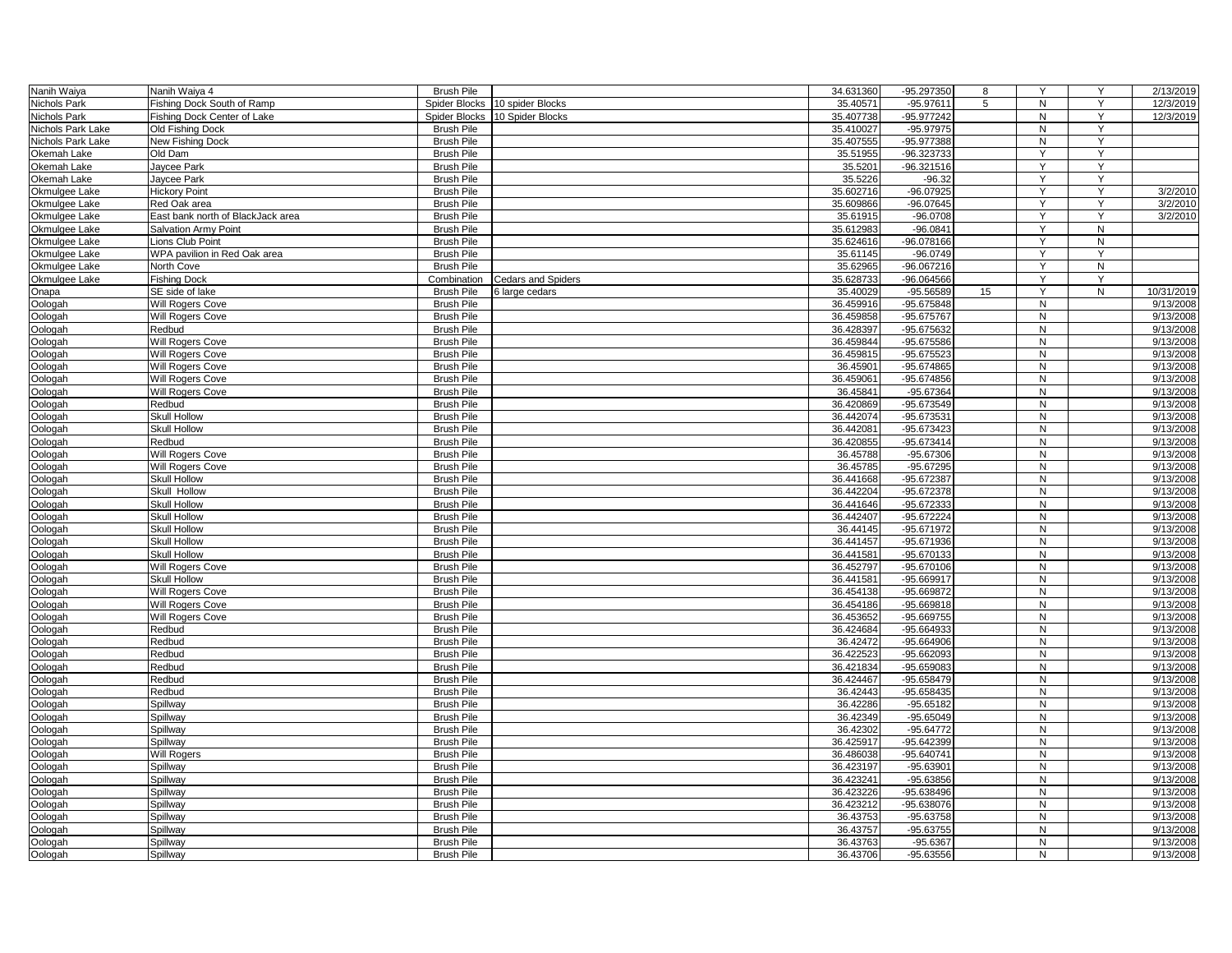| Oologah            | <b>Blue Creek</b>                         | <b>Brush Pile</b>                      | 36.456531              | $-95.621425$                 | N              | 9/13/2008              |
|--------------------|-------------------------------------------|----------------------------------------|------------------------|------------------------------|----------------|------------------------|
| Oologah            | <b>Blue Creek</b>                         | <b>Brush Pile</b>                      | 36.452666              | $-95.598856$                 | $\overline{N}$ | 9/13/2008              |
| Oologah            | <b>Blue Creek</b>                         | <b>Brush Pile</b>                      | 36.452268              | -95.598414                   | N              | 9/13/2008              |
| Oologah            | <b>Blue Creek</b>                         | <b>Brush Pile</b>                      | 36.451101              | $-95.597422$                 | N              | 9/13/2008              |
| Oologah            | <b>Blue Creek</b>                         | <b>Brush Pile</b>                      | 36.460163              | $-95.595665$                 | N              | 9/13/2008              |
| Oologah            | <b>Blue Creek</b>                         | <b>Brush Pile</b>                      | 36.462055              | -95.593781                   | N              | 9/13/2008              |
| Oologah            | Goose Island                              | <b>Brush Pile</b>                      | 36.494212              | -95.622696                   | N              | 9/12/2009              |
| Oologah            | Goose Island                              | <b>Brush Pile</b>                      | 36.494335              | $-95.62229$                  | N              | 9/12/2009              |
| Oologah            | Goose Island                              | <b>Brush Pile</b>                      | 36.494393              | $-95.621326$                 | N              | 9/12/2009              |
| Oologah            | Goose Island                              | <b>Brush Pile</b>                      | 36.49448               | $-95.621272$                 | N              | 9/12/2009              |
| Oologah            | Goose Island                              | <b>Brush Pile</b>                      | 36.494965              | $-95.620271$                 | N              | 9/12/2009              |
| Oologah            | Goose Island                              | <b>Brush Pile</b>                      | 36.49482               | -95.620262                   | N              | 9/12/2009              |
| Oologah            | <b>Bell Cove</b>                          | <b>Brush Pile</b>                      | 36.492944              | $-95.594718$                 | N              | 9/12/2009              |
| Oologah            | <b>Bell Cove</b>                          | <b>Brush Pile</b>                      | 36.492929              | -95.594069                   | N              | 9/12/2009              |
| Oologah            | <b>Spencer Creek Park</b>                 | <b>Brush Pile</b>                      | 36.512571              | -95.574907                   | N              | 9/12/2009              |
| Oologah            | <b>Spencer Creek Park</b>                 | <b>Brush Pile</b>                      | 36.512607              | $-95.574727$                 | $\mathsf{N}$   | 9/12/2009              |
| Oologah            | <b>Spencer Creek Park</b>                 | <b>Brush Pile</b>                      | 36.512593              | $-95.574501$                 | N              | 9/12/2009              |
| Oologah            | Spencer Creek Park                        | <b>Brush Pile</b>                      | 36.514896              | $-95.572248$                 | N              | 9/12/2009              |
| Oologah            | Spencer Creek Park                        | <b>Brush Pile</b>                      | 36.514564              | $-95.572248$                 | N              | 9/12/2009              |
| Oologah            | Spancer Creek Park                        | <b>Brush Pile</b>                      | 36.517461              | -95.571094                   | N              | 9/12/2009              |
| Oologah            | <b>Spencer Creek Park</b>                 | <b>Brush Pile</b>                      | 36.517497              | -95.570779                   | ${\sf N}$      | 9/12/2009              |
| Oologah            | Spencer Creek Park                        | <b>Brush Pile</b>                      | 36.512259              | -95.569535                   | N              | 9/12/2009              |
| Oologah            | <b>Spencer Creek Park</b>                 | <b>Brush Pile</b>                      | 36.519018              | $-95.569229$                 | N              | 9/12/2009              |
| Oologah            | <b>Spencer Creek Park</b>                 | <b>Brush Pile</b>                      | 36.519351              | -95.56794                    | N              | 9/12/2009              |
| Oologah            | <b>Spencer Creek Park</b>                 | <b>Brush Pile</b>                      | 36.519359              | -95.567877                   | N              | 9/12/2009              |
| Oologah            | Spencer Creek Park                        | <b>Brush Pile</b>                      | 36.519359              | -95.567002                   | N              | 9/12/2009              |
| Oologah            | Spencer Creek Park                        | <b>Brush Pile</b>                      | 36.519293              | $-95.566353$                 | N              | 9/12/2009              |
|                    | <b>Spencer Creek Park</b>                 | <b>Brush Pile</b>                      | 36.519322              | -95.566236                   | $\mathsf{N}$   | 9/12/2009              |
| Oologah<br>Oologah | <b>Spencer Creek Park</b>                 | <b>Brush Pile</b>                      | 36.519482              | -95.565362                   | $\overline{N}$ | 9/12/2009              |
|                    | <b>Spencer Creek Park</b>                 | <b>Brush Pile</b>                      | 36.519576              | -95.565326                   | ${\sf N}$      | 9/12/2009              |
| Oologah            | <b>Spencer Creek Park</b>                 | Brush Pile                             | 36.519829              | -95.56392                    | N              | 9/12/2009              |
| Oologah            | Spencer Creek Park                        | <b>Brush Pile</b>                      | 36.519742              | -95.563902                   | N              | 9/12/2009              |
| Oologah            |                                           |                                        | 36.519779              | -95.563875                   | N              | 9/12/2009              |
| Oologah            | <b>Spencer Creek Park</b><br>Water Intake | <b>Brush Pile</b><br><b>Brush Pile</b> | 36.52369               | -95.561099                   | N              | 9/12/2009              |
| Oologah            | Water Intake                              | <b>Brush Pile</b>                      | 36.524849              | -95.560927                   | ${\sf N}$      | 9/12/2009              |
| Oologah            |                                           | <b>Brush Pile</b>                      | 36.523502              | -95.560332                   | $\overline{N}$ | 9/12/2009              |
| Oologah            | Water Intake                              | <b>Brush Pile</b>                      |                        | -95.560323                   | N              | 9/12/2009              |
| Oologah            | Water Intake                              |                                        | 36.523466<br>36.523393 |                              | N              | 9/12/2009              |
| Oologah            | Water Intake                              | <b>Brush Pile</b>                      |                        | $-95.560296$                 |                |                        |
| Oologah            | Water Intake                              | <b>Brush Pile</b>                      | 36.526841              | $-95.560017$                 | N              | 9/12/2009              |
| Oologah            | Water Intake                              | <b>Brush Pile</b>                      | 36.521778              | $-95.559819$                 | N<br>N         | 9/12/2009              |
| Oologah            | Water Intake                              | <b>Brush Pile</b>                      | 36.526696              | $-95.559485$<br>$-95.558998$ | N              | 9/12/2009<br>9/12/2009 |
| Oologah            | <b>East Spencer Creek</b>                 | <b>Brush Pile</b>                      | 36.520865              |                              |                | 9/12/2009              |
| Oologah            | Water Intake                              | <b>Brush Pile</b>                      | 36.522806              | $-95.55889$                  | N              |                        |
| Oologah            | <b>East Spencer Creek</b>                 | <b>Brush Pile</b><br><b>Brush Pile</b> | 36.520387<br>36.520134 | -95.558494<br>$-95.558449$   | N              | 9/12/2009<br>9/12/2009 |
| Oologah            | <b>East Spencer Creek</b>                 |                                        |                        |                              | N              |                        |
| Oologah            | East Spencer Creek                        | <b>Brush Pile</b>                      | 36.519692              | $-95.558178$                 | N              | 9/12/2009              |
| Oologah            | <b>East Spencer Creek</b>                 | <b>Brush Pile</b>                      | 36.517511              | $-95.558106$                 | N              | 9/12/2009              |
| Oologah            | <b>East Spencer Creek</b>                 | <b>Brush Pile</b>                      | 36.518373              | -95.558088                   | N              | 9/12/2009              |
| Oologah            | <b>East Spencer Creek</b>                 | <b>Brush Pile</b>                      | 36.518554              | $-95.55806$                  | N              | 9/12/2009              |
| Oologah            | <b>East Spencer Creek</b>                 | <b>Brush Pile</b>                      | 36.517692              | $-95.557818$                 | N              | 9/12/2009              |
| Oologah            | <b>East Spencer Creek</b>                 | <b>Brush Pile</b>                      | 36.517714              | $-95.557791$                 | N              | 9/12/2009              |
| Oologah            | East Spencer Creek                        | <b>Brush Pile</b>                      | 36.517787              | -95.557764                   | N              | 9/12/2009              |
| Oologah            | <b>Hawthorn Bluff</b>                     | <b>Brush Pile</b>                      | 36.42996               | -95.66893                    | N              | 9/7/2013               |
| Oologah            | <b>Blue Creek</b>                         | <b>Brush Pile</b>                      | 36.44586               | $-95.6257$                   | N              | 9/7/2013               |
| Oologah            | <b>Blue Creek</b>                         | <b>Brush Pile</b>                      | 36.45852               | $-95.62008$                  | $\mathsf{N}$   | 9/7/2013               |
| Oologah            | <b>Blue Creek</b>                         | <b>Brush Pile</b>                      | 36.45842               | $-95.61927$                  | N              | 9/7/2013               |
| Oologah            | <b>Blue Creek</b>                         | <b>Brush Pile</b>                      | 36.45825               | $-95.61803$                  | N              | 9/7/2013               |
| Oologah            | <b>Blue Creek</b>                         | <b>Brush Pile</b>                      | 36.45399               | $-95.60433$                  | N              | 9/7/2013               |
| Oologah            | <b>Blue Creek</b>                         | <b>Brush Pile</b>                      | 36.45408               | -95.60357                    | N              | 9/7/2013               |
| Oologah            | <b>Blue Creek</b>                         | <b>Brush Pile</b>                      | 36.45402               | $-95.6035$                   | ${\sf N}$      | 9/7/2013               |
| Oologah            | <b>Blue Creek</b>                         | <b>Brush Pile</b>                      | 36.45407               | -95.60349                    | N              | 9/7/2013               |
| Oologah            | <b>Blue Creek</b>                         | <b>Brush Pile</b>                      | 36.4539                | $-95.60344$                  | N              | 9/7/2013               |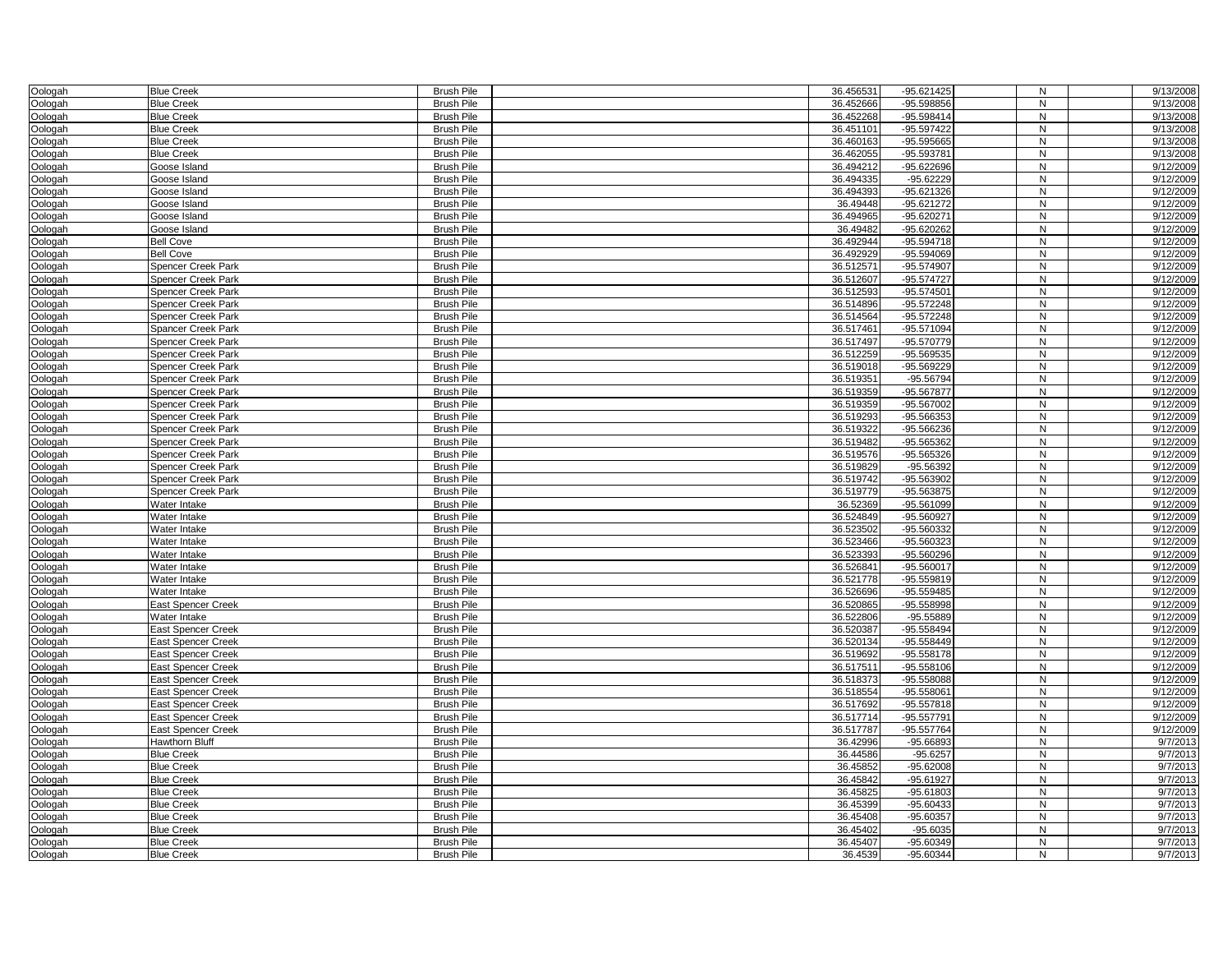| Oologah            | <b>Blue Creek</b>            | <b>Brush Pile</b>          | 36.45306               | $-95.60106$                  | N                 |              | 9/7/2013               |
|--------------------|------------------------------|----------------------------|------------------------|------------------------------|-------------------|--------------|------------------------|
| Oologah            | <b>Blue Creek</b>            | <b>Brush Pile</b>          | 36.45326               | $-95.60094$                  | $\overline{N}$    |              | 9/7/2013               |
| Oologah            | <b>Blue Creek</b>            | <b>Brush Pile</b>          | 36.4573                | $-95.60054$                  | N                 |              | 9/7/2013               |
| Oologah            | <b>Blue Creek</b>            | <b>Brush Pile</b>          | 36.45731               | $-95.60051$                  | N                 |              | 9/7/2013               |
| Oologah            | <b>Blue Creek</b>            | <b>Brush Pile</b>          | 36.45298               | $-95.60041$                  | N                 |              | 9/7/2013               |
| Oologah            | <b>Blue Creek</b>            | <b>Brush Pile</b>          | 36.45834               | $-95.59953$                  | N                 |              | $\frac{1}{977/2013}$   |
| Oologah            | <b>Blue Creek</b>            | <b>Brush Pile</b>          | 36.45843               | $-95.59946$                  | N                 |              | $\frac{1}{977/2013}$   |
| Oologah            | <b>Blue Creek</b>            | <b>Brush Pile</b>          | 36.45298               | $-95.59911$                  | N                 |              | 9/7/2013               |
| Oologah            | <b>Blue Creek</b>            | <b>Brush Pile</b>          | 36.45873               | -95.59852                    | N                 |              | 9/7/2013               |
| Oologah            | <b>Blue Creek</b>            | <b>Brush Pile</b>          | 36.45251               | -95.59852                    | N                 |              | 9/7/2013               |
| Oologah            | <b>Blue Creek</b>            | <b>Brush Pile</b>          | 36.45867               | $-95.59851$                  | N                 |              | 9/7/2013               |
| Oologah            | <b>Hawthorn Bluff</b>        | <b>Brush Pile</b>          | 36.425743              | -95.679625                   | $\mathsf{N}$      |              | 9/13/2014              |
| Oologah            | <b>Hawthorn Bluff</b>        | <b>Brush Pile</b>          | 36.429885              | -95.677381                   | N                 |              | 9/13/2014              |
| Oologah            | <b>Hawthorn Bluff</b>        | <b>Brush Pile</b>          | 36.429928              | -95.677101                   | ${\sf N}$         |              | 9/13/2014              |
| Oologah            | Hawthorn Bluff               | <b>Brush Pile</b>          | 36.429384              | -95.677065                   | N                 |              | 9/13/2014              |
| Oologah            | <b>Hawthorn Bluff</b>        | <b>Brush Pile</b>          | 36.429275              | -95.676966                   | N                 |              | 9/13/2014              |
| Oologah            | <b>Hawthorn Bluff</b>        | <b>Brush Pile</b>          | 36.432053              | -95.673063                   | N                 |              | 9/13/2014              |
| Oologah            | <b>Skull Hollow</b>          | <b>Brush Pile</b>          | 36.441828              | -95.672955                   | N                 |              | 9/13/2014              |
| Oologah            | <b>Hawthorn Bluff</b>        | <b>Brush Pile</b>          | 36.432444              | -95.672811                   | N                 |              | 9/13/2014              |
| Oologah            | <b>Hawthorn Bluff</b>        | <b>Brush Pile</b>          | 36.432082              | -95.672423                   | N                 |              | 9/13/2014              |
| Oologah            | <b>Hawthorn Bluff</b>        | <b>Brush Pile</b>          | 36.431901              | -95.672045                   | $\mathsf{N}$      |              | 9/13/2014              |
| Oologah            | Skull Hollow                 | <b>Brush Pile</b>          | 36.441509              | -95.671828                   | N                 |              | 9/13/2014              |
| Oologah            | <b>Skull Hollow</b>          | <b>Brush Pile</b>          | 36.440551              | -95.670837                   | N                 |              | 9/13/2014              |
| Oologah            | Redbud                       | <b>Brush Pile</b>          | 36.424112              | $-95.655676$                 | N                 |              | 9/13/2014              |
| Oologah            | Kight Hill                   | <b>Brush Pile</b>          | 36.427049              | $-95.647519$                 | N                 |              | 9/13/2014              |
| Oologah            | Kight Hill                   | <b>Brush Pile</b>          | 36.427013              | -95.647393                   | N                 |              | 9/13/2014              |
| Oologah            | Spillway                     | <b>Brush Pile</b>          | 36.422124              | -95.646528                   | N                 |              | 9/13/2014              |
| Oologah            | Spillway                     | <b>Brush Pile</b>          | 36.42219               | $-95.646411$                 | $\mathsf{N}$      |              | 9/13/2014              |
| Oologah            | Spillway                     | <b>Brush Pile</b>          | 36.423597              | $-95.644671$                 | $\overline{N}$    |              | 9/13/2014              |
| Oologah            | Kight Hill                   | <b>Brush Pile</b>          | 36.436817              | $-95.644166$                 | $\mathsf{N}$      |              | 9/13/2014              |
| Oologah            | Kight Hill                   | <b>Brush Pile</b>          | 36.437361              | -95.643247                   | N                 |              | 9/13/2014              |
|                    | Kight Hill                   | <b>Brush Pile</b>          | 36.437259              | -95.642526                   | N                 |              | 9/13/2014              |
| Oologah<br>Oologah | Kight Hill                   | <b>Brush Pile</b>          | 36.437325              | -95.637578                   | $\mathsf{N}$      |              | 9/13/2014              |
| Oologah            | Kight Hill                   | <b>Brush Pile</b>          | 36.43718               | -95.635847                   | $\overline{N}$    |              | 9/13/2014              |
| Oologah            | Kight Hill                   | <b>Brush Pile</b>          | 36.436795              | -95.635198                   | $\mathsf{N}$      |              | 9/13/2014              |
|                    | Goose Island                 | <b>Brush Pile</b>          | 36.49419               | $-95.62276$                  | $\overline{N}$    | Y            | 9/12/2015              |
| Oologah            |                              | <b>Brush Pile</b>          |                        |                              |                   | Y            | 9/12/2015              |
| Oologah            | Goose Island<br>Goose Island | <b>Brush Pile</b>          | 36.494364<br>36.495647 | $-95.621435$<br>$-95.617225$ | N<br>N            | Y            |                        |
| Oologah            |                              |                            |                        |                              | N                 | Y            | 9/12/2015              |
| Oologah            | Goose Island                 | <b>Brush Pile</b>          | 36.495719              | -95.616919                   |                   | Y            | 9/12/2015              |
| Oologah            | Goose Island                 | <b>Brush Pile</b>          | 36.496096              | $-95.616018$<br>$-95.594313$ | N<br>$\mathsf{N}$ | Y            | 9/12/2015<br>9/12/2015 |
| Oologah            | <b>Spencer Creek Park</b>    | <b>Brush Pile</b>          | 36.491618              |                              |                   |              |                        |
| Oologah            | <b>Spencer Creek Park</b>    | <b>Brush Pile</b>          | 36.495879              | -95.588265                   | $\mathsf{N}$      | Y            | 9/12/2015              |
| Oologah            | <b>Spencer Creek Park</b>    | <b>Brush Pile</b>          | 36.520808              | -95.575854                   | N                 | Y            | 9/12/2015              |
| Oologah            | <b>Spencer Creek Park</b>    | <b>Brush Pile</b>          | 36.522293              | $-95.572663$                 | N                 | Y            | 9/12/2015              |
| Oologah            | Spencer Creek Park           | <b>Brush Pile</b>          | 36.522966              | $-95.572005$                 | N                 | Y            | 9/12/2015              |
| Oologah            | Spencer Creek Park           | <b>Brush Pile</b>          | 36.517418              | $-95.571726$                 | $\mathsf{N}$      | Y            | 9/12/2015              |
| Oologah            | <b>Spencer Creek Park</b>    | <b>Brush Pile</b>          | 36.518924              | -95.570545                   | N                 | Y            | 9/12/2015              |
| Oologah            | <b>Spencer Creek Park</b>    | <b>Brush Pile</b>          | 36.522452              | $-95.5705$                   | N                 | Y            | 9/12/2015              |
| Oologah            | Spencer Creek Park           | <b>Brush Pile</b>          | 36.523191              | -95.568283                   | N                 | Y            | 9/12/2015              |
| Oologah            | Spencer Creek Park           | <b>Brush Pile</b>          | 36.519402              | $-95.567048$                 | N                 | Y            | 9/12/2015              |
| Oologah            | Spencer Creek Park           | <b>Brush Pile</b>          | 36.522778              | $-95.565957$                 | N                 | Y            | 9/12/2015              |
| Oologah            | Spencer Creek Park           | <b>Brush Pile</b>          | 36.522734              | -95.565831                   | N                 | Y            | 9/12/2015              |
| Oologah            | <b>Spencer Creek Park</b>    | <b>Brush Pile</b>          | 36.523553              | $-95.56529$                  | $\mathsf{N}$      | Y            | 9/12/2015              |
| Oologah            | <b>Spencer Creek Park</b>    | <b>Brush Pile</b>          | 36.525349              | -95.562568                   | N                 | Y            | 9/12/2015              |
| Oologah            | <b>Spencer Creek Park</b>    | <b>Brush Pile</b>          | 36.523893              | $-95.561207$                 | $\mathsf{N}$      | Y            | 9/12/2015              |
| Oologah            | <b>Spencer Creek Park</b>    | <b>Brush Pile</b>          | 36.521344              | -95.560973                   | N                 | Y            | 9/12/2015              |
| Oologah            | <b>Spencer Creek Park</b>    | <b>Brush Pile</b>          | 36.523249              | -95.560342                   | N                 | Y            | 9/12/2015              |
| Oologah            | Spencer Creek Park           | <b>Brush Pile</b>          | 36.526841              | $-95.560072$                 | N                 | $\mathsf{N}$ | 9/12/2015              |
| Oologah            | Spencer Creek Park           | <b>Brush Pile</b>          | 36.526689              | $-95.559405$                 | N                 | N            | 9/12/2015              |
| Oologah            | <b>Spencer Creek Park</b>    | <b>Brush Pile</b>          | 36.519149              | $-95.558224$                 | $\mathsf{N}$      | Y            | 9/12/2015              |
| Oologah            | Spencer Creek Park           | <b>Brush Pile</b>          | 36.518403              | $-95.558125$                 | N                 | Y            | 9/12/2015              |
| Overholser         | Fishing Pier 1               | Spider Blocks Stake bucket | 35.492222              | -97.688056<br>6              | N                 | Y            | 2012                   |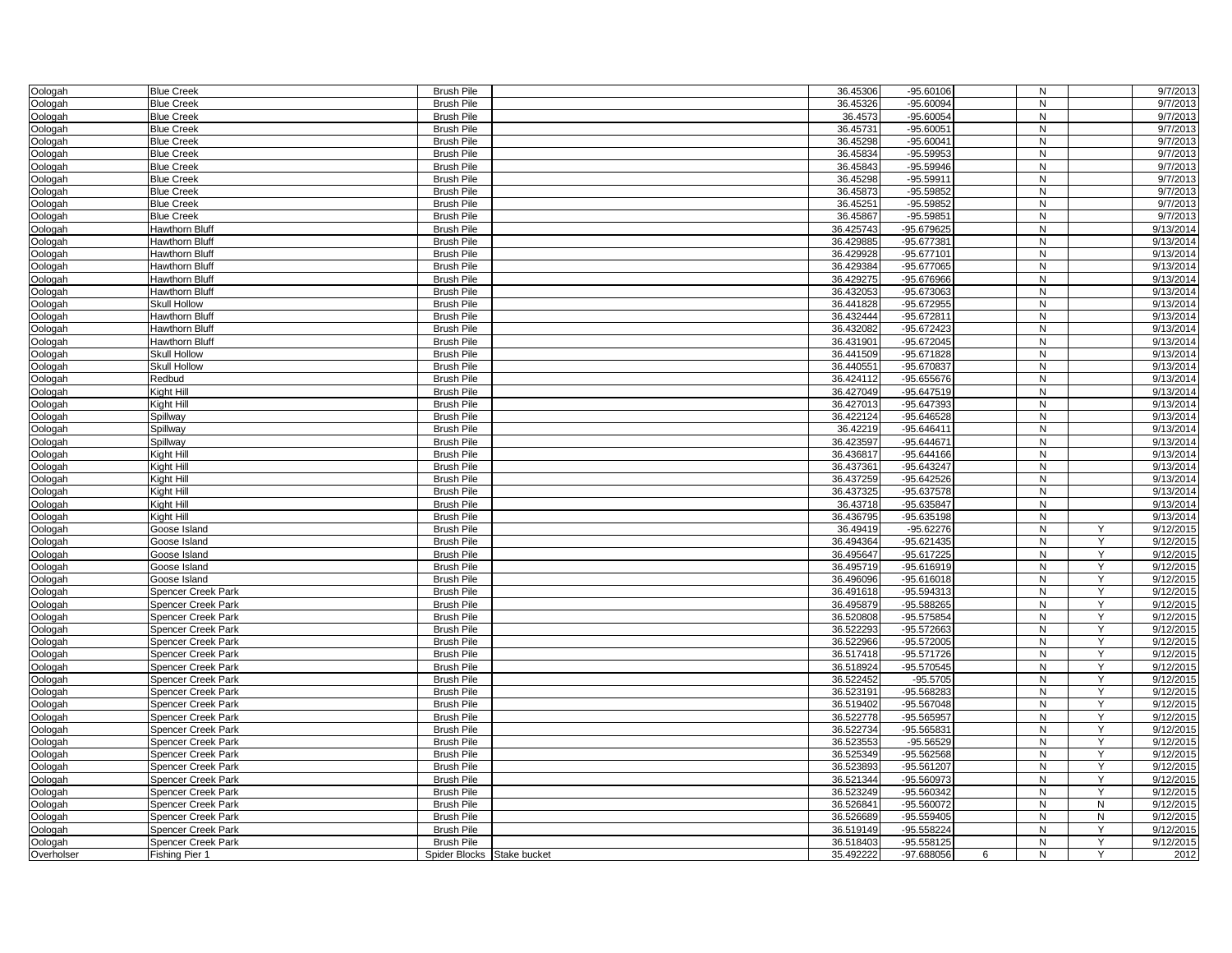| Overholser        | Lake Bypass (SE)         |                      | Combination   Tires and pallets | 35.49166666 | -97.66666666   | 8              | N            | Y            |                       |
|-------------------|--------------------------|----------------------|---------------------------------|-------------|----------------|----------------|--------------|--------------|-----------------------|
| Ozzie Cobb        | Oz Cobb Brush 1          | <b>Brush Pile</b>    |                                 | 34.24666666 | -95.38916666   | 10             | Y            | Υ            | 6/9/2010              |
| Ozzie Cobb        | Oz Cobb Brush 3          | <b>Brush Pile</b>    |                                 | 34.24416666 | -95.38888888   | 10             | Y            | Y            | 6/9/2010              |
| Ozzie Cobb        | Oz Cobb Brush 4          | <b>Brush Pile</b>    |                                 | 34.24305555 | -95.38777777   | 10             | Y            | Y            | 6/9/2010              |
| Ozzie Cobb        | Oz Cobb Brush 2          | <b>Brush Pile</b>    |                                 | 34.24527777 | -95.38777777   | 10             | Y            | Y            | 6/9/2010              |
| Pauls Valley      | Swim Beach               | <b>Brush Pile</b>    |                                 | 34.77304    | $-97.2066$     | 13             |              |              | 2/25/2011             |
| Pauls valley      | Upper West Arm           | <b>Brush Pile</b>    | Cedar trees                     | 35.779444   | $-97.207778$   | 14             | Y            | N            |                       |
| Pauls valley      | <b>Dock</b>              | <b>Brush Pile</b>    | Cedar trees                     | 34.77       | -97.206667     | 13             | Y            | Y            |                       |
| Paul's Valley     | <b>Fishing Pier</b>      | <b>Brush Pile</b>    |                                 | 34.770278   | -97.206667     | 12             | $\mathsf{N}$ | Y            | 2/18/2011             |
| Paul's Valley     | East Arm                 | <b>Brush Pile</b>    |                                 | 34.78365    | $-97.201$      | 13             | Υ            | ${\sf N}$    | 2/25/2011             |
| Pawhuska          | Southeast Cove           | Spider Blocks        | Spider Blocks                   | 36.64728    | $-96.39329$    | 8              | Y            | Y            | 12/17/2014            |
| Pine Creek        | PC Creek Brush 16        | <b>Brush Pile</b>    |                                 | 34.15833333 | -95.12722222   | 17             | Y            | N            | 7/12/2006             |
| Pine Creek        | PC Creek Brush 20        | <b>Brush Pile</b>    |                                 | 34.21027777 | -95.12694444   | 19             | Y            | N            | 7/12/2006             |
| Pine Creek        | PC Creek Brush 14        | <b>Brush Pile</b>    |                                 | 34.15972222 | -95.11611111   | 20             | Y            | N            | 7/12/2006             |
| Pine Creek        | PC Creek Brush 19        | <b>Brush Pile</b>    |                                 | 34.18666666 | $-95.1125$     | 10             | Y            | N            | 7/12/2006             |
| Pine Creek        | PC Creek Brush 18        | <b>Brush Pile</b>    |                                 | 34.17777777 | -95.10861111   | 14             | Y            | Y            | 7/12/2006             |
| Pine Creek        | PC Creek Brush 17        | <b>Brush Pile</b>    |                                 | 34.17416666 | $-95.10444444$ | 9              | Y            | N            | 7/12/2006             |
| Pine Creek        | PC Creek Brush 13        | <b>Brush Pile</b>    |                                 | 34.15222222 | -95.10388888   | 17             | Y            | N            | 7/12/2006             |
| Pine Creek        | PC Creek Brush 11        | <b>Brush Pile</b>    |                                 | 34.14472222 | -95.10333333   | 17             | Y            | N            | 7/12/2006             |
| Pine Creek        | PC Creek Brush 15        | <b>Brush Pile</b>    |                                 | 34.16083333 | -95.10277777   | 14             | Υ            | N            | 7/12/2006             |
| Pine Creek        | PC Creek Brush 1         | <b>Brush Pile</b>    |                                 | 34.10111111 | -95.10166666   | 12             | Y            | ${\sf N}$    | 7/12/2006             |
|                   | PC Creek Brush 12        | <b>Brush Pile</b>    |                                 | 34.15027777 | $-95.095$      | 17             | Y            | N            | 7/12/2006             |
| Pine Creek        |                          | <b>Brush Pile</b>    |                                 |             | -95.09166666   | 12             | $\mathsf{N}$ | $\mathsf{N}$ |                       |
| Pine Creek        | PC Creek Brush 2         |                      |                                 | 34.11833333 |                |                | Y            |              | 7/12/2006             |
| Pine Creek        | PC Creek Brush 9         | <b>Brush Pile</b>    |                                 | 34.14055555 | -95.09083333   | 12             |              | N            | 7/12/2006             |
| Pine Creek        | PC Creek Brush 3         | <b>Brush Pile</b>    |                                 | 34.11805555 | -95.08666666   | 12             | N            | ${\sf N}$    | 7/12/2006             |
| Pine Creek        | PC Creek Brush 10        | <b>Brush Pile</b>    |                                 | 34.14388888 | -95.08555555   | 11             | Y            | N            | 7/12/2006             |
| Pine Creek        | PC Creek Brush 8         | <b>Brush Pile</b>    |                                 | 34.13305555 | -95.08555555   | 12             | Y            | N            | 7/12/2006             |
| Pine Creek        | PC Creek Brush 6         | <b>Brush Pile</b>    |                                 | 34.12166666 | $-95.0825$     | 12             | N            | N            | 7/12/2006             |
| Pine Creek        | PC Creek Brush 4         | <b>Brush Pile</b>    |                                 | 34.11611111 | -95.07527777   | 19             | Y            | N            | 7/12/2006             |
| Pine Creek        | PC Creek Brush 5         | <b>Brush Pile</b>    |                                 | 34.12       | -95.07472222   | 12             | $\mathsf{N}$ | ${\sf N}$    | 7/12/2006             |
| Pine Creek        | PC Creek Brush 7         | <b>Brush Pile</b>    |                                 | 34.12666666 | -95.06722222   | 12             | $\mathsf{N}$ | N            | 7/12/2006             |
| Pine Creek        | E of Little River Park   | Spider Blocks        |                                 | 34.167156   | $-95.116084$   | $\overline{7}$ | Y            | Y            | 2/13/2010             |
| <b>Pine Creek</b> | S of Little River Park   | Spider Blocks        |                                 | 34.161802   | $-95.115604$   | $\overline{7}$ | Y            | Y            | 2/13/2010             |
| Pine Creek        | S of Lost Rapids Park    | Spider Blocks        |                                 | 34.176661   | $-95.106099$   | 9              | Y            | Y            | 2/13/2010             |
| Pine Creek        | W of Pine Ck Cove        | <b>Spider Blocks</b> |                                 | 34.109116   | -95.095873     | $\overline{7}$ | Y            | Y            | 2/13/2010             |
| Pine Creek        | N of Pine Ck Cove        | <b>Spider Blocks</b> |                                 | 34.113904   | -95.084801     | 9              | Y            | Y            | 2/13/2010             |
| Pine Creek        | Pine Ck Brush 16         | <b>Brush Pile</b>    |                                 | 34.159000   | $-95.124800$   | 17             | N            |              | 7/17/2018             |
| Pine Creek        | Pine Ck Brush 14         | <b>Brush Pile</b>    |                                 | 34.159722   | $-95.116111$   | 20             | $\checkmark$ | N            | 7/17/2018             |
| Pine Creek        | Pine Ck Brush 19         | <b>Brush Pile</b>    |                                 | 34.186667   | $-95.112500$   | 10             |              | N            | $\frac{1}{7/17/2018}$ |
| <b>Pine Creek</b> | Pine Ck Brush 18         | <b>Brush Pile</b>    |                                 | 34.177778   | $-95.108611$   | 14             | N            |              | 7/17/2018             |
| Pine Creek        | Pine Ck Brush 17         | <b>Brush Pile</b>    |                                 | 34.174167   | $-95.104444$   | 9              | N            | N            | 7/17/2018             |
| Pine Creek        | Pine Ck Brush 13         | <b>Brush Pile</b>    |                                 | 34.152222   | -95.103889     | 17             | N            | N            | 7/17/2018             |
| Pine Creek        | Pine Ck Brush 11         | <b>Brush Pile</b>    |                                 | 34.144722   | -95.103333     | 17             | $\mathsf{N}$ | N            | 7/17/2018             |
| Pine Creek        | Pine Ck Brush 12         | <b>Brush Pile</b>    |                                 | 34.150278   | -95.095000     | 17             | N            | N            | 7/17/2018             |
| Pine Creek        | Pine Ck Brush 2          | <b>Brush Pile</b>    |                                 | 34.118333   | -95.091667     | 12             | Y            | N            | 7/17/2018             |
| Pine Creek        | Pine Ck Brush 9          | <b>Brush Pile</b>    |                                 | 34.141666   | -95.090983     | 12             | $\mathsf{N}$ | N            | 7/17/2018             |
| Pine Creek        | Pine Ck Brush 3          | <b>Brush Pile</b>    |                                 | 34.118056   | -95.086667     | 12             |              | N            | 7/17/2018             |
| Pine Creek        | Pine Ck Brush 10         | <b>Brush Pile</b>    |                                 | 34.143889   | $-95.085556$   | 11             | N            | N            | 7/17/2018             |
| Pine Creek        | Pine Ck Brush 8          | <b>Brush Pile</b>    |                                 | 34.133360   | $-95.084600$   | 12             | N            | N            | 7/17/2018             |
| Pine Creek        | Pine Ck Brush 6          | <b>Brush Pile</b>    |                                 | 34.121667   | $-95.082500$   | 12             | N            | N            | 7/17/2018             |
| Pine Creek        | Pine Ck Brush 5          | <b>Brush Pile</b>    |                                 | 34.120000   | -95.074722     | 12             |              | N            | 7/17/2018             |
| Pine Creek        | Pine Ck Brush 7          | <b>Brush Pile</b>    |                                 | 34.126667   | -95.067222     | 12             | N            | N            | 7/17/2018             |
| Ponca             | East Lake                | <b>Brush Pile</b>    |                                 | 36.7322     | $-97.0361$     | 13             | Y            | N            | 1/1/2008              |
| Ponca             | Windmill Cove            | <b>Spider Blocks</b> |                                 | 36.7305     | $-97.0372$     | 5              | N            | Y            | 1/1/2010              |
| Ponca             | <b>Wentz Cove</b>        | Spider Blocks        |                                 | 36.7386     | $-97.0303$     | 5              | N            | Y            | 1/1/2010              |
| Ponca             | <b>Wentz Cove</b>        | <b>Brush Pile</b>    | <b>Brush Pile</b>               | 36.7285     | -97.02429      |                | Y            | N            | 1/20/2015             |
|                   | Rock Jetty               | Spider Blocks        | Spider Blocks                   | 36.72565    | -97.02353      |                | N            | Y            | 3/11/2016             |
| Ponca<br>Ponca    | LA Cann Bridge SE Corner | Spider Blocks        | Spider Blocks                   | 36.71974    | -97.02362      |                | N            | Y            | 3/12/2016             |
|                   | <b>Fishing Dock</b>      | Spider Blocks        | Spider Blocks                   | 36.72254    | -97.02703      |                | N            | Y            | 3/13/2016             |
| Ponca             |                          |                      |                                 |             |                |                |              |              |                       |
| Ponca             | LA Cann Bridge NW Corner | Spider Blocks        | <b>Spider Blocks</b>            | 36.71973    | $-97.0241$     |                | $\mathsf{N}$ | Y            | 3/14/2016             |
| Ponca             | Hubbard Bridge SE Side   | Spider Blocks        | <b>Spider Blocks</b>            | 36.75284    | $-97.04374$    |                | N            | Y            | 3/15/2016             |
| Porum City Lake   | <b>Fishing Dock</b>      | Spider Blocks        |                                 | 35.352161   | -95.262252     | 3              | N            | Y            | 11/1/2009             |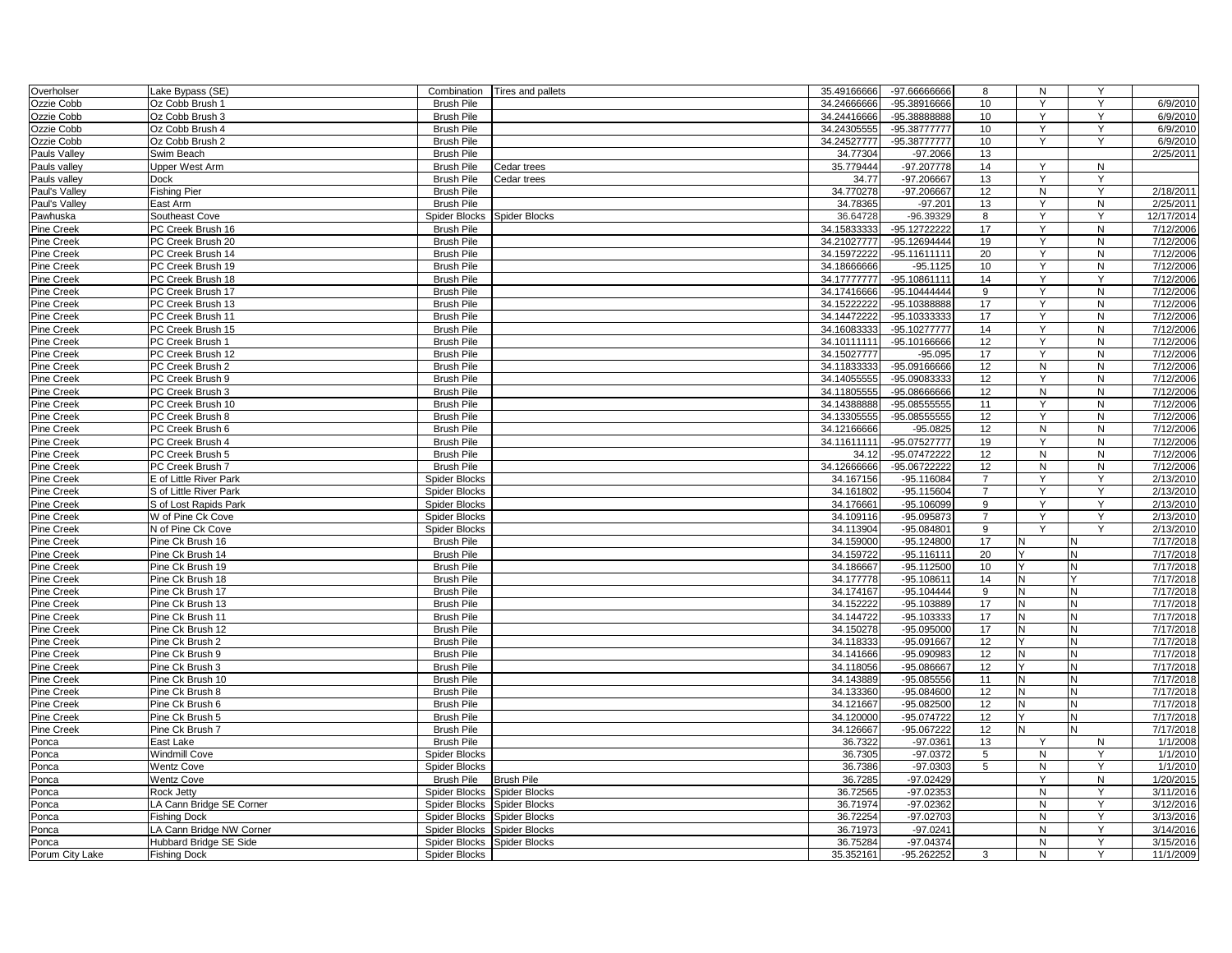| Prague Lake        | Middle of Lake            | <b>Brush Pile</b>    |                          | 35.527222    | -96.724722    |                | Y              | N              |                       |
|--------------------|---------------------------|----------------------|--------------------------|--------------|---------------|----------------|----------------|----------------|-----------------------|
| Prague Lake        | West Bank                 | <b>Brush Pile</b>    |                          | 35.526944    | $-96.7225$    |                | $\overline{Y}$ | N              |                       |
| Pretty Water Lake  | Dam Area                  | Other                | Catfish Spawning Str.    | 36.0358232   | -96.1468307   | 20             | N              |                |                       |
| Pretty Water Lake  | Northwest Corner          | Other                | Catfish Spawning Str.    | 36.037139    | $-96.146073$  | 21             | N              |                |                       |
| Purcell            | <b>Fishing Dock</b>       | <b>Brush Pile</b>    |                          | 34.99        | -97.37777777  |                | N              | Υ              | 1/1/2005              |
| Purcell            | South Berm                | <b>Brush Pile</b>    |                          | 34.99222222  | -97.38111111  |                | N              | Y              | $\frac{1}{1/1}$ /2006 |
| Purcell            | West Ramp                 | <b>Gravel Pile</b>   |                          | 34.99333333  | -97.38861111  |                | N              | Y              | 1/1/2008              |
| Purcell            | <b>NW Shoreline</b>       | Gravel Pile          |                          | 34.99416666  | -97.38527777  |                | N              | Y              | 1/1/2008              |
| Purcell            | Goose Bend                | <b>Gravel Pile</b>   |                          | 34.99194444  | -97.38055555  |                | N              | Y              | 1/1/2008              |
| Purcell            | NE Corner                 | <b>Gravel Pile</b>   |                          | 34.99472222  | $-97.38$      |                | N              | Y              | 1/1/2008              |
| Purcell            | Spillway Pt.              | <b>Gravel Pile</b>   |                          | 34.99111111  | -97.37694444  |                | $\mathsf{N}$   | Y              | 1/1/2008              |
| Raymond Gary       | R Gary SpB 3              | <b>Spider Blocks</b> |                          | 33.994415    | $-95.26049$   | $\overline{7}$ | N              | Y              | 7/16/2009             |
| Raymond Gary       | R Gary SpB 2              | <b>Spider Blocks</b> |                          | 33.993492    | $-95.26011$   | $\overline{7}$ | N              | Y              | 7/16/2009             |
| Raymond Gary       | R Gary SpB 1              | Spider Blocks        |                          | 33.992679    | $-95.258246$  | $\overline{7}$ | N              | Y              | 7/16/2009             |
| Raymond Gary       | R Gary Brush 6            | <b>Brush Pile</b>    |                          | 33.99305555  | -95.26472222  | 10             | Y              | N              | 3/10/2010             |
| Raymond Gary       | R Gary Brush 5            | <b>Brush Pile</b>    |                          | 33.995555555 | -95.26416666  | 10             | Y              | ${\sf N}$      | 3/10/2010             |
| Raymond Gary       | R Gary Brush 7            | <b>Brush Pile</b>    |                          | 34.00916666  | -95.26361111  | 10             | Y              | N              | 3/10/2010             |
| Raymond Gary       | R Gary Brush 4            | <b>Brush Pile</b>    |                          | 34.00944444  | -95.26138888  | 10             | Y              | $\overline{N}$ | 3/10/2010             |
| Raymond Gary       | R Gary Brush 2            | <b>Brush Pile</b>    |                          | 33.99416666  | -95.26111111  | 10             | Y              | Y              | 3/10/2010             |
| Raymond Gary       | R Gary Brush 8            | <b>Brush Pile</b>    |                          | 33.99555555  | -95.26083333  | 10             | Y              | Y              | 3/10/2010             |
|                    |                           |                      |                          |              |               |                | Y              |                |                       |
| Raymond Gary       | R Gary Brush 3            | <b>Brush Pile</b>    |                          | 34.01361111  | -95.26083333  | 10             |                | N              | 3/10/2010             |
| Raymond Gary       | R Gary Brush 1            | <b>Brush Pile</b>    |                          | 33.99222222  | -95.25833333  | 10             | Y              | Y              | 3/10/2010             |
| Robert S. Kerr     | Cowlington Point #2       | <b>Spider Blocks</b> |                          | 35.32125     | $-94.82545$   | 10             | ${\sf N}$      | Y              | 6/9/2010              |
| Robert S. Kerr     | Cowlington Point #1       | <b>Spider Blocks</b> |                          | 35.32332     | $-94.82521$   | 6              | Y              | Y              | 6/9/2010              |
| Robert S. Kerr     | Applegate Cove #2         | <b>Brush Pile</b>    | <b>Brush Pile</b>        | 35.364776    | -94.828369    | 15             | Y              | ${\sf N}$      | 3/4/2016              |
| Robert S. Kerr     | Applegate Cove #1         | <b>Brush Pile</b>    | <b>Brush Pile</b>        | 35.361051    | $-94.827223$  | 15             | Y              | Y              | 3/4/2016              |
| Robert S. Kerr     | Cowlington point          | <b>Brush Pile</b>    | <b>Brush Pile</b>        | 35.32188     | $-94.82553$   | 14             | Y              | Y              | 3/21/2017             |
| Robert S. Kerr     | Cowlington point          | <b>Brush Pile</b>    | <b>Brush Pile</b>        | 35.32334     | -94.82524     | 13             | Y              | Y              | 3/21/2017             |
| Robert S. Kerr     | Cowlington point          | <b>Brush Pile</b>    | <b>Brush Pile</b>        | 35.32331     | $-94.82387$   | 11             | N              | Y              | 3/21/2017             |
| Robert S. Kerr     | Cowlington point          | <b>Brush Pile</b>    | <b>Brush Pile</b>        | 35.314282    | -94.821194    | 15             | $\mathsf{N}$   | Y              | 3/21/2017             |
| Robert S. Kerr     | Short mtn Cove            | <b>Brush Pile</b>    | <b>Brush Pile</b>        | 35.32116     | $-94.790869$  | 10             | Y              | $\mathsf{N}$   | 9/12/2018             |
| Robert S. Kerr     | Short mtn Cove            | <b>Brush Pile</b>    | <b>Brush Pile</b>        | 35.324941    | $-94.789358$  | 12             | Υ              | ${\sf N}$      | 9/12/2018             |
| Robert S. Kerr     | Short mtn Cove            | <b>Brush Pile</b>    | 43 cedar trees: pile/row | 35.323567    | -94.790893    | 12             | Y              | N              | 3/19/2020             |
| Robert S. Kerr     | Short mtn Cove            | <b>Brush Pile</b>    | 18 cedars                | 35.320082    | -94.788284    | 9              | Y              | N              | 3/19/2020             |
| Roland city Lake   | Fishing dock              | Spider Blocks        | 102 Spider Blocks        | 35.446047    | -95.517494    | 9              | N              | Y              | 7/22/2015             |
| Roland city Lake   | Picnic area               | <b>Brush Pile</b>    | 11 cedar trees           | 35.44617     | $-94.51712$   | 11             | $\vee$         | Y              | 12/10/2019            |
| Sahoma             | Dam Area                  | <b>Brush Pile</b>    |                          | 36.0294092   | -96.1560493   | 10             | N              | Y              |                       |
| Sahoma             | West Side of Boat Ramp Pt | <b>Brush Pile</b>    |                          | 36.0354849   | -96.1534451   | 12             | N              | N              |                       |
| Sahoma             | Boat Ramp Cove (West)     | <b>Brush Pile</b>    |                          | 36.0345812   | -96.1510698   | 8              | N              | Y              |                       |
| Sahoma             | <b>Floating Boat Dock</b> | <b>Brush Pile</b>    |                          | 36.034206    | -96.1508281   | 17             | N              | Y              |                       |
| Sahoma             | Boat Ramp Cove (East)     | <b>Brush Pile</b>    |                          | 36.0350838   | -96.1490877   | 9              | N              | Y              |                       |
| Sallisaw City Lake | Hancock Cove              | <b>Brush Pile</b>    |                          | 35.54471     | $-94.82353$   | 8              | Y              | N              | 12/17/2009            |
| Sallisaw City Lake | Turn Around               | <b>Brush Pile</b>    |                          | 35.543226    | -94.819634    | 10             | N              | Y              | 12/17/2009            |
| Sallisaw City Lake | <b>Brushy Cove Point</b>  | <b>Brush Pile</b>    |                          | 35.53914     | $-94.8193$    | 11             | N              | $\mathsf{N}$   | 12/17/2009            |
| Sallisaw City Lake | Dam Site                  | <b>Brush Pile</b>    |                          | 35.536356    | $-94.827$     |                | $\mathsf{N}$   | Y              |                       |
| Sallisaw City Lake |                           | <b>Brush Pile</b>    | 2 Pallet Structures      | 35.543198    | $-94.819649$  |                | N              | Y              |                       |
| Sallisaw City Lake |                           | Pallet               | 5 Pallet Structures      | 35.540773    | -94.819454    |                | N              | Y              |                       |
| Sallisaw City Lake |                           | Pallet               |                          | 35.544805    | $-94.818993$  |                | N              | $\overline{Y}$ |                       |
| Sallisaw City Lake |                           | Pallet               |                          | 35.539722    | -94.818611    |                | N              | Y              |                       |
| Sallisaw City Lake |                           | <b>Tire Reefs</b>    |                          | 35.548333    | -94.818333    |                | $\mathsf{N}$   | ${\sf N}$      |                       |
| Sallisaw City Lake | <b>Boat Dock</b>          | <b>Brush Pile</b>    |                          | 35.539636    | -94.818159    |                | ${\sf N}$      | Y              |                       |
|                    |                           |                      | <b>Trees and Stumps</b>  | 35.547835    | $-94.817915$  |                | $\mathsf{N}$   | $\overline{N}$ |                       |
| Sallisaw City Lake |                           | Combination          |                          |              | $-95.48$      |                |                | N              |                       |
| Sardis Lake        | Sardis Cove (W of Ramp)   | <b>Brush Pile</b>    |                          | 34.64666666  | -95.46944444  |                | N<br>Y         |                | 8/2/2006<br>8/2/2006  |
| Sardis Lake        | Narrows (North)           | <b>Brush Pile</b>    |                          | 34.67527777  |               |                |                | ${\sf N}$      |                       |
| Sardis Lake        | Sardis Cove (W of Ramp)   | <b>Brush Pile</b>    |                          | 34.64333333  | -95.46861111  |                | Y              | N              | 8/2/2006              |
| Sardis Lake        | Sardis Cove (NE Bridge)   | <b>Brush Pile</b>    |                          | 34.66583333  | -95.44305555  |                | N              | ${\sf N}$      | 8/2/2006              |
| Sardis Lake        | Anderson Cr (SW of Brg)   | <b>Brush Pile</b>    |                          | 34.69111111  | -95.38805555  | 11             | Y              | ${\sf N}$      | 8/2/2006              |
| Sardis Lake        | Anderson Creek (South)    | <b>Brush Pile</b>    |                          | 34.67944444  | $-95.3875$    | 15             | Y              | ${\sf N}$      | 8/2/2006              |
| Sardis Lake        | Anderson Cr (SW of Brg)   | <b>Brush Pile</b>    |                          | 34.68722222  | -95.385555555 |                | N              | ${\sf N}$      | 8/2/2006              |
| Sardis Lake        | Anderson Creek (SW)       | <b>Brush Pile</b>    |                          | 34.68555555  | $-95.385$     | 10             | Y              | N              | 8/2/2006              |
| Sardis Lake        | Potato Hills (S of Ramp)  | <b>Brush Pile</b>    |                          | 34.64437     | -95.33522     | 12             |                | N              | 8/2/2006              |
| Sardis Lake        | Potato Hills (S of Ramp)  | <b>Brush Pile</b>    |                          | 34.64722222  | -95.33277777  |                | N              | N              | 8/2/2006              |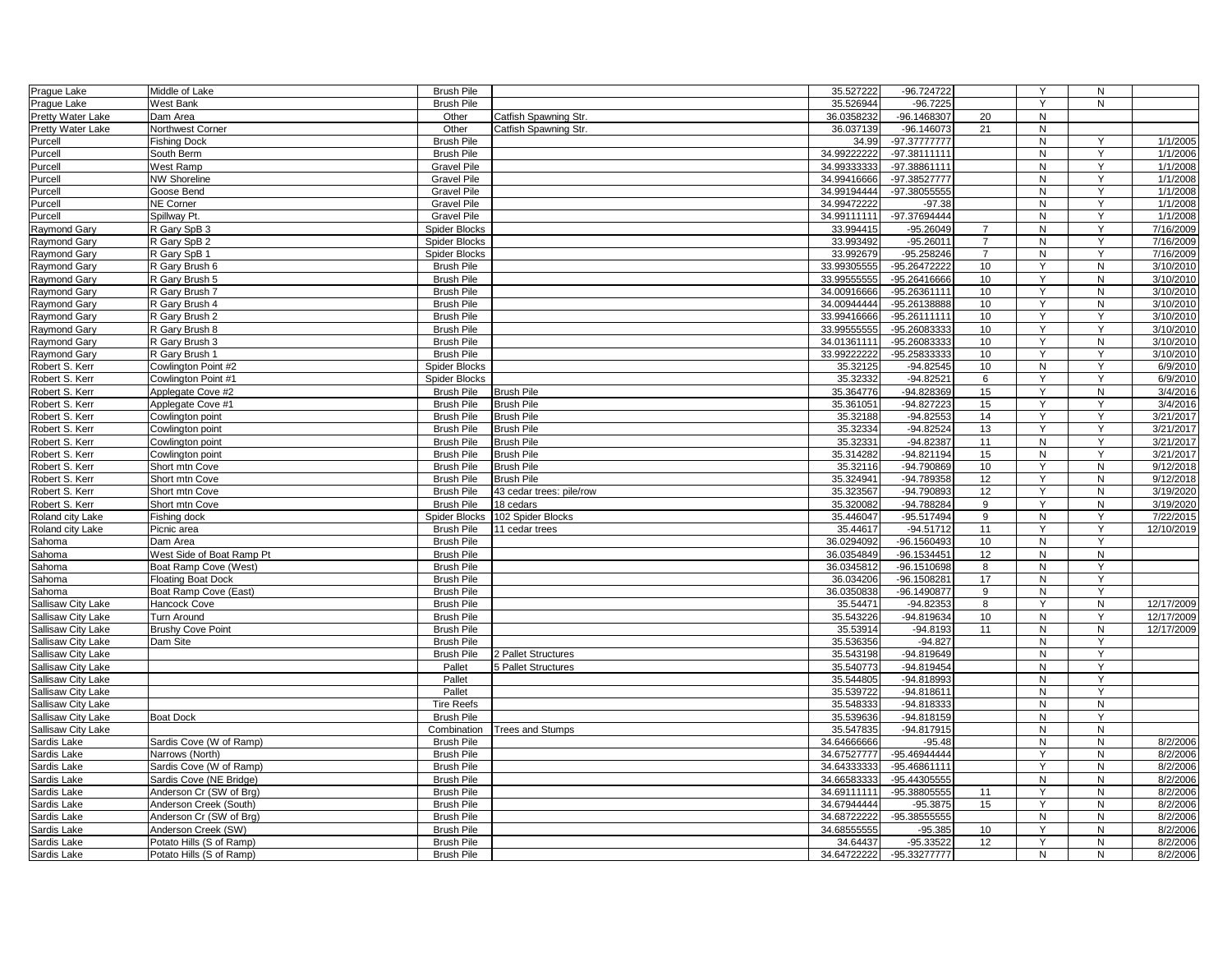| Sardis Lake     | Potato Hills (S of Ramp)                        | <b>Brush Pile</b>    |                                  | 34.65       | -95.33166666  |    | ${\sf N}$ | $\mathsf{N}$   | 8/2/2006   |
|-----------------|-------------------------------------------------|----------------------|----------------------------------|-------------|---------------|----|-----------|----------------|------------|
| Sardis Lake     | Potato Hills (N of Ramp)                        | <b>Brush Pile</b>    |                                  | 34.67138888 | -95.33138888  |    | N         | N              | 8/2/2006   |
|                 |                                                 | <b>Brush Pile</b>    |                                  | 34.65527777 | -95.33055555  |    | N         | N              | 8/2/2006   |
| Sardis Lake     | Potato Hills (S of Ramp)                        |                      |                                  |             |               |    |           | N              | 8/2/2006   |
| Sardis Lake     | Potato Hills (N of Ramp)                        | <b>Brush Pile</b>    |                                  | 34.67361111 | $-95.33$      | 14 | N         |                |            |
| Sardis Lake     | Potato Hills Park                               | <b>Brush Pile</b>    |                                  | 34.65694444 | $-95.33$      |    | N         | N              | 8/2/2006   |
| Sardis Lake     | Potato Hills (S of Ramp)                        | <b>Brush Pile</b>    |                                  | 34.65416666 | -95.32805555  |    | N         | $\mathsf{N}$   | 8/2/2006   |
| Sardis Lake     | N of Ramp by Water Intake                       | <b>Brush Pile</b>    |                                  | 34.67555555 | $-95.3275$    |    | N         | $\mathsf{N}$   | 8/2/2006   |
| Sardis Lake     | N of Ramp by Water Intake                       | <b>Brush Pile</b>    |                                  | 34.67583333 | -95.32611111  |    | N         | N              | 8/2/2006   |
| Schooler        | Schooler Brush 1                                | <b>Brush Pile</b>    |                                  | 34.10361111 | -95.37111111  | 10 | Y         | Y              | 10/31/2007 |
| Schooler        | Schooler Brush 2                                | <b>Brush Pile</b>    |                                  | 34.10333333 | -95.37055555  | 10 | Y         | Y              | 10/31/2007 |
| Scott King      | South of Ramp                                   | <b>Brush Pile</b>    | Cedar trees                      | 34.246994   | -97.186994    | 12 | Y         | $\mathsf{N}$   | 6/20/2007  |
| Scott King      | Southeast of Ramp                               | <b>Brush Pile</b>    | Cedar trees                      | 34.249167   | -97.183889    | 12 |           | $\mathsf{N}$   | 6/20/2007  |
| Scott King      | Northwest Cove                                  | <b>Brush Pile</b>    | Cedar trees                      | 34.256389   | -97.183889    | 12 | Y         | N              | 6/20/2007  |
| Scott King      | Cove East of Ramp                               | <b>Brush Pile</b>    | Cedar trees                      | 34.251111   | -97.178056    | 14 | Y         | N              | 6/20/2007  |
| Scott King      | Fishina Pier                                    | <b>Spider Blocks</b> |                                  | 34.250383   | -97.186248    |    | N         |                | 7/28/2009  |
| Shawnee Twin Lk | South McLoud Road                               | <b>Brush Pile</b>    |                                  | 35.340138   | -97.09083333  |    | Y         | ${\sf N}$      |            |
|                 |                                                 |                      |                                  |             |               |    |           |                |            |
| Shawnee Twin Lk | North McLoud Road                               | <b>Brush Pile</b>    |                                  | 35.355583   | -97.086944    |    |           | N              |            |
| Shawnee Twin Lk | <b>Jackson Neck</b>                             | <b>Brush Pile</b>    |                                  | 35.353194   | -97.082166    |    | Y         | N              |            |
| Shawnee Twin Lk | Frank Buck Neck                                 | <b>Brush Pile</b>    |                                  | 35.342277   | -97.07722222  |    | Y         | N              |            |
| Shawnee Twin Lk | <b>Channel Neck</b>                             | <b>Brush Pile</b>    |                                  | 35.351527   | -97.072833    |    | Y         | N              |            |
| Shawnee Twin Lk | Lake #2 fishing dock                            | <b>Spider Blocks</b> |                                  | 35.353638   | $-97.070416$  |    | ${\sf N}$ | Y              |            |
| Shawnee Twin Lk | Post Office Neck                                | <b>Brush Pile</b>    |                                  | 35.337361   | -97.064083    |    |           | N              |            |
| Skipout         | <b>Black Kettle National Grassland</b>          | Spider Blocks        | 2'-4' pvc pipe                   | 35.63786944 | -99.88198333  | 19 | ${\sf N}$ | Y              | 4/5/2016   |
| Skipout         | <b>Black Kettle National Grassland</b>          | Spider Blocks        | 2'-4' pvc pipe                   | 35.63741667 | -99.88488611  | 20 | N         | Y              | 4/6/2016   |
| Skipout         | <b>Black Kettle National Grassland</b>          | Spider Blocks        | 2'-4' pvc pipe                   | 35.63619167 | -99.88474444  | 18 | N         | Y              | 4/7/2016   |
| Skipout         | <b>Black Kettle National Grassland</b>          | Spider Blocks        | 2'-4' pvc pipe                   | 35.63478056 | -99.88574167  | 13 | N         | Y              | 4/8/2016   |
| Sooner          |                                                 | <b>Brush Pile</b>    |                                  | 36.4125     | -97.045556    | 13 |           | N              | 1/1/2005   |
|                 | Prairie Chicken                                 | <b>Brush Pile</b>    |                                  | 36.423167   | -97.024867    | 16 | Y         | $\mathsf{N}$   |            |
| Sooner          |                                                 |                      |                                  |             |               |    | Y         |                | 1/1/2005   |
| Sooner          | Beaver Cove                                     | <b>Brush Pile</b>    |                                  | 36.418883   | -97.027633    | 12 |           | $\mathsf{N}$   | 1/11/2005  |
| Sooner          | West Ramp                                       | <b>Brush Pile</b>    |                                  | 36.405278   | -97.050017    | 12 | N         | N              | 1/1/2006   |
| Sooner          | Pond                                            | <b>Brush Pile</b>    |                                  | 36.429417   | -97.047483    | 16 | Y         | N              | 1/1/2006   |
| Sooner          | Rock Pile                                       | <b>Brush Pile</b>    |                                  | 36.405833   | -97.047222    | 13 | Y         | $\mathsf{N}$   | 1/1/2006   |
| Sooner          |                                                 | <b>Brush Pile</b>    |                                  | 36.410933   | $-97.0384$    | 14 | Y         | $\mathsf{N}$   | 1/1/2006   |
| Sooner          | Dormeyer                                        | <b>Brush Pile</b>    |                                  | 36.4466     | -97.016668    | 14 | Y         | $\mathsf{N}$   | 1/1/2006   |
| Sooner          | Island                                          | <b>Brush Pile</b>    |                                  | 36.438883   | -97.009933    | 14 | N         | N              | 1/1/2006   |
| Spavinaw        | Lower Lake                                      | Spider Blocks        | Many spider blocks               | 36.38431    | $-95.04803$   |    | N         | Y              | 2018       |
| Spavinaw        | Lower Lake                                      | Spider Blocks        | Many spider blocks               | 36.37513    | $-95.04519$   |    | N         | N              | 2018       |
| Spavinaw        | Lower Lake                                      | Spider Blocks        | Many spider blocks               | 36.37624    | $-95.0441$    |    | N         | $\mathsf{N}$   | 2018       |
| Spavinaw        | Lower Lake                                      |                      | Spider Blocks Many spider blocks | 36.39005    | -95.04004     |    | N         | Y              | 2018       |
| Spavinaw        | Lower Lake                                      | Spider Blocks        | Many spider blocks               | 36.39019    | -95.03931     |    | N         | Y              | 2018       |
| Spavinaw        | Lower Lake                                      | Spider Blocks        | Many spider blocks               | 36.39046    | -95.03602     |    | N         | Y              | 2018       |
|                 |                                                 |                      |                                  |             |               |    |           |                |            |
| Spavinaw        | Lower Lake                                      | Spider Blocks        | Many spider blocks               | 36.39059    | -95.03582     |    | N         | Υ              | 2018       |
| Spavinaw        | Lower Lake                                      | Spider Blocks        | Many spider blocks               | 36.39116    | -95.03288     |    | Y         | N              | 2018       |
| Spavinaw        | Mid Lake                                        | <b>Brush Pile</b>    |                                  | 36.39297    | -95.03012     |    | N         | N              | 8/24/2015  |
| Spavinaw        | Mid Lake                                        | <b>Brush Pile</b>    |                                  | 36.39293    | $-95.02916$   |    | N         | N              | 8/24/2015  |
| Spavinaw        | Mid Lake                                        | <b>Brush Pile</b>    |                                  | 36.39292    | $-95.0283$    |    | N         | N              | 8/24/2015  |
| Spavinaw        | Tag East-Near Pumphouse                         | <b>Brush Pile</b>    |                                  | 36.37563    | $-95.04435$   | 12 | Y         | Y              |            |
| Spavinaw        | Tag East-Pier                                   | <b>Brush Pile</b>    |                                  | 36.37763    | -95.043516    | 15 | Y         | Y              |            |
| Spavinaw        | Pier East of Island                             | <b>Brush Pile</b>    |                                  | 36.37956    | -95.04085     | 2  | Υ         | Y              |            |
| Spavinaw        | West Black-Near Mouth                           | <b>Brush Pile</b>    |                                  | 36.38585    | $-95.0384$    | 20 | Y         | $\mathsf{N}$   |            |
| Spavinaw        | Mid Lake                                        | <b>Brush Pile</b>    | Cedar tree brush row             | 36.39297    | $-95.03012$   |    | ${\sf N}$ | N              |            |
| Spavinaw        | Mid Lake                                        | <b>Brush Pile</b>    | Cedar tree brush row             | 36.39293    | $-95.02916$   |    | N         | $\overline{N}$ |            |
|                 | Mid Lake                                        | <b>Brush Pile</b>    | Cedar tree brush row             | 36.39292    | $-95.0283$    |    | N         | N              |            |
| Spavinaw        | Deadman                                         |                      |                                  |             |               |    | Y         | N              |            |
| Spavinaw        |                                                 | <b>Brush Pile</b>    |                                  | 36.39345    | $-95.02473$   | 22 |           |                |            |
| Spavinaw        | East Black                                      | <b>Brush Pile</b>    |                                  | 36.387316   | -95.019883    | 17 | Υ         | N              |            |
| Spavinaw        | Above Hanks Hole                                | <b>Brush Pile</b>    |                                  | 36.390883   | $-95.01676$   | 20 | Y         | $\mathsf{N}$   |            |
| Spavinaw        | <b>Wickliff Point</b>                           | <b>Brush Pile</b>    |                                  | 36.40405    | $-95.01006$   | 12 | Y         | N              |            |
| Sportsman Lake  | Cove NE of W Boat Ramp                          | <b>Brush Pile</b>    | 7 cedars, 4 Hardwoods            | 35.2129720  | -96.5473610   |    | Y         | $\mathsf{N}$   | 3/2/2019   |
| Sportsman Lake  | Main Boat Ramp Cove                             | <b>Brush Pile</b>    | 8 cedars                         | 35.2107770  | $-96.5517220$ |    | Υ         | Y              | 3/2/2019   |
| Sportsman Lake  | Fishing dock                                    | <b>Brush Pile</b>    | spiders, 5 cedars                | 35.2097500  | -96.5509440   |    | N         | Y              | 3/2/2019   |
| Sportsman Lake  | West of main ramp on south bank                 | <b>Brush Pile</b>    | 3 Hardwood                       | 35.2128500  | -96.5578800   |    | Y         | N              | 3/2/2019   |
| Sportsman Lake  | Twin points north of swimming area (West Point) |                      | Combination spiders, 4 Hardwoods | 35.2145000  | -96.5536300   |    | Y         | N              | 3/2/2019   |
|                 |                                                 |                      |                                  |             |               |    |           |                |            |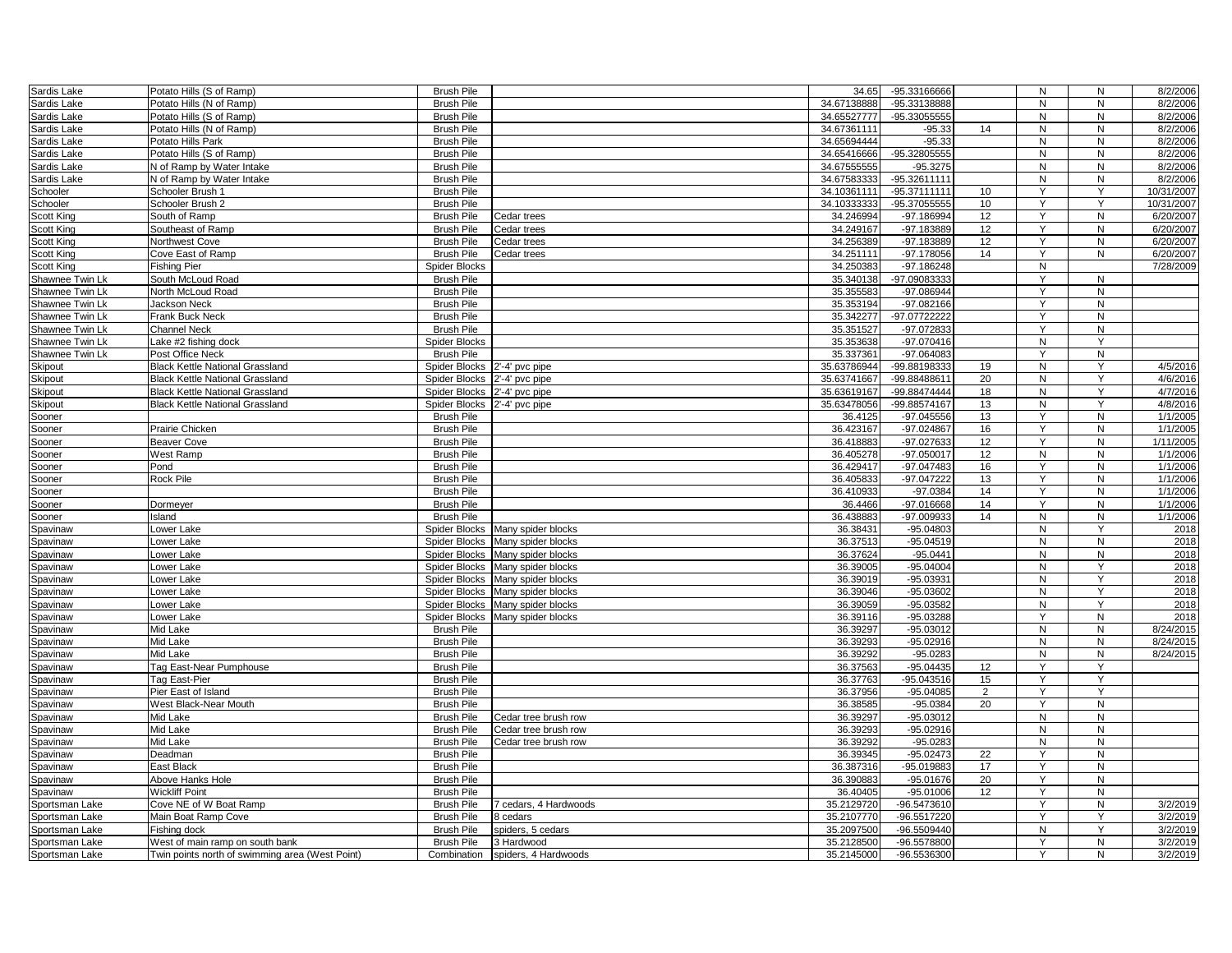| Sportsman Lake            | Twin points north of swimming area (East Point) | Combination          | spiders, 6 Hardwoods          | 35.2145500  | -96.5533000   |                  | Y            | N  | 3/2/2019   |
|---------------------------|-------------------------------------------------|----------------------|-------------------------------|-------------|---------------|------------------|--------------|----|------------|
| Sportsman Lake            | Cove 2 - hump in back of cove                   | <b>Brush Pile</b>    | 8 Hardwood, 2 Cedars          | 35.2129500  | -96.5613500   |                  | Y            | N  | 3/2/2019   |
| Sportsman Lake            | Cove 2 - channel                                | <b>Brush Pile</b>    | 4 Hardwood, 2 Cedars          | 35.2133000  | -96.5607000   |                  | Y            | N  | 3/2/2019   |
| Sportsman Lake            | Cove NW of Cove 2 ramp                          | Combination          | spiders, 4 Hardwood, 3 Cedars | 35.2150100  | $-96.5612300$ |                  | Y            | N  | 3/2/2019   |
| Sportsman Lake            | Cove 4 Parking Area                             | <b>Brush Pile</b>    | 13 Cedars                     | 35.2050083  | -96.5558500   | 10 <sup>10</sup> | Y            | Y  | 3/2/2019   |
| Sportsman Lake            | North Side of Island                            | <b>Brush Pile</b>    | 2 Cedars, 8 hardwoods         | 35.2140000  | -96.5571833   | 10               | Y            | No | 3/2/2019   |
| Sportsman Lake            | Cove NE of W Boat Ramp                          | <b>Brush Pile</b>    |                               | 35.212972   | -96.547361    |                  | Y            | N  |            |
| Sportsman Lake            | Cove 4                                          | <b>Brush Pile</b>    |                               | 35.207361   | $-96.553111$  |                  | Y            | Y  |            |
| Sportsman Lake            | Main Boat Ramp Cove                             | <b>Brush Pile</b>    |                               | 35.210777   | $-96.551722$  |                  | Y            | Υ  |            |
| Sportsman Lake            | Fishing dock                                    | Spider Blocks        |                               | 35.20975    | -96.550944    |                  | N            | Y  |            |
| <b>Spring Creek</b>       | <b>Black Kettle National Grassland</b>          | Spider Blocks        | 2'-4' pvc pipe                | 35.77497222 | -99.83706944  | 10               | N            | Y  | 5/14/2016  |
| <b>Spring Creek</b>       | <b>Black Kettle National Grassland</b>          | Spider Blocks        | 2'-4' pvc pipe                | 35.77309722 | -99.83691667  | 13               | N            | N  | 5/15/2016  |
| <b>Spring Creek</b>       | <b>Black Kettle National Grassland</b>          | <b>Spider Blocks</b> | 2'-4' pvc pipe                | 35.77174167 | -99.83761111  | 19               | N            | N  | 5/16/2016  |
| <b>Spring Creek</b>       | <b>Black Kettle National Grassland</b>          | Spider Blocks        | 2'-4' pvc pipe                | 35.77201667 | -99.8367      | 22               | N            | Y  | 5/17/2016  |
| <b>Stanley Draper</b>     | Rose Rock Isle                                  | <b>Brush Pile</b>    | Cedar trees                   | 35.34861    | -97.358611    | 10               | N            | Y  | 2005       |
| <b>Stanley Draper</b>     | Pier 6                                          | <b>Brush Pile</b>    | Cedar trees                   | 35.374722   | -97.374722    | 10               | N            | Υ  | 2006       |
| <b>Stanley Draper</b>     | Concession Ramp Cove, West                      | <b>Brush Pile</b>    | Cedar trees                   | 35.363889   | -97.373889    | 15               | N            | Y  | 2006       |
| <b>Stanley Draper</b>     | Pier 4                                          | <b>Brush Pile</b>    | Cedar trees                   | 35.358889   | -97.367778    | 10               | N            | Y  | 2006       |
| <b>Stanley Draper</b>     | Pier 23                                         | <b>Brush Pile</b>    | Cedar trees                   | 35.33       | -97.340833    | 10               | N            | Y  | 2006       |
| <b>Stanley Draper</b>     | Pier 19                                         | <b>Brush Pile</b>    | Cedar trees                   | 35.349444   | -97.339167    | 10               | N            | Y  | 2006       |
| <b>Stanley Draper</b>     | Concession Boat Ramp, East                      | <b>Brush Pile</b>    | Cedar trees                   | 35.363333   | -97.371667    | 15               | N            | Y  | 2006       |
| <b>Stanley Draper</b>     | North Pt. Fishing Pier                          | <b>Brush Pile</b>    | Cedar trees                   | 35.374067   | -97.374657    | 13               | N            | Υ  | 2008       |
| <b>Stanley Draper</b>     | Concession Ramp Cove West Jetty                 | <b>PVC Structure</b> |                               | 35.36388888 | -97.37388888  | 15               | N            | Y  | 1/1/2006   |
| <b>Stanley Draper</b>     | Concession Boat Ramp East Jetty                 | <b>PVC Structure</b> |                               | 35.36333333 | -97.37166666  | 15               | N            | Y  | 1/1/2006   |
| <b>Stanley Draper</b>     | Pier 4                                          | Combination          | Stake buckets and PVC condos  | 35.35888888 | -97.36777777  | 10               | N            | Y  | 1/1/2006   |
| <b>Stanley Draper</b>     | Pier 23                                         | Combination          | Stake buckets and PVC condos  | 35.33       | -97.34083333  | 10               | N            | Y  | 1/1/2006   |
| <b>Stanley Draper</b>     | Pier 19                                         | Combination          | Stake buckets and PVC condos  | 35.34944444 | -97.33916666  | 10               | N            | Y  | 1/1/2006   |
| <b>Stanley Draper</b>     | Pier 6                                          | Combination          | Stake buckets and PVC condos  | 35.37472222 | -97.37472222  | 10               | N            | Y  | 1/1/2008   |
| <b>Stanley Draper</b>     | North Pt. Fishing Pier                          | Other                | Stake buckets                 | 35.374722   | -97.374722    | 10               | N            | Y  | 1/1/2008   |
| <b>Stanley Draper</b>     | Rose Rock Isle                                  | <b>PVC Structure</b> |                               | 35.34861111 | -97.35861111  | 10 <sup>1</sup>  | N            | Y  | 1/1/2008   |
| <b>Stigler City Lake</b>  |                                                 | <b>Spider Blocks</b> |                               | 35.22834    | $-95.09798$   | 17               | N            | Y  | 11/1/2009  |
| <b>Stigler City Lake</b>  |                                                 | <b>Spider Blocks</b> |                               | 35.22776    | $-95.09777$   | 13               | N            | Y  | 11/1/2009  |
| <b>Stigler City Lake</b>  |                                                 | <b>Spider Blocks</b> |                               | 35.22721    | $-95.09755$   | 16               | N            | Y  | 11/1/2009  |
| <b>Stigler City Lake</b>  |                                                 | <b>Spider Blocks</b> |                               | 35.22619    | $-95.09728$   | 13               | N            | Y  | 11/1/2009  |
| <b>Stigler City Lake</b>  |                                                 | <b>Spider Blocks</b> |                               | 35.23123    | -95.097221    | 9                | N            | N  | 11/1/2009  |
| Stigler City Lake         |                                                 | Spider Blocks        | 10 Spider Blocks              | 35.2261     | -95.09654     | 10               | N            | Y  | 11/1/2009  |
| <b>Stigler City Lake</b>  |                                                 | <b>Spider Blocks</b> |                               | 35.23075    | $-95.09648$   | 16               | N            | N  | 11/1/2009  |
| <b>Stigler City Lake</b>  |                                                 | Spider Blocks        |                               | 35.23073    | $-95.09646$   | 9                | ${\sf N}$    | Υ  | 11/1/2009  |
| <b>Stigler City Lake</b>  |                                                 | Spider Blocks        | 5 Spider Blocks               | 35.2306     | $-95.09645$   | 11               | N            | N  | 11/1/2009  |
| <b>Stigler City Lake</b>  | Southwest corner of dam by spillway             | Spider Blocks        | 65 Spider Blocks              | 35.226012   | -95.097297    | 6                | N            | Y  | 7/26/2016  |
| Stigler City Lake         | North side near parking/camping                 | <b>Spider Blocks</b> | 69 spider blocks              | 35.230183   | -95.096517    | 9                | Y            | Y  | 6/11/2020  |
| <b>Stigler City Lake</b>  | Dam Corner                                      | <b>Spider Blocks</b> |                               | 35.228634   | -95.098133    |                  | N            | Y  |            |
| <b>Stigler City Lake</b>  | Cove                                            | <b>Spider Blocks</b> |                               | 35.231026   | -95.097221    |                  | N            | N  |            |
| <b>Stigler City Lake</b>  | Dock                                            | Spider Blocks        |                               | 35.230689   | -95.096635    |                  | N            | Y  |            |
| Stilwell City Lake        | Firemans cove                                   | <b>Brush Pile</b>    | 2 large trees                 | 35.76502    | $-94.714122$  | 15               | Y            | N  | 10/16/2019 |
| <b>Stilwell City Lake</b> |                                                 | <b>Brush Pile</b>    |                               | 35.764884   | -94.712694    | 12               | N            | Y  |            |
| Stilwell City Lake        |                                                 | <b>Brush Pile</b>    |                               | 35.77243    | $-94.712025$  | 12               | N            | Y  |            |
| <b>Stilwell City Lake</b> |                                                 | <b>Brush Pile</b>    |                               | 35.761625   | -94.708706    | 12               | N            | Y  |            |
| <b>Stilwell City Lake</b> |                                                 | <b>Brush Pile</b>    |                               | 35.76627    | -94.707665    | 12               | N            | Y  |            |
| Sulpher Veterans Lake     | North Dam                                       | <b>Brush Pile</b>    | Hardwoods                     | 34.491667   | -96.986994    | 12               | Y            | Y  | 8/8/2007   |
| Sulpher Veterans Lake     | North Dam                                       | <b>Brush Pile</b>    | Hardwoods                     | 34.491389   | -96.986667    | 12               | Y            | Υ  | 8/8/2007   |
| Sulpher Veterans Lake     | Central Dam                                     | <b>Brush Pile</b>    | Hardwoods                     | 34.490278   | -96.986111    | 15               | N            | Υ  | 8/8/2007   |
| Sulpher Veterans Lake     | South Dam (Near Cove)                           | <b>Brush Pile</b>    | Hardwoods                     | 34.488333   | -96.984722    | 12               | $\mathsf{N}$ | Y  | 8/8/2007   |
| Sulpher Veterans Lake     | Large Cove (Southwest)                          | <b>Brush Pile</b>    | Hardwoods                     | 34.487778   | $-96.9825$    | 12               | N            | N  | 8/8/2007   |
| Sulpher Veterans Lake     |                                                 | <b>Brush Pile</b>    | Hardwoods                     | 34.490278   | $-96.9825$    | 14               | Y            | Y  | 8/8/2007   |
| Sulpher Veterans Lake     | East Cove (Southwest)                           | <b>Brush Pile</b>    | Hardwoods                     | 34.489444   | $-96.981111$  | 15               | Y            | N  | 8/8/2007   |
| Sulpher Veterans Lake     | East Cove (South)                               | <b>Brush Pile</b>    | Hardwoods                     | 34.49       | -96.979167    | 15               | Y            | N  | 8/8/2007   |
| Sulpher Veterans Lake     | North Dam                                       | <b>Brush Pile</b>    | Hardwoods                     | 34.491667   | -96.986994    | 12               | Y            | Y  | 2/12/2019  |
| Sulpher Veterans Lake     | North Dam                                       | <b>Brush Pile</b>    | Hardwoods                     | 34.491389   | -96.986667    | 12               | Y            | Υ  | 2/12/2019  |
| Sulpher Veterans Lake     | East Cove (Southwest)                           | <b>Brush Pile</b>    | Hardwoods                     | 34.489444   | -96.981111    | 15               | N            | Y  | 2/12/2019  |
| Sulpher Veterans Lake     | East Cove (South)                               | Brush Pile           | Hardwoods                     | 34.49       | -96.979167    | 12               | N            | Υ  | 2/12/2019  |
| Sulpher Veterans Lake     | Small Cove (Southeast of Boat Ramp)             | <b>Brush Pile</b>    | Hardwoods                     | 34.490278   | $-96.9825$    | 12               | N            | N  | 2/12/2019  |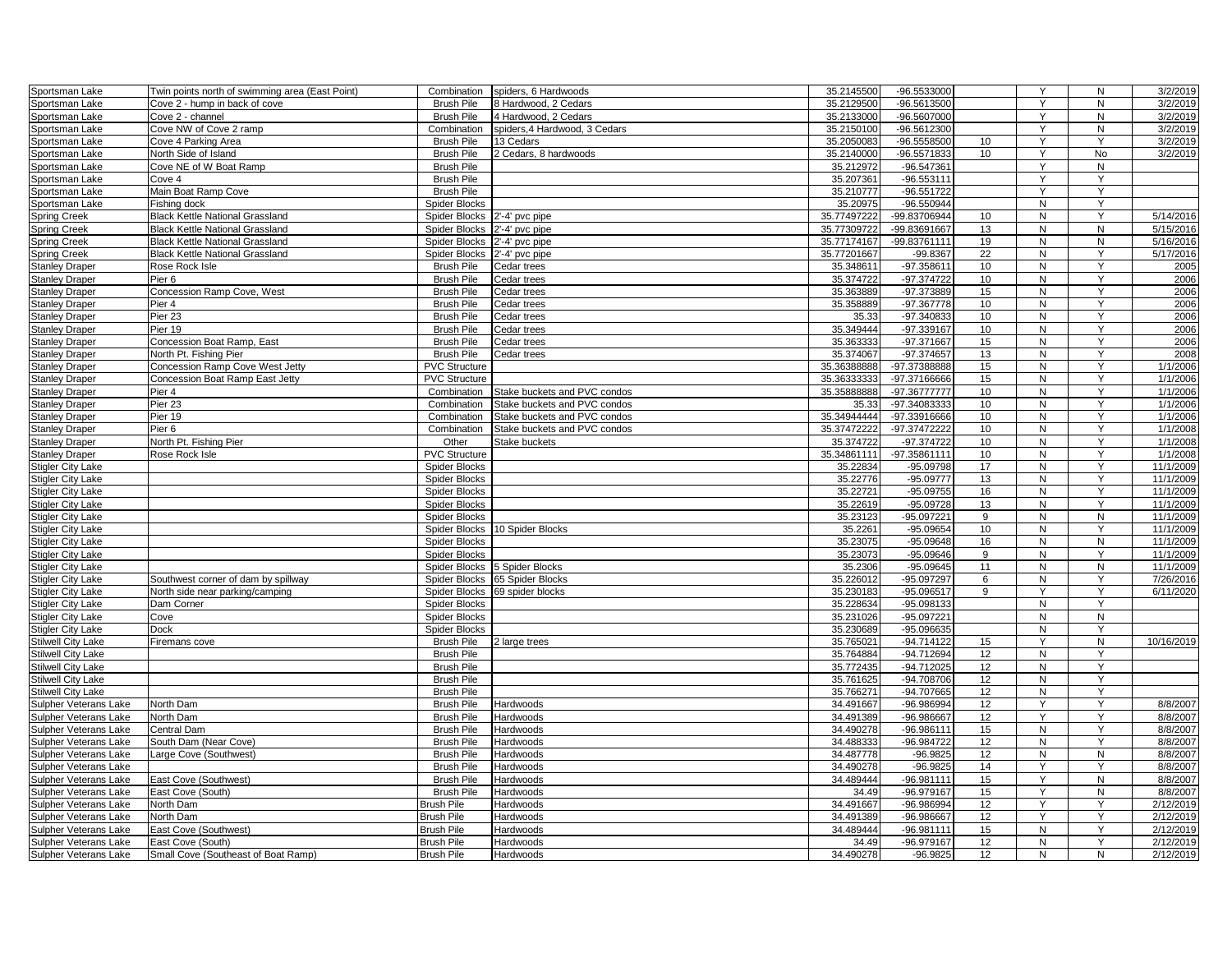| Sulpher Veterans Lake           | <b>Fishing Dock</b>            | <b>Brush Pile</b><br>Hardwoods                                                    | 34.491813 | -96.986347   | 15              | Y            | N         | 2/12/2019  |
|---------------------------------|--------------------------------|-----------------------------------------------------------------------------------|-----------|--------------|-----------------|--------------|-----------|------------|
| Taft                            | Taft #1                        | <b>Spider Blocks</b>                                                              | 35.73697  | -95.53235    | 8               | N            | Y         | 10/20/2009 |
| Taft                            | Taft #2                        | <b>Spider Blocks</b>                                                              | 35.73786  | $-95.53061$  | 13              | N            | Y         | 10/20/2009 |
| Taft                            | Dam                            | Pallet<br>Pallet structure                                                        | 35.738    | -95.534437   | 15              | Y            | N         | 10/10/2017 |
| Taft                            | Spillway                       | Pallet<br>Pallet structure                                                        | 35.737919 | -95.530912   | 18              | Y            | N         | 10/10/2017 |
| Tecumseh                        | First tree north of boat ramp  | <b>Brush Pile</b>                                                                 | 35.28936  | -96.958527   |                 | Y            | Y         | 3/10/2011  |
| Tecumseh                        | Second tree north of boat ramp | <b>Brush Pile</b>                                                                 | 35.289444 | $-96.9585$   |                 | N            | Y         | 3/10/2011  |
| <b>Tecumseh</b>                 | First tree south of boat ramp  | <b>Brush Pile</b>                                                                 | 35.288722 | -96.958277   |                 | N            | Y         | 3/10/2011  |
| <b>Tecumseh</b>                 | Second tree south of boat ramp | <b>Brush Pile</b>                                                                 | 35.288666 | -96.958222   |                 | N            | Y         | 3/10/2011  |
| <b>Tecumseh</b>                 | Pavilion area                  | Spider Blocks                                                                     | 35.291527 | -96.957583   |                 | N            | Y         | 3/10/2011  |
| <b>Tecumseh</b>                 | Pavilion area                  | Spider Blocks                                                                     | 35.291444 | -96.957555   |                 | N            | Y         | 3/10/2011  |
|                                 | Pavilion area                  | Spider Blocks                                                                     | 35.291333 | -96.957527   |                 | N            | Y         | 3/10/2011  |
| ecumseh<br><sup>-</sup> ecumseh | Pavilion area                  | Spider Blocks                                                                     | 35.291472 | -96.957472   |                 | Y            | Y         | 3/10/2011  |
|                                 | Pavilion area                  | <b>Spider Blocks</b>                                                              | 35.291361 | $-96.957416$ |                 | N            | Y         | 3/10/2011  |
| <b>Tecumseh</b>                 | Pavilion area                  | Spider Blocks                                                                     | 35.291444 | $-96.95725$  |                 |              | Y         | 3/10/2011  |
| ecumseh                         |                                |                                                                                   |           |              |                 |              | Y         |            |
| ecumseh                         | Pavilion cove                  | <b>Brush Pile</b>                                                                 | 35.291305 | -96.957138   |                 | N            |           | 3/10/2011  |
| ecumseh                         | Pavilion cove                  | <b>Brush Pile</b>                                                                 | 35.291277 | -96.957083   |                 | N            | Υ         | 3/10/2011  |
| <b>Fecumseh</b>                 | Pavilion cove                  | <b>Brush Pile</b>                                                                 | 35.291111 | -96.956944   |                 | N            | Y         | 3/10/2011  |
| <sup>-</sup> ecumseh            | Pavilion cove                  | <b>Brush Pile</b>                                                                 | 35.291111 | $-96.95675$  |                 | N            | $\vee$    | 3/10/201   |
| ecumseh <sup>-</sup>            | Point north of pavilion        | <b>Brush Pile</b>                                                                 | 35.291444 | -96.956694   |                 | N            | Y         | 3/10/2011  |
| ecumseh                         | Pavilion cove                  | <b>Brush Pile</b>                                                                 | 35.291083 | $-96.956666$ |                 | ${\sf N}$    | Y         | 3/10/2011  |
| ecumseh                         | Point north of pavilion        | <b>Brush Pile</b>                                                                 | 35.291833 | -96.956166   |                 | N            | Y         | 3/10/2011  |
| Tecumseh                        | Point north of pavilion        | <b>Brush Pile</b>                                                                 | 35.291972 | $-96.956$    |                 | N            | Y         | 3/10/2011  |
| Tenkiller                       | Sizemore Ck                    | Combination<br>Cedar tree brush row back of creek on north side                   | 35.7242   | $-94.9712$   | 6               | N            | N         | 10/1/2002  |
| Tenkiller                       | inder Cove                     | Pallet<br>2 Pallets stacked against snag                                          | 35.63     | $-95.072$    | $\overline{7}$  | N            | N         | 1/18/2005  |
| <b>Tenkiller</b>                | Linder Cove                    | Pallet<br>2 Pallets stacked against snag                                          | 35.6299   | $-95.072$    | 9               | N            | N         | 1/18/2005  |
| <b>Fenkiller</b>                | n Engineer Cove                | <b>Brush Pile</b>                                                                 | 35.6052   | $-95.0608$   | 20              | N            | N         | 3/1/2005   |
| Tenkiller                       | N. of Engineer Cove            | <b>Brush Pile</b>                                                                 | 35.607    | $-95.0603$   | 20              | N            | N         | 3/1/2005   |
| Tenkiller                       | Strayhorn PUA - South side     | <b>Brush Pile</b>                                                                 | 35.6154   | $-95.0592$   | 25              | N            | N         | 3/1/2005   |
| Tenkiller                       | Cato Creek                     | <b>Brush Pile</b><br>Large 25' cedar attached to stump                            | 35.6372   | -94.9769     | 10              | N            | N         | 10/27/2005 |
| <b>Fenkiller</b>                | Cato Creek                     | Combination<br>Triangle pallets w/ cedar tree and boulder clusters                | 35.6362   | $-94.9761$   | 5               | N            | N         | 10/27/2005 |
| enkiller <sup>-</sup>           | Cato Creek                     | Combination<br>Triangle pallets w/ cedar tree and boulder                         | 35.6364   | $-94.9761$   | 8               | N            | N         | 10/27/2005 |
| Tenkiller                       | Cato Creek                     | Combination<br>Triangle pallets w/ cedar tree & boulder cluster                   | 35.6354   | $-94.9758$   | 6               | N            | N         | 10/27/2005 |
| Tenkiller                       | Cato Creek                     | Combination<br>Triangle pallets w/ cedar tree and boulder clusters                | 35.6357   | $-94.9757$   | 6               | N            | N         | 10/27/2005 |
| Tenkiller                       | Cato Creek                     | Combination<br>Triangle pallets w/ 2 lg. boulders and elm on each side of pallets | 35.6363   | $-94.9756$   | 9               | N            | ${\sf N}$ | 10/27/2005 |
| Tenkiller                       | Cato Creek                     | Combination<br>Triangle pallets w/ cedar and boulders along small ledge           | 35.6358   | $-94.9753$   | 9               | N            | N         | 10/27/2005 |
| enkiller                        | Cato Creek                     | Combination<br>Two sets of triangle pallets, 2 lg. boulders & cedar tree          | 35.6356   | -94.9752     | 6               | N            | N         | 10/27/2005 |
| Tenkiller                       | Cato Creek                     | Pallet<br>Triangle pallets w/ 1 pallet att. laying flat on east side w/ cedar     | 35.636    | $-94.9751$   | 10              | N            | N         | 10/27/2005 |
| Tenkiller                       | <b>Burnt Cabin</b>             | Combination<br>2 elms - 25' tall on rocky knoll S. of 10' snag                    | 35.6764   | $-95.0253$   | 6               | N            | N         | 10/28/2005 |
| enkiller                        | <b>Burnt Cabin</b>             | Combination<br>2 20' elms attached to snags                                       | 35.6758   | $-95.0251$   | 6               | N            | N         | 10/28/2005 |
| enkiller                        | <b>Burnt Cabin</b>             | 3 med. Elms - 15' tall on rocky knoll<br>Combination                              | 35.6766   | $-95.025$    | 6               | ${\sf N}$    | N         | 10/28/2005 |
| <b>Tenkiller</b>                | <b>Burnt Cabin</b>             | 1 30' elm tied in between 2 snags<br>Combination                                  | 35.6762   | $-95.0249$   | 6               | $\mathsf{N}$ | N         | 10/28/2005 |
| Tenkiller                       | <b>Burnt Cabin</b>             | Pallet<br>2 pallets on snag                                                       | 35.6763   | $-95.0248$   | $\overline{7}$  | N            | N         | 10/28/2005 |
| enkiller                        | <b>Burnt Cabin</b>             | Pallet<br>2 pallets attached to tall snag                                         | 35.6755   | $-95.0246$   | 10              | N            | N         | 10/28/2005 |
| Tenkiller                       | <b>Burnt Cabin</b>             | Pallet<br>2 pallets leaned against snag                                           | 35.6758   | $-95.0243$   | 11              | N            | N         | 10/28/2005 |
| enkiller                        | <b>Burnt Cabin</b>             | Pallet<br>2 pallets attached to snag                                              | 35.6753   | $-95.0242$   | 11              | N            | N         | 10/28/2005 |
| <b>Tenkiller</b>                | <b>Burnt Cabin</b>             | Pallet<br>2 pallets leaned against snag                                           | 35.6765   | $-95.0242$   | 12              | N            | N         | 10/28/2005 |
| <b>Tenkiller</b>                | <b>Burnt Cabin</b>             | Pallet<br>2 pallets leaned against snag                                           | 35.6776   | $-95.0238$   | 10              | N            | N         | 10/28/2005 |
| Tenkiller                       | <b>Burnt Cabin</b>             | Pallet<br>2 pallets leaned against snag                                           | 35.6778   | $-95.0237$   | 10              | N            | N         | 10/28/2005 |
| Tenkiller                       | <b>Burnt Cabin</b>             | Pallet<br>2 pallets leaned against snag                                           | 35.6772   | $-95.0234$   | 10              | N            | N         | 10/28/2005 |
| Tenkiller                       | <b>Burnt Cabin</b>             | Pallet<br>2 pallets leaned against snag.                                          | 35.6781   | $-95.0234$   | 10 <sup>1</sup> | N            | N         | 10/28/2005 |
|                                 | <b>Burnt Cabin</b>             | Pallet                                                                            | 35.6775   | -95.02333333 | 10              | N            | N         | 10/28/2005 |
| Tenkiller                       |                                | 2 pallets leaned against snag<br>Pallet                                           | 35.6772   | $-95.0233$   | 10              | N            | N         | 10/28/2005 |
| enkiller                        | <b>Burnt Cabin</b>             | 2 pallets leaned against snag                                                     |           |              |                 |              |           |            |
| <b>Fenkiller</b>                | <b>Burnt Cabin</b>             | Pallet<br>2 pallets leaned against snag                                           | 35.6774   | $-95.0233$   | 10              | N            | N         | 10/28/2005 |
| Tenkiller                       | <b>Snake Creek</b>             | Pallet<br>2 pallets on top of stump.                                              | 35.6392   | $-94.9736$   | 10              | ${\sf N}$    | N         | 10/28/2005 |
| Tenkiller                       | <b>Snake Creek</b>             | Pallet<br>2 pallets on top of stump                                               | 35.6394   | $-94.973$    | 11              | N            | N         | 10/28/2005 |
| Tenkiller                       | Pettit Bay                     | Combination<br>Cedar with 2 pallets                                               | 35.7577   | $-94.9563$   | 8               | N            | N         | 11/15/2005 |
| Tenkiller                       | Pettit Bav                     | A-frame pallets with elm & cedar att. to snag<br>Combination                      | 35.7569   | $-94.9561$   | 9               | N            | N         | 11/15/2005 |
| <b>Fenkiller</b>                | Pettit Bay                     | Combination<br>2 pallets with elm & cedar att. to 2 large snags                   | 35.7569   | $-94.9558$   | 11              | N            | N         | 11/15/2005 |
| <b>Fenkiller</b>                | Pettit Bay                     | <b>Brush Pile</b><br>3 cedars attached to horizontal snag.                        | 35.7571   | $-94.9541$   | 10              | ${\sf N}$    | N         | 11/15/2005 |
| Tenkiller                       | Pettit Bay                     | Combination<br>A-frame pallets with cedar and button bush attach                  | 35.757    | $-94.954$    | 10              | N            | N         | 11/15/2005 |
| Tenkiller                       | Pettit Bay                     | Combination<br>A-frame pallets with 2 cedars attached                             | 35.7566   | -94.9536     | 12              | $\mathsf{N}$ | N         | 11/15/2005 |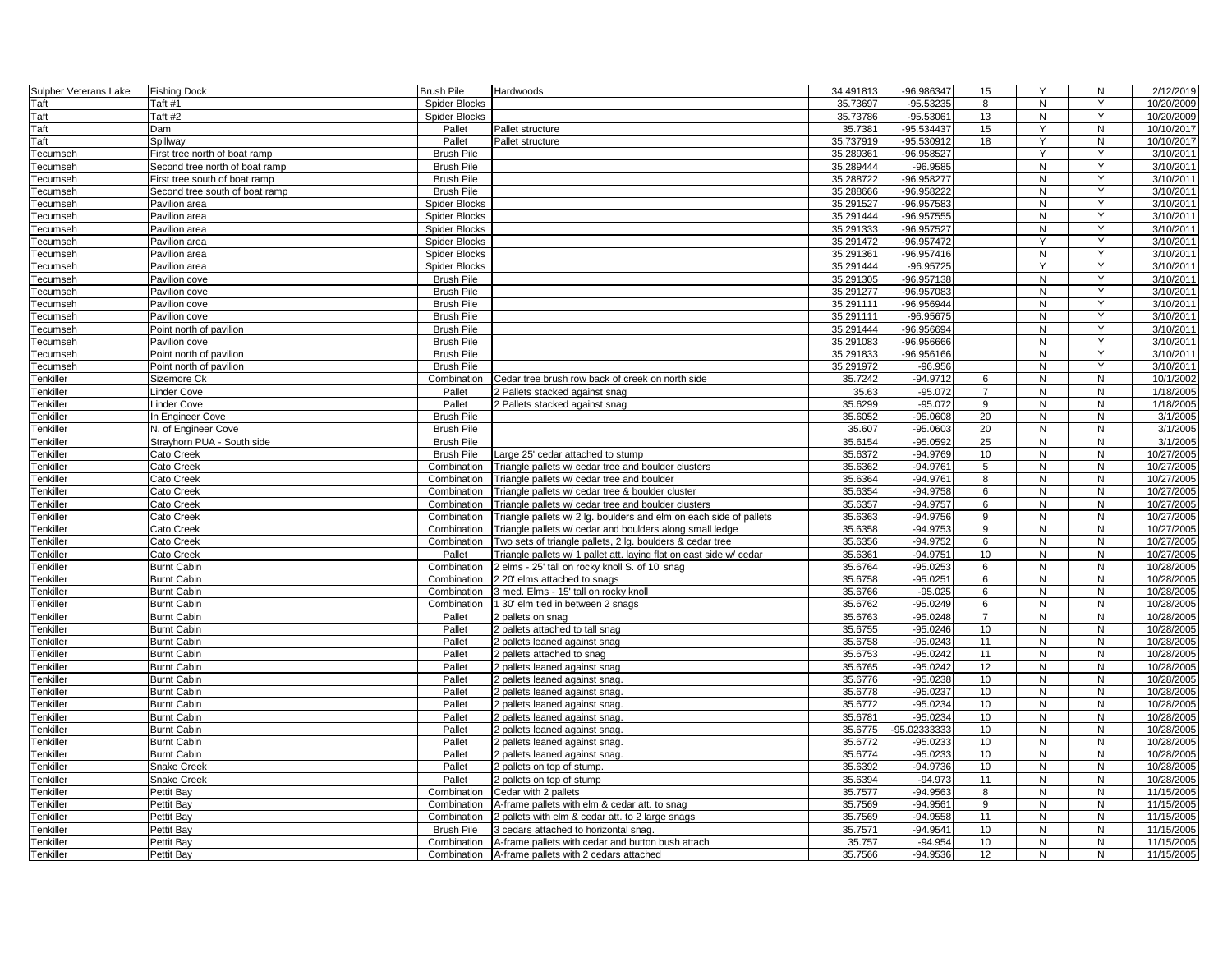| Tenkiller | Pettit Bay    | Combination          | A-frame pallets with large cedar attached     | 35.7564 | -94.9532   | 12 <sup>2</sup> | N              | Ν              | 11/15/2005 |
|-----------|---------------|----------------------|-----------------------------------------------|---------|------------|-----------------|----------------|----------------|------------|
| Tenkiller | Pettit Bay    | Combination          | A-frame pallets with large elm attached       | 35.756  | $-94.953$  | 12              | ${\sf N}$      | N              | 11/15/2005 |
| Tenkiller | Pettit Bay    | Combination          | A-frame pallets with medium elm attached      | 35.7559 | $-94.9526$ | 12              | $\mathsf{N}$   | N              | 11/15/2005 |
| Tenkiller | Pettit Bay    | Combination          | A-frame pallets with cedar attached           | 35.7549 | $-94.9524$ | 12              | $\mathsf{N}$   | N              | 11/15/2005 |
| Tenkiller | Pettit Bay    | Combination          | A-frame pallets with cedar & elm attached     | 35.7552 | $-94.9523$ | 12 <sup>2</sup> | N              | N              | 11/15/2005 |
| Tenkiller | Pettit Bav    | Combination          | A-frame pallets with cedar attached           | 35.7548 | $-94.9522$ | 12              | N              | N              | 11/15/2005 |
| Tenkiller | Pigeon road   | <b>Brush Pile</b>    | 2 Hawthorns attached to stump                 | 35.6686 | $-94.996$  | 12              | N              | N              | 12/5/2005  |
| Tenkiller | Pigeon road   | <b>Brush Pile</b>    | 1 Large Elm attached to stump                 | 35.6685 | $-94.9958$ | 12              | ${\sf N}$      | N              | 12/5/2005  |
| Tenkiller | Pigeon road   | <b>Brush Pile</b>    | 1 Hawthorn, 2 elms attached to stump          | 35.6686 | $-94.9958$ | 12              | N              | N              | 12/5/2005  |
| Tenkiller | Pigeon road   | <b>Brush Pile</b>    | 1 Large Hawthorn attached to stump            | 35.668  | $-94.9957$ | 12              | N              | N              | 12/5/2005  |
| Tenkiller | Pigeon road   | <b>Brush Pile</b>    |                                               | 35.6684 | $-94.9957$ | 13              | N              | N              | 12/5/2005  |
| Tenkiller | Pigeon road   | <b>Brush Pile</b>    | 2 Large Honeylocusts attached to stump        | 35.6686 | $-94.9956$ | 10              | N              | N              | 12/5/2005  |
| Tenkiller | Pigeon road   | <b>Brush Pile</b>    | 1 Large Honeylocust attached to stump         | 35.6684 | $-94.9956$ | 12 <sup>2</sup> | $\mathsf{N}$   | N              | 12/5/2005  |
| Tenkiller | Pigeon road   | <b>Brush Pile</b>    | 5 large trees                                 | 35.671  | $-94.9955$ | $\overline{4}$  | ${\sf N}$      | N              | 12/5/2005  |
| Tenkiller | Pigeon road   | <b>Brush Pile</b>    | 1 honeylocust & 1 hawthorn attached to stump  | 35.6684 | -94.9954   | 10              | N              | N              | 12/5/2005  |
| Tenkiller | Pigeon road   | <b>Brush Pile</b>    | 2 Large Hawthorns attached to stump           | 35.6683 | $-94.9954$ | 11              | N              | ${\sf N}$      | 12/5/2005  |
| Tenkiller | Pigeon road   | Pallet               | 4 large Honeylocusts on rock ledge            | 35.6707 | $-94.9954$ | $\overline{7}$  | $\mathsf{N}$   | N              | 12/5/2005  |
| Tenkiller | Pigeon road   | <b>Brush Pile</b>    | 2 Honeylocusts attached to stump              | 35.6707 | $-94.9953$ | 10              | N              | $\overline{N}$ | 12/5/2005  |
| Tenkiller | Pigeon road   | <b>Brush Pile</b>    |                                               | 35.6689 | $-94.9952$ | $\overline{1}$  | $\mathsf{N}$   | N              | 12/5/2005  |
| Tenkiller | Pigeon road   | <b>Brush Pile</b>    |                                               | 35.6703 | -94.9952   | 8               | N              | N              | 12/5/2005  |
| Tenkiller | Pigeon road   | <b>Brush Pile</b>    | 1 med. Hawthorn                               | 35.6693 | -94.9952   | 12              | ${\sf N}$      | ${\sf N}$      | 12/5/2005  |
| Tenkiller | Pigeon road   | <b>Brush Pile</b>    |                                               | 35.6681 | $-94.9951$ | 8               | N              | N              | 12/5/2005  |
| Tenkiller | Pigeon road   | <b>Brush Pile</b>    | 2 Large Honeylocusts                          | 35.6692 | $-94.9951$ | 11              | N              | N              | 12/5/2005  |
| Tenkiller | Pigeon road   | <b>Brush Pile</b>    | 1 med. Hawthorn attached to stump             | 35.6693 | $-94.9951$ | 12              | $\overline{N}$ | $\overline{N}$ | 12/5/2005  |
| Tenkiller | Pigeon road   | <b>Brush Pile</b>    |                                               | 35.6699 | $-94.9951$ | 13              | N              | N              | 12/5/2005  |
| Tenkiller | Pigeon road   | <b>Brush Pile</b>    |                                               | 35.6689 | $-94.9949$ | $\overline{2}$  | N              | ${\sf N}$      | 12/5/2005  |
| Tenkiller | Pigeon road   | <b>Brush Pile</b>    |                                               | 35.6689 | $-94.9949$ | $\overline{2}$  | N              | N              | 12/5/2005  |
| Tenkiller | Pigeon road   | <b>Brush Pile</b>    | 1 Honey locust & 1 Hawthorn attached to stump | 35.668  | $-94.9949$ | 9               | N              | ${\sf N}$      | 12/5/2005  |
| Tenkiller | Pigeon road   | Combination          | Man-made - PVC and tires                      | 35.6684 | $-94.9947$ | 12              | $\mathsf{N}$   | $\overline{N}$ | 12/5/2005  |
| Tenkiller | Cookson       | <b>Brush Pile</b>    | 1 Cedar tree                                  | 35.7036 | -94.9664   | 9               | N              | N              | 12/15/2005 |
| Tenkiller | Cookson       | <b>Brush Pile</b>    | 5 Cedar trees on end of rock jetty            | 35.7034 | $-94.953$  | 9               | N              | N              | 12/15/2005 |
| Tenkiller | Cookson       | <b>Brush Pile</b>    |                                               | 35.7034 | $-94.9525$ | 13              | N              | N              | 12/15/2005 |
| Tenkiller | Cookson       | Spider Blocks        | 10 man-made "spiders"                         | 35.7037 | $-94.9519$ | 11              | N              | N              | 12/15/2005 |
| Tenkiller | Cookson       | <b>Brush Pile</b>    | 1 Cedar tree                                  | 35.7038 | $-94.9518$ | 10              | ${\sf N}$      | N              | 12/15/2005 |
| Tenkiller | Cookson       | <b>Brush Pile</b>    |                                               | 35.7039 | $-94.9517$ | 12              | N              | N              | 12/15/2005 |
| Tenkiller | Cookson       | <b>Brush Pile</b>    | 2 Cedar trees attached to stump               | 35.7037 | $-94.9513$ | 10              | ${\sf N}$      | N              | 12/15/2005 |
| Tenkiller | Cookson       | <b>Brush Pile</b>    |                                               | 35.7038 | $-94.9513$ | 12              | N              | N              | 12/15/2005 |
| Tenkiller | Cookson       | Pallet               | A-frame pallets (5)                           | 35.7023 | $-94.9511$ | 10              | N              | N              | 12/15/2005 |
| Tenkiller | Cookson       | Pallet               | 10 A-Frame pallets                            | 35.7034 | $-94.9506$ | 9               | N              | N              | 12/15/2005 |
| Tenkiller | Cookson       | <b>Brush Pile</b>    | 1 Cedar tree                                  | 35.7036 | $-94.9501$ | 11              | N              | N              | 12/15/2005 |
| Tenkiller | Cookson       | <b>Brush Pile</b>    | 3 Cedar trees attached to 2 stumps            | 35.7034 | $-94.9501$ | 12              | $\mathsf{N}$   | N              | 12/15/2005 |
| Tenkiller | Cookson       | Pallet               | A-frame pallet                                | 35.7028 | $-94.95$   | 12              | N              | N              | 12/15/2005 |
| Tenkiller | Cookson       | Pallet               | A-frame pallets on stump                      | 35.7028 | $-94.95$   | 12              | ${\sf N}$      | N              | 12/15/2005 |
| Tenkiller | Cookson       | <b>Brush Pile</b>    |                                               | 35.7029 | $-94.9496$ | 8               | N              | N              | 12/15/2005 |
| Tenkiller | Carlisle Cove | <b>Brush Pile</b>    | 4 Cedars stacked along boulders               | 35.7234 | $-94.9366$ | 10              | N              | N              | 1/12/2006  |
| Tenkiller | Carlisle Cove | <b>Brush Pile</b>    | 4 Cedars stacked along boulders               | 35.7235 | -94.9365   | 9               | N              | N              | 1/12/2006  |
| Tenkiller | Carlisle Cove | Combination          | Pallets & Boulders                            | 35.7236 | $-94.9363$ | 8               | ${\sf N}$      | N              | 1/12/2006  |
| Tenkiller | Carlisle Cove | <b>Brush Pile</b>    |                                               | 35.7246 | -94.9362   | 12              | ${\sf N}$      | N              | 1/12/2006  |
| Tenkiller | Carlisle Cove | <b>Brush Pile</b>    |                                               | 35.7247 | $-94.9361$ | 12              | N              | N              | 1/12/2006  |
| Tenkiller | Carlisle Cove | <b>Brush Pile</b>    |                                               | 35.7247 | $-94.9361$ | 12              | N              | ${\sf N}$      | 1/12/2006  |
| Tenkiller | Carlisle Cove | <b>Brush Pile</b>    |                                               | 35.7248 | -94.9361   | 12              | N              | N              | 1/12/2006  |
| Tenkiller | Carlisle Cove | <b>Brush Pile</b>    |                                               | 35.7248 | $-94.936$  | 12              | N              | N              | 1/12/2006  |
| Tenkiller | Carlisle Cove | <b>Brush Pile</b>    | Cedar trees                                   | 35.7248 | $-94.9359$ | 11              | ${\sf N}$      | N              | 1/12/2006  |
| Tenkiller | Carlisle Cove | Other                | Large Rock Ledge                              | 35.724  | $-94.9359$ | $\overline{4}$  | N              | N              | 1/12/2006  |
| Tenkiller | Carlisle Cove | <b>Brush Pile</b>    | Cedar trees along rocky drop off              | 35.7249 | $-94.9358$ | 10              | ${\sf N}$      | ${\sf N}$      | 1/12/2006  |
| Tenkiller | Carlisle Cove | <b>Brush Pile</b>    | Cedar trees along rocky ledge                 | 35.7249 | $-94.9357$ | 10              | N              | N              | 1/12/2006  |
| Tenkiller | Carlisle Cove | <b>Brush Pile</b>    | Cedar trees along rocky drop off              | 35.7249 | $-94.9357$ | 11              | N              | N              | 1/12/2006  |
| Tenkiller | Carlisle Cove | <b>Brush Pile</b>    |                                               | 35.7246 | $-94.9357$ | 12              | N              | N              | 1/12/2006  |
| Tenkiller | Carlisle Cove | Pallet               | A-frame pallet                                | 35.7251 | $-94.9353$ | 10              | N              | N              | 1/12/2006  |
| Tenkiller | Carlisle Cove | <b>Brush Pile</b>    | 3 Cedar trees                                 | 35.7252 | -94.9352   | 10              | ${\sf N}$      | ${\sf N}$      | 1/12/2006  |
| Tenkiller | Carlisle Cove | <b>Spider Blocks</b> |                                               | 35.725  | -94.9352   | 8               | N              | N              | 1/12/2006  |
| Tenkiller | Carlisle Cove | <b>Brush Pile</b>    | 3 Cedar trees along rocky ledge               | 35.7254 | $-94.935$  | $\overline{7}$  | N              | N              | 1/12/2006  |
|           |               |                      |                                               |         |            |                 |                |                |            |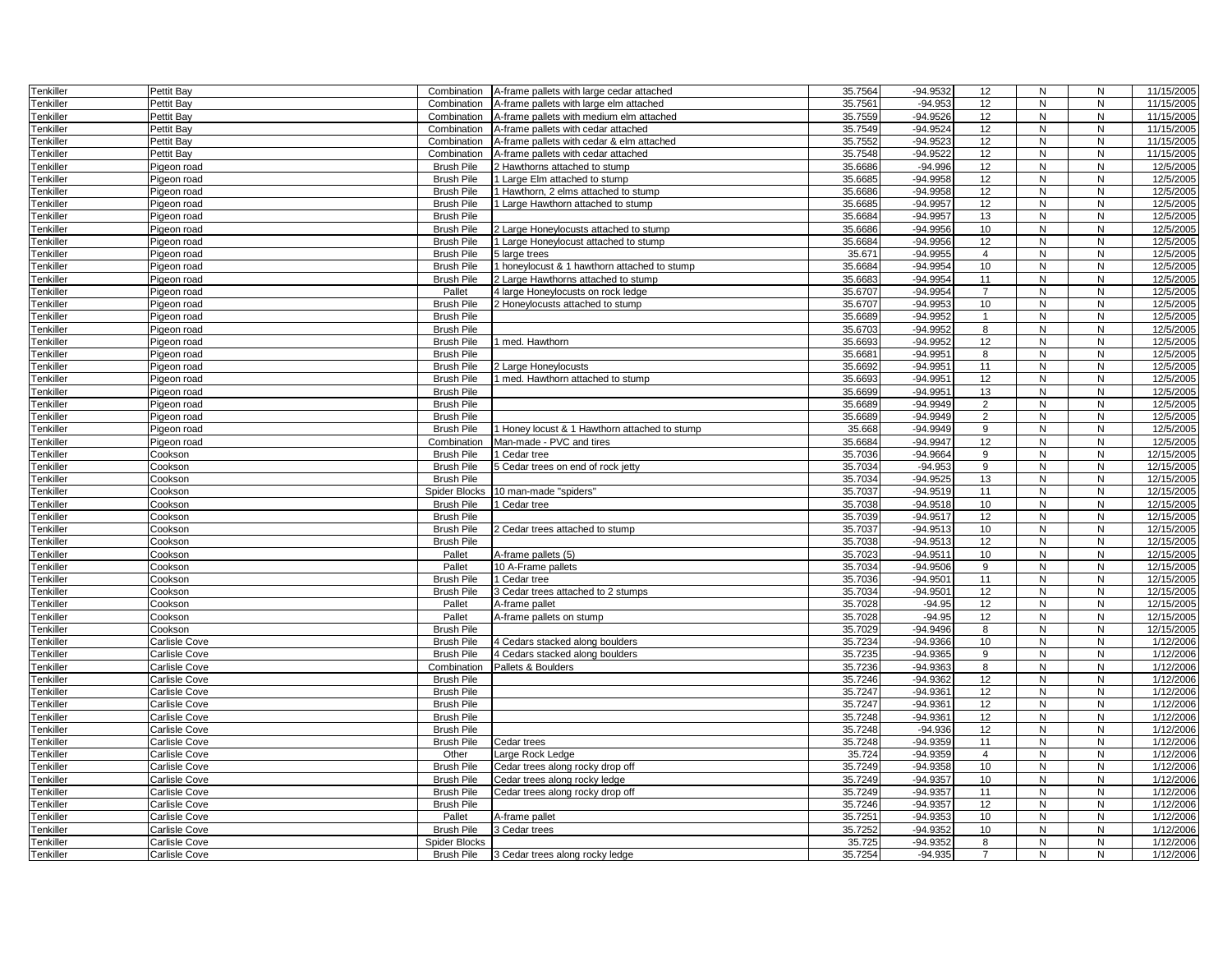| Tenkiller        | Linder Cove                                                                | <b>Brush Pile</b>                         |                                                    | 35.6298               | $-95.0732$                | 8              | N            | N              | 1/18/2006             |
|------------------|----------------------------------------------------------------------------|-------------------------------------------|----------------------------------------------------|-----------------------|---------------------------|----------------|--------------|----------------|-----------------------|
| <b>Tenkiller</b> | inder Cove                                                                 | Pallet                                    | 2 Pallets stacked against snag                     | 35.6298               | $-95.0731$                | $\overline{7}$ | N            | N              | 1/18/2006             |
| Tenkiller        | Linder Cove                                                                | Pallet                                    |                                                    | 35.6298               | $-95.0731$                | 8              | N            | N              | 1/18/2006             |
| Tenkiller        | inder Cove                                                                 | Combination                               | Cedar & oak brush along boulder cluster            | 35.6299               | $-95.0729$                | 9              | $\mathsf{N}$ | N              | 1/18/2006             |
| <b>Tenkiller</b> | Linder Cove                                                                | Pallet                                    | 2 Pallets stacked against snag                     | 35.6298               | $-95.0729$                | 10             | N            | N              | 1/18/2006             |
| <b>Tenkiller</b> | Linder Cove                                                                | Pallet                                    | 2 Pallets stacked against snag                     | 35.6298               | $-95.0727$                | 11             | N            | N              | 1/18/2006             |
| <b>Tenkiller</b> | inder Cove                                                                 | Pallet                                    | Pallets stacked against snag                       | 35.6298               | $-95.0725$                | 11             | N            | N              | 1/18/2006             |
| <b>Tenkiller</b> | inder Cove                                                                 | Pallet                                    | 2 Pallets stacked against snag                     | 35.6298               | $-95.0724$                | 11             | N            | N              | 1/18/2006             |
| Tenkiller        | inder Cove                                                                 | Pallet                                    | Pallets stacked against snag                       | 35.6298               | $-95.0723$                | 11             | ${\sf N}$    | N              | 1/18/2006             |
| <b>Tenkiller</b> | Linder Cove                                                                | Pallet                                    | 2 Pallets stacked against snag                     | 35.6297               | $-95.0721$                | 12             | N            | N              | 1/18/2006             |
| <b>Tenkiller</b> | Linder Cove                                                                | Pallet                                    | 2 Pallets stacked against snag                     | 35.6298               | $-95.0721$                | 12             | N            | N              | 1/18/2006             |
| <b>Tenkiller</b> | Linder Cove                                                                | Pallet                                    | 2 Pallets stacked against snag                     | 35.63                 | $-95.072$                 | 12             | N            | N              | 1/18/2006             |
| Tenkiller        | Pettit Bay                                                                 | <b>Tire Reefs</b>                         |                                                    | 35.754                | $-94.95$                  | 9              | N            | N              | 3/1/2006              |
| <b>Tenkiller</b> | Pettit Bay                                                                 | Combination                               | 2 Large A-Frame pallets with 10 spiders running NE | 35.7542               | $-94.9497$                | 5              | N            | Y              | 3/1/2006              |
| <b>Tenkiller</b> | Pettit Bay                                                                 | Combination                               | Cluster of 8 A-frame pallets running NE            | 35.754                | $-94.9497$                | 6              | N            | Y              | 3/1/2006              |
| <b>Tenkiller</b> | Rock Jetty                                                                 | Spider Blocks                             |                                                    | 35.5944               | $-95.0439$                | 8              | N            | N              | 8/1/2006              |
| <b>Tenkiller</b> | Rock Jetty                                                                 | Spider Blocks                             |                                                    | 35.5947               | $-95.0436$                | 8              | N            | N              | 8/1/2006              |
| Tenkiller        | <b>Rock Jetty</b>                                                          | <b>Spider Blocks</b>                      |                                                    | 35.5942               | $-95.0434$                | 8              | N            | N              | 8/1/2006              |
| <b>Tenkiller</b> | Rock Jetty                                                                 | Spider Blocks                             |                                                    | 35.5943               | $-95.043$                 | 8              | N            | N              | 8/1/2006              |
| <b>Tenkiller</b> | Linder Creek                                                               | <b>Brush Pile</b>                         |                                                    | 35.6296               | $-95.0735$                | 22             | N            | N              | 7/29/2008             |
| <b>Tenkiller</b> | Dry Creek Arm                                                              | <b>Spider Blocks</b>                      |                                                    | 35.76056              | -94.89059                 | 13             | ${\sf N}$    | N              | 2/25/2010             |
| <b>Tenkiller</b> | Dry Creek Arm                                                              | Spider Blocks                             | 22 Spider Blocks                                   | 35.75953              | $-94.88554$               | 11             | N            | N              | 2/25/2010             |
| <b>Tenkiller</b> | Dry Creek Arm                                                              | <b>Spider Blocks</b>                      |                                                    | 35.7611               | $-94.88477$               | 15             | N            | Y              | 2/25/2010             |
| Tenkiller        | Dry Creek Arm                                                              | Spider Blocks                             | 24 Spider Blocks                                   | 35.75892              | $-94.8834$                | 11             | N            | N              | 2/25/2010             |
| <b>Tenkiller</b> | Dry Creek Arm                                                              | Spider Blocks                             | 24 Spider Blocks                                   | 35.75696              | $-94.88054$               | 12             | N            | N              | 2/25/2010             |
| <b>Tenkiller</b> | inder Cove                                                                 | Other                                     | 3 spawning benches                                 | 35.630472             | -95.070867                | 6              | N            | Y              | 9/2/2015              |
| <b>Tenkiller</b> | Carlisle Cove                                                              | <b>Brush Pile</b>                         | 4 Cedar trees                                      | 35.723895             | -94.941332                | 8              | N            | Υ              | 12/7/2016             |
| <b>Tenkiller</b> | Carlisle Cove                                                              | <b>Brush Pile</b>                         | 15 Cedar trees                                     | 35.72362              | -94.939716                | 12             | N            | Υ              | 12/7/2016             |
| Tenkiller        | Carlisle Cove                                                              | <b>Brush Pile</b>                         | 8 Cedar trees                                      | 35.723895             | $-94.93829$               | 10             | N            | Y              | 12/7/2016             |
| <b>Tenkiller</b> | Carlisle Cove                                                              | <b>Brush Pile</b>                         | 6 Cedar Trees                                      | 35.723043             | -94.936881                | 10             | N            | Y              | 12/7/2016             |
| <b>Tenkiller</b> | Strayhorn Day Use                                                          | <b>Spider Blocks</b>                      | <b>7 Spider Blocks</b>                             | 35.6191               | $-95.0671$                |                | N            | Y              |                       |
| Texoma           | West Rock Creek (South Bank)                                               | <b>Brush Pile</b>                         | Cedar trees                                        | 33.923111             | -96.733907                | 11             | Y            | N              | 6/6/2007              |
| Texoma           | Caney Creek (1st Small Cove West)                                          | <b>Brush Pile</b>                         | Cedar trees                                        | 33.928528             | -96.701411                | 19             | Y            | Υ              | 6/6/2007              |
| Texoma           | Catfish Bay Cove (West Ramp)                                               | <b>Brush Pile</b>                         | Cedar trees                                        | 33.990278             | $-96.635$                 | 16             | Y            | N              | 6/6/2007              |
| Гехота           | Catfish Bay Cove (Across from Ramp)                                        | <b>Brush Pile</b>                         | Cedar trees                                        | 33.989722             | -96.634167                | 16             | Y            | ${\sf N}$      | 6/6/2007              |
| Гехота           | East Roosevelt Bridge (1st Cove North)                                     | <b>Brush Pile</b>                         | Cedar trees                                        | 34.006389             | -96.595833                | 15             | Y            | N              | 6/6/2007              |
| Гехота           | Newberry Creek Area                                                        | <b>Brush Pile</b>                         | Cedar trees                                        | 34.024167             | -96.560278                | 11             | Y            | N              | 6/6/2007              |
| Гехота           | Newberry Creek Area                                                        | <b>Brush Pile</b>                         | Cedar trees                                        | 34.020556             | -96.557222                | 17             | Y<br>Y       | N              | 6/6/2007              |
| Texoma           | Newberry Creek Area                                                        | <b>Brush Pile</b>                         | Cedar trees                                        | 34.024167             | $-96.556111$              | 15             | Y            | N              | 6/6/2007              |
| Texoma<br>Texoma | East Rock Creek (South Railroad Bridge East)<br>Buncombe Creek (Northeast) | <b>Brush Pile</b><br><b>Spider Blocks</b> | Cedar trees<br>Spider blocks                       | 33.944167<br>33.90256 | -96.540278<br>$-96.80072$ | 15<br>8        | $\mathsf{N}$ | ${\sf N}$<br>N | 6/6/2007<br>1/31/2010 |
|                  | Buncombe Creek (Northeast)                                                 | <b>Spider Blocks</b>                      |                                                    | 33.89802              | $-96.79716$               | 8              | N            | N              | 1/31/2010             |
| Гехота           | Buncombe Creek (East)                                                      | Spider Blocks                             | Spider blocks<br>Spider blocks                     | 33.89619              | $-96.79641$               | 8              | $\mathsf{N}$ | N              | 1/31/2010             |
| Texoma<br>Гехота | Buncombe Creek (East Near Attractor)                                       | Spider Blocks                             | Spider blocks                                      | 33.88971              | $-96.79057$               | 8              | N            | N              | 1/31/2010             |
| Texoma           | Rock Creek (West)                                                          | Spider Blocks                             | Spider blocks                                      | 33.93335              | $-96.72308$               | 8              | N            | N              | 1/31/2010             |
| Texoma           | Rock Creek (West)                                                          | Spider Blocks                             | Spider blocks                                      | 33.93205              | $-96.72232$               | 8              | N            | N              | 1/31/2010             |
| Texoma           | Rock Creek (East)                                                          | Spider Blocks                             | Spider blocks                                      | 33.9344               | $-96.71998$               | 8              | N            | N              | 1/31/2010             |
| Гехота           | Rock Creek (East)                                                          | Spider Blocks                             | Spider blocks                                      | 33.93241              | $-96.71655$               | 8              | N            | N              | 1/31/2010             |
| Гехота           | Caney Creek (West Near Attractor Buoy)                                     | Spider Blocks Spider blocks               |                                                    | 33.929194             | -96.701389                | 8              |              | N              | 1/31/2010             |
| Texoma           | Caney arm (North)                                                          | Spider Blocks                             | Spider blocks                                      | 33.93842              | $-96.70136$               | 8              | N            | N              | 1/31/2010             |
| Гехота           | Caney Arm (Large West Cove Near Buoy)                                      | Spider Blocks                             | Spider blocks                                      | 33.93139              | $-96.70124$               | 8              | N            | N              | 1/31/2010             |
| Texoma           | Caney arm (Northeast)                                                      | Spider Blocks                             | Spider blocks                                      | 33.94069              | $-96.6984$                | 8              | N            | N              | 1/31/2010             |
| <b>Fexoma</b>    | Caney arm (Northeast)                                                      | Spider Blocks                             | Spider blocks                                      | 33.93759              | $-96.69818$               | 8              | N            | N              | 1/31/2010             |
| Гехота           | Caney arm (East)                                                           | Spider Blocks                             | Spider blocks                                      | 33.93522              | $-96.69776$               | 8              | N            | N              | 1/31/2010             |
| Гехота           | Soldier Creek (Northwest)                                                  | Spider Blocks                             | Spider blocks                                      | 33.934075             | -96.682578                | 8              | ${\sf N}$    | N              | 1/31/2010             |
| Texoma           | Soldier Creek (Northwest)                                                  | Spider Blocks                             | Spider blocks                                      | 33.93603              | -96.68253                 | 8              | N            | N              | 1/31/2010             |
| Texoma           | Soldier Creek (North East Near Attractor)                                  | Spider Blocks                             | Spider blocks                                      | 33.934361             | -96.680278                | 8              | N            | N              | 1/31/2010             |
| Texoma           | Soldier Creek (East)                                                       | Spider Blocks                             | Spider blocks                                      | 33.92863              | $-96.6787$                | 8              | N            | N              | 1/31/2010             |
| Texoma           | Soldier Creek (East)                                                       | Spider Blocks                             | Spider blocks                                      | 33.927618             | -96.676671                | 8              | N            | N              | 1/31/2010             |
| Гехота           | Bowman's Point near Lakeside                                               | Spider Blocks                             | Spider blocks                                      | 33.93466              | $-96.56276$               | 8              | N            | N              | 1/31/2010             |
| Texoma           | Bowman's Point near Lakeside                                               | Spider Blocks Spider blocks               |                                                    | 33.93552              | $-96.56255$               | 8              | N            | N              | 1/31/2010             |
| Texoma           | Rock Creek Bridge Near Platter                                             | Spider Blocks Spider blocks               |                                                    | 33.94632              | $-96.53781$               | 8              | $\mathsf{N}$ | N              | 1/31/2010             |
|                  |                                                                            |                                           |                                                    |                       |                           |                |              |                |                       |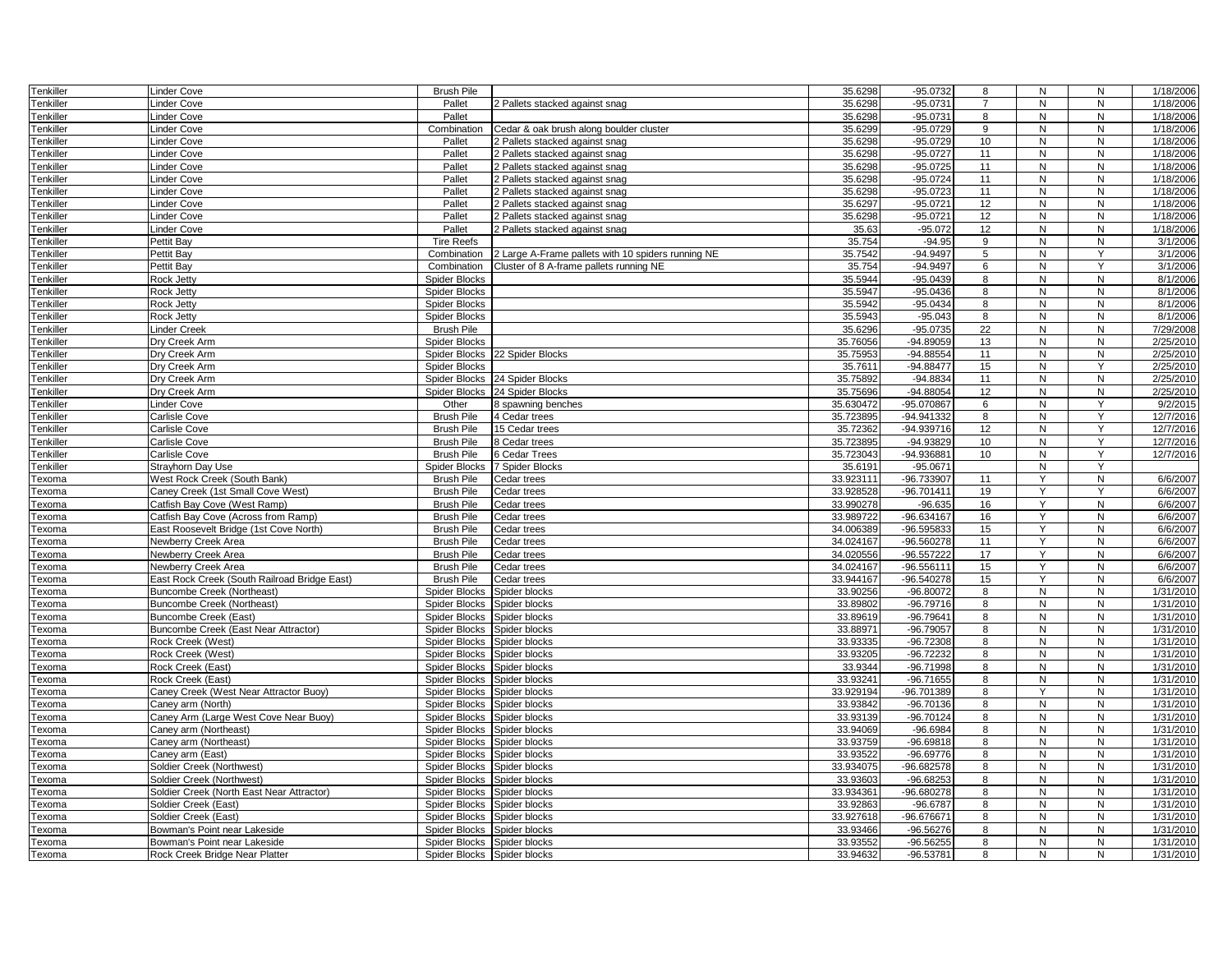| Texoma      | Platter area                          | Spider Blocks        | Spider blocks                      | 33.93003    | -96.53697    | 8              | ${\sf N}$    | ${\sf N}$      | 1/31/2010 |
|-------------|---------------------------------------|----------------------|------------------------------------|-------------|--------------|----------------|--------------|----------------|-----------|
| Texoma      | Rock Creek Bridge Near Platter        | Spider Blocks        | Spider blocks                      | 33.94606    | $-96.53543$  | 8              | N            | ${\sf N}$      | 1/31/2010 |
| Texoma      | Rock Creek Bridge Near Platter        | Spider Blocks        | Spider blocks                      | 33.94521    | $-96.53499$  | 8              | ${\sf N}$    | ${\sf N}$      | 1/31/2010 |
| Texoma      | Caney Creek (Large Cove West)         | <b>Brush Pile</b>    | Cedar trees                        | 33.932611   | -96.702694   | 13             | Y            | N              | 3/15/2011 |
| Texoma      | Caney Creek (2nd Small Cove West)     | <b>Brush Pile</b>    | Cedar trees                        | 33.929194   | -96.701389   | 15             | Y            | ${\sf N}$      | 3/15/2011 |
| Texoma      | Soldier Creek (North East)            | <b>Brush Pile</b>    | Cedar trees                        | 33.934361   | $-96.680278$ | 19             | Y            | N              | 3/15/2011 |
|             |                                       | <b>Brush Pile</b>    |                                    | 34.005833   | $-96.575$    | 15             | Y            | N              | 3/15/2011 |
| Texoma      | Johnson Creek Area                    |                      | Cedar trees                        |             |              |                | Y            |                |           |
| Texoma      | Johnson Creek Area                    | <b>Brush Pile</b>    | Cedar trees                        | 33.999167   | $-96.57361$  | 15             | Y            | N              | 3/15/2011 |
| Texoma      | Johnson Creek Area                    | <b>Brush Pile</b>    | Cedar trees                        | 34.003056   | $-96.570556$ | 15             |              | N              | 3/15/2011 |
| Texoma      | Lakeside North                        | <b>Brush Pile</b>    | Cedar trees                        | 33.939389   | $-96.55661$  | 15             | Y            | Y              | 3/15/2011 |
| Texoma      | Lakeside North (Near Fish Attractor)  | <b>Brush Pile</b>    | Cedar trees                        | 33.937222   | $-96.55661$  | 15             | N            | Y              | 3/15/2011 |
| Texoma      | Platter Flats Ramp (1st Cove West)    | <b>Brush Pile</b>    | Cedar trees                        | 33.924444   | -96.549167   | 15             | Y            | $\mathsf{N}$   | 3/15/2011 |
| Texoma      | Platter Flats Ramp Cove               | <b>Brush Pile</b>    | Cedar trees                        | 33.923889   | $-96.545$    | 15             | Ÿ            | $\overline{Y}$ | 3/15/2011 |
| Texoma      | Platter Flats Ramp (1st Cove North)   | <b>Brush Pile</b>    | Cedar trees                        | 33.927778   | -96.541667   | 15             | Y            | N              | 3/15/2011 |
| Texoma      | Platter Flats Ramp (2nd Cove North)   | <b>Brush Pile</b>    | Cedar trees                        | 33.931111   | -96.539167   | 15             | Y            | N              | 3/15/2011 |
| Texoma      | East Rock Creek (Duck Island)         | <b>Brush Pile</b>    | Cedar trees                        | 33.944722   | $-96.535556$ | 15             | Y            | N              | 3/15/2011 |
| Texoma      | Buncombe Creek (Small Cove West Bank) | <b>Brush Pile</b>    | Cedar trees                        | 33.89583    | $-96.803889$ | 11             | Y            | Y              | 3/23/2011 |
| Texoma      | Buncombe Creek (Deep Cove East Bank)  | <b>Brush Pile</b>    | Cedar trees                        | 33.898611   | $-96.794444$ | 17             | Y            | Y              | 3/23/2011 |
| Texoma      | <b>Buncombe Creek (Southeast)</b>     | <b>Brush Pile</b>    | Cedar trees                        | 33.889      | $-96.79068$  | 15             | Y            | ${\sf N}$      | 3/23/2011 |
| Texoma      | McGlaughin Creek Ramp (Roads End)     | <b>Brush Pile</b>    | Cedar trees                        | 33.934722   | $-96.650556$ | 15             | Y            | Y              | 3/23/2011 |
| Texoma      | Newberry Creek Area (East)            | <b>Brush Pile</b>    | Cedar trees                        | 34.01976    | $-96.55241$  | 15             | Y            | ${\sf N}$      | 3/23/2011 |
| Texoma      | Burns Run                             | <b>Brush Pile</b>    | Cedar trees                        | 33.848889   | $-96.585$    | 17             | Y            | ${\sf N}$      | 3/6/2013  |
| Texoma      | Sunset Cove (Upper End)               | <b>Brush Pile</b>    | Cedar trees                        | 33.881944   | $-96.575279$ | 15             | Y            | Y              | 3/6/2013  |
| Texoma      | Little Glasses (West Cove)            | <b>Brush Pile</b>    | Cedar trees                        | 34.01086    | $-96.65984$  | 16             | Y            | ${\sf N}$      | 3/14/2017 |
| Texoma      | Little Glasses Cove (Ramp cove)       | <b>Brush Pile</b>    | Cedar trees                        | 34.008889   | -96.648889   | 16             | Y            | ${\sf N}$      | 3/14/2017 |
| Texoma      | Alberta Creek (1st Cove South)        | <b>Brush Pile</b>    | Cedar trees                        | 33.948472   | $-96.6015$   | 18             | Y            | $\mathsf{N}$   | 3/14/2017 |
| Texoma      | Railroad Bridge (1st Cove North)      | <b>Brush Pile</b>    | Cedar trees                        | 33.971944   | $-96.601389$ | 16             | Y            | $\mathsf{N}$   | 3/14/2017 |
| Texoma      | Alberta Creek (2nd Cove South)        | <b>Brush Pile</b>    | Cedar trees                        | 33.9395     | -96.598833   | 18             | Y            | ${\sf N}$      | 3/14/2017 |
|             |                                       |                      |                                    |             |              |                | Y            |                |           |
| Texoma      | <b>East Willow Springs</b>            | <b>Brush Pile</b>    | Cedar trees                        | 33.97459    | -96.56364    | 16             |              | ${\sf N}$      | 3/14/2017 |
| Texoma      | <b>Rock Creek West</b>                | <b>Brush Pile</b>    | Cedar trees                        | 33.93205    | $-96.72232$  | 17             | Y            | ${\sf N}$      |           |
| Thunderbird | Clear Bay West                        | <b>Gravel Pile</b>   | Gravel                             | 35.2125     | $-97.265278$ | 13             | N            | N              | 2007      |
| Thunderbird | Clear Bay East                        | <b>Brush Pile</b>    | Cedar trees                        | 35.201667   | -97.256389   | 14             | Y            | ${\sf N}$      | 2009      |
| Thunderbird | New House Cove                        | <b>Brush Pile</b>    | Cedar trees                        | 35.224722   | -97.271667   | 10             | Y            | ${\sf N}$      | 2009      |
| Thunderbird | Snake Pit Cove                        | <b>Brush Pile</b>    | Cedar trees                        | 35.217222   | $-97.276111$ | 13             | Y            | N              | 2009      |
| Thunderbird | Sullivan's Cove                       | <b>Brush Pile</b>    | Cedar trees                        | 35.228333   | -97.288333   | 9              | Y            | N              | 2009      |
| Thunderbird | Little Axe Road Bed Pt.               | <b>Spider Blocks</b> | Spider blocks                      | 35.232222   | -97.215833   | $\overline{7}$ | $\mathsf{N}$ | Y              | 2010      |
| Thunderbird | Little Axe Campground                 | Combination          | Gravel and spider                  | 35.232222   | $-97.22361$  | $\overline{7}$ | N            | Y              | 2010      |
| Thunderbird | Fisherman's Pt. Pier                  | <b>Brush Pile</b>    | Cedar trees                        | 35.229444   | $-97.246111$ | $\overline{7}$ | N            | Y              | 2010      |
| Thunderbird | Dave Blue Island                      | Spider Blocks        | Spider blocks                      | 35.2175     | $-97.25433$  | 9              | N            | N              | 2010      |
| Thunderbird | Turkey Pass Swim Beach                | Spider Blocks        | Spider blocks                      | 35.203611   | $-97.254722$ | 9              | ${\sf N}$    | Y              | 2010      |
| Thunderbird | Clear Bay main Pt West                | Spider Blocks        | Spider blocks                      | 35.216944   | -97.256389   | 14             | N            | ${\sf N}$      | 2010      |
| Thunderbird | Clear Bay West Cove                   | Spider Blocks        | Spider blocks                      | 35.199722   | $-97.265278$ | 6              | N            | ${\sf N}$      | 2010      |
| Thunderbird | Denver Corner Ramp                    | <b>Brush Pile</b>    | Cedar trees                        | 35.226389   | $-97.280833$ | $\overline{7}$ | ${\sf N}$    | $\mathsf{v}$   | 2010      |
| Thunderbird | South Dam Cove                        | Combination          | Brush piles and spider blocks      | 35.216389   | $-97.2225$   | $\overline{7}$ | Y            | Y              | 2012      |
| Thunderbird | Little Axe Fishing Pier               | Combination          | Bruah piles, gravel, spider blocks | 35.237778   | -97.223333   | 13             | Y            | Y              | 2012      |
| Thunderbird | Hog Creek (East)                      | <b>Brush Pile</b>    | Cedar trees                        | 35.2475     | -97.228889   | 10             | Y            | ${\sf N}$      | 2012      |
| Thunderbird | <b>Willow Branch Cove</b>             | <b>Brush Pile</b>    | Cedar trees                        | 35.263056   | -97.234444   | 13             | Y            | ${\sf N}$      | 2012      |
| Thunderbird | Little Sandy Camp Bluff               | <b>Brush Pile</b>    | Cedar trees                        | 35.2425     | -97.237222   | 13             | Y            | Y              | 2012      |
| Thunderbird | <b>Indian Point</b>                   | <b>Brush Pile</b>    | Cedar trees                        | 35.250833   | $-97.242778$ | 10             | $\mathsf{N}$ | ${\sf N}$      | 2012      |
| Thunderbird | Clear Bay East                        | <b>Brush Pile</b>    | Cedar trees                        | 35.20199    | $-97.25669$  | 14             | Y            | N              | 2019      |
| Thunderbird | <b>Turkey Pass Fishing Pier</b>       | Combination          | Spider blocks, gravel, brush       | 35.21166    | $-97.25125$  | 9              | Y            | Y              | 2019      |
| Thunderbird | <b>Indian Point</b>                   | <b>Brush Pile</b>    | Cedar trees                        | 35.25043    | $-97.24301$  | 10             | ${\sf N}$    | N              | 2019      |
| Thunderbird | Little Sandy Camp Bluff               | <b>Brush Pile</b>    | Cedar trees                        | 35.24215    | -97.23742    | 13             | Y            | Y              | 2019      |
| Thunderbird | <b>Willow Branch Cove</b>             | <b>Brush Pile</b>    | Cedar trees                        | 35.26249    | $-97.23485$  | 13             | Y            | N              | 2019      |
| Thunderbird | Hog Creek (East)                      | <b>Brush Pile</b>    | Cedar trees                        | 35.24642    | $-97.22704$  | 10             | Υ            | ${\sf N}$      | 2019      |
| Thunderbird | Clear Bay West                        | <b>Gravel Pile</b>   | Gravel                             | 35.21277    | $-97.2576$   | 13             | Y            | ${\sf N}$      | 2019      |
| Thunderbird | South Dam Cove                        | <b>Brush Pile</b>    |                                    | 35.21638888 | -97.22527777 | 6              | N            | Y              | 1/1/2002  |
| Thunderbird | Indian Point                          | <b>Brush Pile</b>    |                                    | 35.25083333 | -97.24277777 | 8              | N            | ${\sf N}$      | 1/1/2004  |
| Thunderbird | Sullivan's Cove                       | <b>Brush Pile</b>    |                                    | 35.22833333 | -97.28833333 | 8              | Y            | N              | 1/1/2005  |
| Thunderbird | Denver Corner Ramp                    | <b>Brush Pile</b>    |                                    | 35.226111   | $-97.280555$ | 5              | N            | Y              | 1/1/2005  |
| Thunderbird | Snake Pit Cove                        | <b>Brush Pile</b>    |                                    | 35.21722222 | -97.27611111 | 12             | Y            | N              | 1/1/2005  |
|             |                                       |                      |                                    |             |              |                |              |                |           |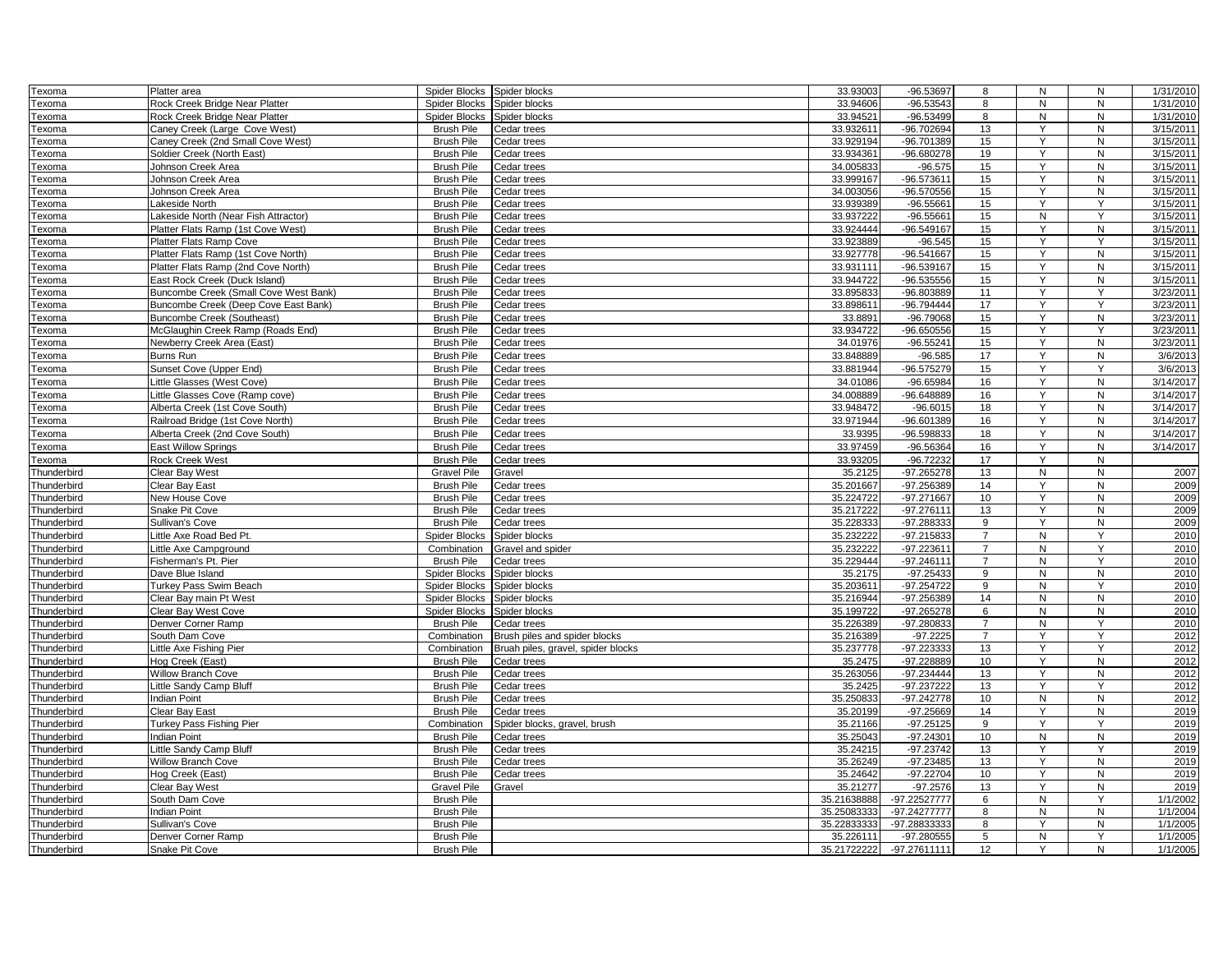| Thunderbird               | New House Cove                         | <b>Brush Pile</b>                      |                                    | 35.22472222            | -97.27166666                 | 8               | Y              | ${\sf N}$ | 1/1/2005               |
|---------------------------|----------------------------------------|----------------------------------------|------------------------------------|------------------------|------------------------------|-----------------|----------------|-----------|------------------------|
| Thunderbird               | Clear Bay East                         | <b>Brush Pile</b>                      |                                    | 35.20166666            | -97.25638888                 | 12              | Y              | N         | 1/1/2005               |
| Thunderbird               | Fisherman's Pt. Pier                   | <b>Brush Pile</b>                      |                                    | 35.22944444            | -97.24611111                 | 5               | N              | Y         | 1/1/2005               |
| Thunderbird               | <b>Willow Branch Cove</b>              | <b>Brush Pile</b>                      |                                    | 35.26305555            | -97.23444444                 | 10              | Y              | N         | 1/1/2006               |
| Thunderbird               | Hog Creek (East)                       | <b>Brush Pile</b>                      |                                    | 35.2475                | -97.22888888                 | 8               | Υ              | N         | 1/1/2006               |
| Thunderbird               | Little Axe Campground                  | <b>Gravel Pile</b>                     |                                    | 35.23305555            | -97.22333333                 | 5               | N              | Y         | 1/1/2006               |
| Thunderbird               | Five Finger Cove                       | <b>Brush Pile</b>                      |                                    | 35.24083333            | -97.22166666                 | 12              | Y              | ${\sf N}$ | 1/1/2006               |
| Thunderbird               | Clear Bay West                         | <b>Gravel Pile</b>                     |                                    | 35.2125                | -97.25694444                 | 5               | N              | N         | 1/1/2007               |
| <b>Tom Steed</b>          | <b>First Cove West of Narrows</b>      | <b>Brush Pile</b>                      |                                    | 34.74687               | -98.99124                    | 10              | Y              |           | 1/1/2002               |
| Tom Steed                 | West Side of Narrows                   | <b>Brush Pile</b>                      |                                    | 34.74257               | -98.98903                    | 10              | Υ              |           | 1/1/2002               |
| <b>Tom Steed</b>          | West Side of Narrows                   | <b>Brush Pile</b>                      |                                    | 34.73937               | -98.98815                    | 10              | Y              |           | 1/1/2002               |
| <b>Tom Steed</b>          | Second Cove East of Narrows            | <b>Brush Pile</b>                      |                                    | 34.74699               | -98.98707                    | 10 <sup>1</sup> | Y              | Y         | 1/1/2002               |
| <b>Tom Steed</b>          | First Cove East of Narrows (Fish Dock) | <b>Brush Pile</b>                      |                                    | 34.74769               | $-98.98626$                  | 10              | Y              | Y         | 1/1/2002               |
| <b>Tom Steed</b>          | Fishina Dock                           | Spider Blocks                          | 108 spiders @fishing dock/walkway  | 34.74778611            | -98.98561667                 |                 | N              | Y         | 12/30/2016             |
| Tom Steed                 | Narrows West Side                      | <b>Brush Pile</b>                      | Cedar Trees                        | 34.74548056            | -98.98968333                 |                 | N              | N         | 1/30/2017              |
| Tom Steed                 | Narrows West Side                      | <b>Brush Pile</b>                      | Cedar Trees                        | 34.7444                | -98.98874444                 |                 | $\mathsf{N}$   | ${\sf N}$ | 1/30/2017              |
| <b>Tom Steed</b>          | Narrows, East Side                     | <b>Brush Pile</b>                      | Cedar Trees                        | 34.74633889            | -98.98580833                 |                 | N              | ${\sf N}$ | 1/30/2017              |
| <b>Tom Steed</b>          | Boat Ramp (Jetti North of Ramp)        | <b>Brush Pile</b>                      | Cedar Trees                        | 34.75177778            | -98.98171111                 |                 | Y              | Y         | 1/30/2017              |
| <b>Tom Steed</b>          | Narrows, East Side                     | <b>Brush Pile</b>                      | Cedar Trees                        | 34.74311389            | -98.9873                     |                 | N              | N         | 1/31/2017              |
| Tom Steed                 | Narrows east Side                      | <b>Brush Pile</b>                      | <b>Cedar Trees</b>                 | 34.74309722            | -98.98724167                 |                 | N              | Y         | 1/31/2017              |
| Tom Steed                 | <b>Fishing Dock Cove</b>               | <b>Brush Pile</b>                      | <b>Cedar Trees</b>                 | 34.74670556            | -98.98709444                 |                 | N              | Υ         | 1/31/2017              |
| Tom Steed                 | <b>Fishing Dock</b>                    | <b>Brush Pile</b>                      | <b>Cedar Trees</b>                 | 34.74778611            | -98.98561667                 |                 | N              | Y         | 1/31/2017              |
| <b>Tom Steed</b>          | Boat Ramp                              | <b>Brush Pile</b>                      | Cedar Trees                        | 34.75085278            | -98.98148056                 |                 | N              | Y         | 1/31/2017              |
| <b>Tom Steed</b>          | Boat Ramp (south of ramp)              | <b>Brush Pile</b>                      | Cedar Trees                        | 34.74983611            | -98.98127222                 |                 | Y              | Y         | 1/31/2017              |
| <b>Tom Steed</b>          | Boat Ramp (Jetti East Side)            | <b>Brush Pile</b>                      | <b>Cedar Trees</b>                 | 34.75115883            | -98.98076111                 |                 | N              | Y         | 1/31/2017              |
| <b>Tom Steed</b>          | Boat Ramp (Jetti East Side)            | <b>Brush Pile</b>                      | <b>Cedar Trees</b>                 | 34.75058333            | $-98.9805$                   |                 | N              | Y         | 1/31/2017              |
| <b>Tom Steed</b>          | South Bank West of Narrows             | <b>Brush Pile</b>                      |                                    | 34.74796               | -98.99635                    |                 | Y              |           |                        |
| Vanderwork                | Southwest Cove                         | <b>Brush Pile</b>                      |                                    | 35.16432               | $-98.82778$                  | 15              | Y              |           |                        |
| Vanderwork                | Northeast Cove                         | <b>Brush Pile</b>                      |                                    | 35.17155               | -98.82637                    | 15              | Y              |           |                        |
| Vanderwork                | Dam                                    | <b>Brush Pile</b>                      |                                    | 35.16321               | $-98.82196$                  | 25              | Y              | Y         |                        |
| Vian City Lake            | jetty                                  | <b>Brush Pile</b>                      | 8 large cedar trees                | 35.519502              | -94.971641                   | 10              | Y              | Y         | 12/5/2019              |
| Vian City Lake            | S. shore                               | <b>Brush Pile</b>                      | 8 trees scattered down S bank      | 35.519502              | -94.971641                   |                 | N              | Y         | 12/5/2019              |
|                           |                                        | <b>Spider Blocks</b>                   |                                    | 35.51947               | $-94.97218$                  | 3               | N              | Y         |                        |
| Vian City Lake<br>Vincent | Fishing Pier                           | <b>Brush Pile</b>                      |                                    | 36.06305               | $-99.9259$                   |                 | N              |           | 1/21/2009              |
|                           |                                        | <b>Brush Pile</b>                      |                                    | 36.0587                | $-99.92578333$               |                 | N              |           | 1/21/2009              |
| Vincent                   |                                        | <b>Brush Pile</b>                      |                                    | 36.0615                | $-99.9256$                   |                 | ${\sf N}$      |           | 1/21/2009              |
| Vincent                   |                                        | <b>Brush Pile</b>                      |                                    |                        |                              |                 | N              |           | 1/21/2009              |
| Vincent                   |                                        |                                        | 3 Trees Off Drop                   | 36.06131666<br>36.062  | $-99.92555$<br>$-99.92555$   |                 | N              |           |                        |
| Vincent                   |                                        | <b>Brush Pile</b>                      |                                    |                        |                              |                 | N              |           | 1/21/2009              |
| Vincent                   |                                        | <b>Brush Pile</b>                      |                                    | 36.06358333            | $-99.9255$<br>$-99.9255$     |                 |                |           | 1/21/2009<br>1/21/2009 |
| Vincent                   |                                        | <b>Brush Pile</b><br><b>Brush Pile</b> |                                    | 36.06371666            | -99.92548333                 |                 | N<br>N         |           |                        |
| Vincent                   |                                        |                                        |                                    | 36.06213333            |                              |                 |                |           | 1/21/2009              |
| Vincent                   |                                        | <b>Brush Pile</b>                      |                                    | 36.05806666            | -99.92548333                 |                 | N              |           | 1/21/2009              |
| Vincent                   |                                        | <b>Brush Pile</b>                      |                                    | 36.06348333            | -99.92546666                 |                 | ${\sf N}$      |           | 1/21/2009              |
| Vincent                   |                                        | <b>Brush Pile</b>                      | 2 Trees Off Drop                   | 36.06228333            | -99.92543333                 |                 | N              |           | 1/21/2009              |
| Vincent                   |                                        | <b>Brush Pile</b>                      |                                    | 36.06098333            | $-99.9253$                   |                 | N<br>N         |           | 1/21/2009              |
| Vincent                   |                                        | <b>Brush Pile</b>                      |                                    | 36.06241666            | $-99.9253$                   |                 |                |           | 1/21/2009              |
| Vincent                   |                                        | <b>Brush Pile</b>                      |                                    | 36.06251666            | $-99.9253$                   |                 | N              |           | 1/21/2009              |
| Vincent                   |                                        | <b>Brush Pile</b>                      | 2 Notched Trees                    | 36.06318333            | -99.92518333                 |                 | N              |           | 1/21/2009              |
| Vincent                   |                                        | <b>Brush Pile</b>                      | 2 Notched Trees                    | 36.06293333            | -99.92508333                 |                 | N              |           | 1/21/2009              |
| Vincent                   |                                        | <b>Brush Pile</b>                      |                                    | 36.06216666            | $-99.92495$                  |                 | N              |           | 1/21/2009              |
| Vincent                   |                                        | <b>Brush Pile</b><br><b>Brush Pile</b> |                                    | 36.06223333            | -99.92491666                 |                 | N              |           | 1/21/2009              |
| Vincent                   |                                        |                                        |                                    | 36.06238333            | -99.92483333                 |                 | N              |           | 1/21/2009              |
| Vincent                   |                                        |                                        |                                    |                        |                              |                 |                |           | 1/21/2009              |
|                           |                                        | <b>Brush Pile</b>                      |                                    | 36.06226666            | -99.92483333                 |                 | N              |           |                        |
| Vincent                   |                                        | <b>Brush Pile</b>                      |                                    | 36.0623                | $-99.9248$                   |                 | N              |           | 1/21/2009              |
| Vincent                   |                                        | <b>Brush Pile</b>                      |                                    | 36.06093333            | -99.92473333                 |                 | N              |           | 1/21/2009              |
| Vincent                   |                                        | <b>Brush Pile</b>                      | <b>Brush Pile-7 Trees</b>          | 36.06055               | -99.9244                     |                 | N              |           | 1/21/2009              |
| Vincent                   |                                        | <b>Brush Pile</b>                      | 2 Trees Off Drop                   | 36.0585                | -99.92416666                 |                 | N              |           | 1/21/2009              |
| Vincent                   |                                        | <b>Brush Pile</b>                      |                                    | 36.05841666            | $-99.924$                    |                 | N              |           | 1/21/2009              |
| Vincent                   |                                        | <b>Brush Pile</b>                      | 2 Trees on Flat                    | 36.05791666            | -99.92361666                 |                 | N              |           | 1/21/2009              |
| Vincent                   |                                        | <b>Brush Pile</b>                      |                                    | 36.05826666            | $-99.9236$                   |                 | N              |           | 1/21/2009              |
| Vincent<br>Vincent        |                                        | <b>Brush Pile</b><br><b>Brush Pile</b> | 2 Trees on Flat<br>3 Trees on Flat | 36.05768333<br>36.0582 | -99.92358333<br>-99.92358333 |                 | ${\sf N}$<br>N |           | 1/21/2009<br>1/21/2009 |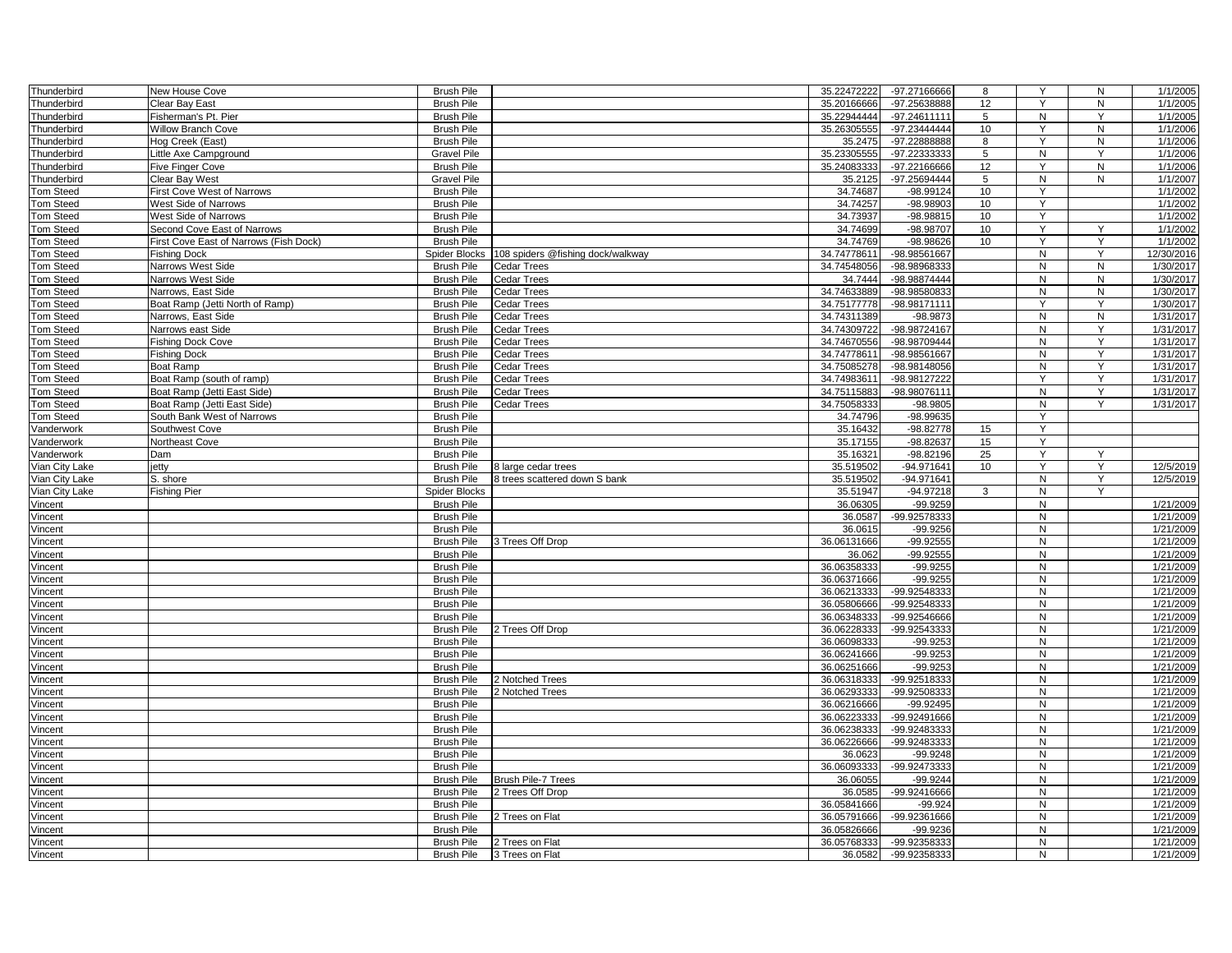| Vincent            |                   | <b>Brush Pile</b>                      |                           | 36.0604                    | -99.92356666             |                | N            |   | 1/21/2009              |
|--------------------|-------------------|----------------------------------------|---------------------------|----------------------------|--------------------------|----------------|--------------|---|------------------------|
| Vincent            |                   | <b>Brush Pile</b>                      | 3 Trees on Flat           | 36.0575                    | $-99.92355$              |                | N            |   | 1/21/2009              |
| Vincent            |                   | <b>Brush Pile</b>                      | 3 Trees on Flat           | 36.06045                   | -99.92338333             |                | N            |   | 1/21/2009              |
| Vincent            |                   | <b>Brush Pile</b>                      | 3 Trees on Flat           | 36.05796666                | -99.92338333             |                | $\mathsf{N}$ |   | 1/21/2009              |
| Vincent            |                   | <b>Brush Pile</b>                      | 5 Trees on Flat           | 36.0607                    | -99.92336666             |                | N            |   | 1/21/2009              |
| Vincent            |                   | <b>Brush Pile</b>                      | 6 Trees on Flat           | 36.05766666                | $-99.92335$              |                | N            |   | 1/21/2009              |
| Vincent            |                   | <b>Brush Pile</b>                      | 5 Trees on Flat           | 36.06078333                | -99.92326666             |                | N            |   | 1/21/2009              |
| Vincent            |                   | <b>Brush Pile</b>                      |                           | 36.05746666                | -99.92326666             |                | N            |   | 1/21/2009              |
| Vincent            |                   | <b>Brush Pile</b>                      |                           | 36.05733333                | -99.9232                 |                | ${\sf N}$    |   | 1/21/2009              |
| Vincent            |                   | <b>Brush Pile</b>                      | 2 Trees on Drop           | 36.0601                    | -99.92296666             |                | N            |   | 1/21/2009              |
| Vincent            |                   | <b>Brush Pile</b>                      |                           | 36.06035                   | -99.92296666             |                | N            |   | 1/21/2009              |
| Vincent            |                   | <b>Brush Pile</b>                      |                           | 36.06116666                | -99.9229                 |                | N            |   | 1/21/2009              |
| Vincent            |                   | <b>Brush Pile</b>                      |                           | 36.05623333                | $-99.9229$               |                | N            |   | 1/21/2009              |
| Vincent            |                   | <b>Brush Pile</b>                      |                           | 36.05981666                | $-99.9229$               |                | N            |   | 1/21/2009              |
| Vincent            |                   | <b>Brush Pile</b>                      |                           | 36.06083333                | $-99.92255$              |                | N            |   | 1/21/2009              |
| Vincent            |                   | <b>Brush Pile</b>                      |                           | 36.06093333                | -99.92253333             |                | N            |   | 1/21/2009              |
| Vincent            |                   | <b>Brush Pile</b>                      |                           | 36.06071666                | -99.92253333             |                | N            |   | 1/21/2009              |
| Vincent            |                   | <b>Brush Pile</b>                      |                           | 36.06071666                | -99.92241666             |                | N            |   | 1/21/2009              |
| Vincent            |                   | <b>Brush Pile</b>                      | 2 Trees on Point          | 36.06015                   | -99.92238333             |                | N            |   | 1/21/2009              |
| Vincent            |                   | <b>Brush Pile</b>                      |                           | 36.05996666                | -99.92236666             |                | N            |   | 1/21/2009              |
| Vincent            |                   | <b>Brush Pile</b>                      |                           | 36.06066666                | $-99.92235$              |                | ${\sf N}$    |   | 1/21/2009              |
| Vincent            |                   | <b>Brush Pile</b>                      |                           | 36.05981666                | $-99.9223$               |                | N            |   | 1/21/2009              |
| Vincent            |                   | <b>Brush Pile</b>                      |                           | 36.05946666                | $-99.92225$              |                | N            |   | 1/21/2009              |
| Vincent            |                   | <b>Brush Pile</b>                      |                           | 36.05956666                | $-99.92225$              |                | N            |   | 1/21/2009              |
| Vincent            |                   | <b>Brush Pile</b>                      |                           | 36.05993333                | -99.92223333             |                | N            |   | 1/21/2009              |
| Vincent            |                   | <b>Brush Pile</b>                      | 3 Trees on Flat           | 36.05938333                | -99.92218333             |                | ${\sf N}$    |   | 1/21/2009              |
| Vincent            |                   | <b>Brush Pile</b>                      |                           | 36.05933333                | -99.92213333             |                | ${\sf N}$    |   | 1/21/2009              |
| Vincent            |                   | <b>Brush Pile</b>                      | 2 Notched Trees           | 36.06103333                | $-99.92205$              |                | N            |   | 1/21/2009              |
| Vincent            |                   | <b>Brush Pile</b>                      |                           | 36.06106666                | $-99.92205$              |                | N            |   | 1/21/2009              |
| Vincent            |                   | <b>Brush Pile</b>                      | 5 Trees on Drop           | 36.0589                    | $-99.922$                |                | N            |   | 1/21/2009              |
| Vincent            |                   | <b>Brush Pile</b>                      |                           | 36.05933333                | $-99.922$                |                | ${\sf N}$    |   | 1/21/2009              |
| Vincent            |                   | <b>Brush Pile</b>                      |                           | 36.06111666                | -99.92186666             |                | N            |   | 1/21/2009              |
| Vincent            |                   | <b>Brush Pile</b>                      |                           | 36.0603                    | $-99.92175$              |                | N            |   | 1/21/2009              |
| Vincent            |                   | <b>Brush Pile</b>                      |                           | 36.05923333                | -99.92158333             |                | N            |   | 1/21/2009              |
| Vincent            |                   | <b>Brush Pile</b>                      | 2 Trees on Flat           | 36.05938333                | -99.92135                |                | N            |   | 1/21/2009              |
| Vincent            |                   | <b>Brush Pile</b>                      |                           | 36.0588                    | -99.92103333             |                | N            |   | 1/21/2009              |
| Vincent            |                   | <b>Brush Pile</b>                      | 2 Trees on Point          | 36.05828333                | -99.92091666             |                | N            |   | 1/21/2009              |
| Vincent            |                   | <b>Brush Pile</b>                      | 5 Trees in Gully          | 36.05836666                | -99.92091666             |                | ${\sf N}$    |   | 1/21/2009              |
| Vincent            |                   | <b>Brush Pile</b>                      |                           | 36.0579                    | -99.92088333             |                | N            |   | 1/21/2009              |
| Vincent            |                   | <b>Brush Pile</b>                      |                           | 36.058                     | -99.92086666             |                | N            |   | 1/21/2009              |
| Vincent            |                   | <b>Brush Pile</b>                      |                           | 36.05735                   | -99.92085                |                | $\mathsf{N}$ |   | 1/21/2009              |
| Vincent            |                   | <b>Brush Pile</b>                      |                           | 36.0553                    | -99.92076666             |                | N            |   | 1/21/2009              |
| Vincent            |                   | <b>Brush Pile</b>                      | 2 Trees in Gully          | 36.05831666                | $-99.9205$               |                | ${\sf N}$    |   | 1/21/2009              |
|                    |                   | <b>Brush Pile</b>                      |                           | 36.05516666                | -99.92036666             |                | ${\sf N}$    |   | 1/21/2009              |
| Vincent            |                   | <b>Brush Pile</b>                      | <b>Brush Pile-7 Trees</b> | 36.05755                   | -99.92026666             |                | N            |   | 1/21/2009              |
| Vincent            |                   | Combination                            | 27 trees in car bodies    | 36.05396666                | -99.9202                 |                | N            |   | 1/21/2009              |
| Vincent<br>Vincent |                   | <b>Brush Pile</b>                      | Brush Pile-12 Trees       | 36.0579                    | -99.91966666             |                | N            |   | 1/21/2009              |
|                    |                   |                                        |                           |                            |                          |                |              |   |                        |
| Vincent            |                   | <b>Brush Pile</b><br><b>Brush Pile</b> | Brush Pile-22 Trees       | 36.05783333<br>36.05793333 | -99.9193<br>-99.91863333 |                | N<br>N       |   | 1/21/2009<br>1/21/2009 |
| Vincent            |                   | <b>Brush Pile</b>                      | 2 Trees at Riprap         | 36.05405                   | -99.91836666             |                | $\mathsf{N}$ |   | 1/21/2009              |
| Vincent            |                   |                                        |                           |                            |                          |                | N            |   | 1/21/2009              |
| Vincent            |                   | <b>Brush Pile</b>                      |                           | 36.05841666                | -99.91811666             |                | N            |   | 1/21/2009              |
| Vincent            |                   | <b>Brush Pile</b>                      | Brush Pile-2 Big Trees    | 36.05795                   | -99.91728333             |                |              |   |                        |
| Vincent            |                   | <b>Brush Pile</b>                      |                           | 36.05353333                | -99.91708333             |                | N            |   | 1/21/2009              |
| Vincent            |                   | <b>Brush Pile</b>                      |                           | 36.05783333                | -99.91708333             |                | N            |   | 1/21/2009              |
| Vincent            |                   | Combination                            | Single Tree-Old Car Body  | 36.05768333                | $-99.9169$               |                | ${\sf N}$    |   | 1/21/2009              |
| Vincent            |                   | Combination                            | Single Tree-Old Car Body  | 36.0575                    | -99.91683333             |                | N            |   | 1/21/2009              |
| Vincent            |                   | <b>Brush Pile</b>                      |                           | 36.05796666                | -99.91666666             |                | $\mathsf{N}$ |   | 1/21/2009              |
| Vincent            |                   | <b>Brush Pile</b>                      |                           | 36.0572                    | $-99.91635$              |                | N            |   | 1/21/2009              |
| Vincent            |                   | <b>Brush Pile</b>                      | 2 Trees on Flat           | 36.05805                   | -99.91628333             |                | N            |   | 1/21/2009              |
| Vincent            |                   | <b>Brush Pile</b>                      | 2 Trees on Flat           | 36.05775                   | $-99.9161$               |                | ${\sf N}$    |   | 1/21/2009              |
| Watonga            | West Side of Lake | <b>Brush Pile</b>                      |                           | 35.94128333                | -98.42396666             | 8              | N            | Y |                        |
| Watonga            | West Side of Lake | <b>Brush Pile</b>                      |                           | 35.9439                    | $-98.4239$               | $\overline{4}$ | N            | Y |                        |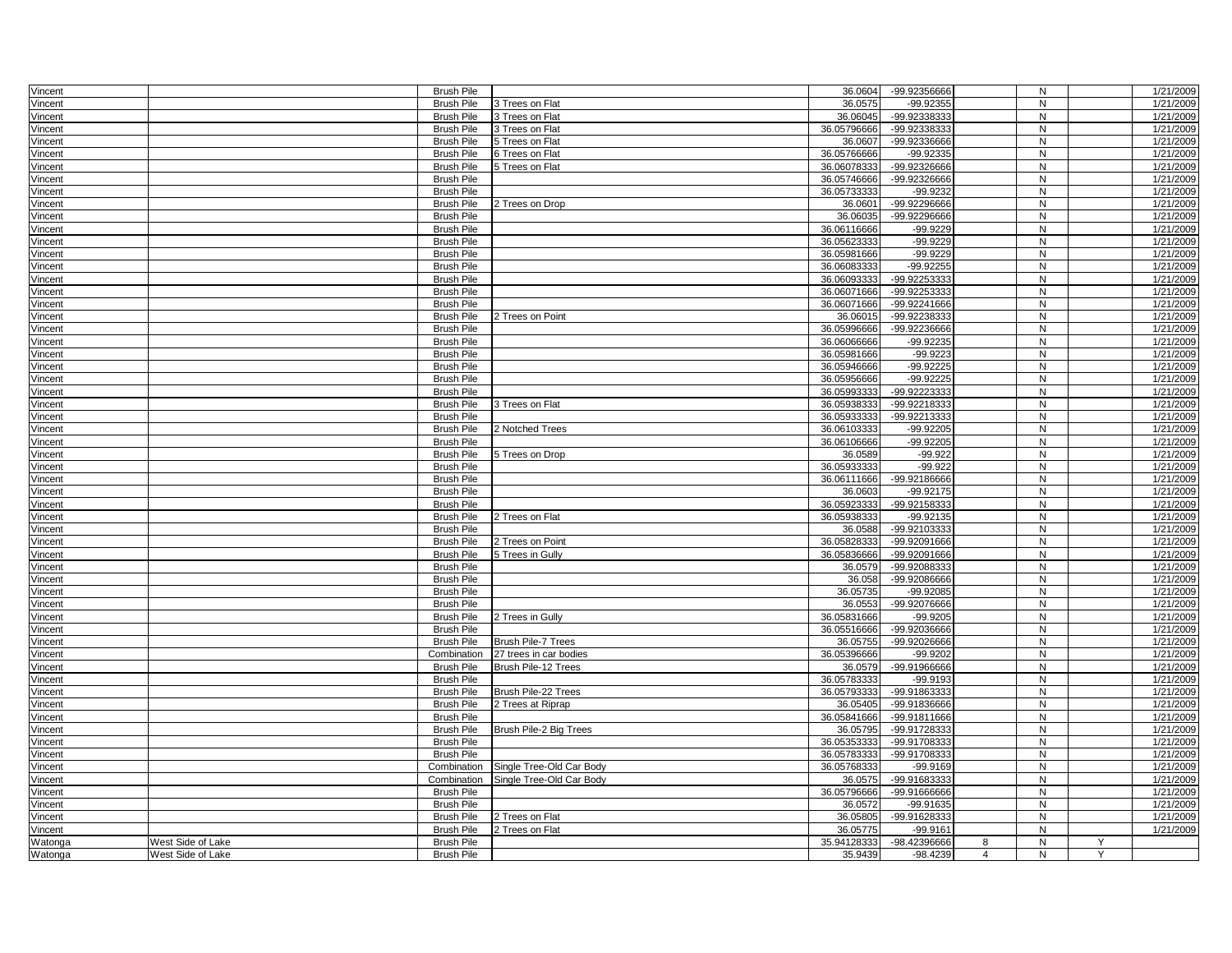| Watonga              | West Side of Lake             | <b>Brush Pile</b>    |                        | 35.94173333 | -98.42368333 | 8                 | N              | Y              |            |
|----------------------|-------------------------------|----------------------|------------------------|-------------|--------------|-------------------|----------------|----------------|------------|
| Watonga              | West Side of Lake             | <b>Brush Pile</b>    |                        | 35.94191666 | -98.42351666 | 8                 | N              | Y              |            |
|                      |                               |                      |                        |             |              |                   |                |                |            |
| Watonga              | West Side of Lake             | <b>Brush Pile</b>    |                        | 35.94281666 | -98.42321666 | $\overline{4}$    | N              | Y              |            |
| Watonga              | West Side of Lake             | <b>Brush Pile</b>    |                        | 35.94361666 | -98.42318333 | $\overline{4}$    | $\overline{N}$ | Ÿ              |            |
| Watonga              | West Side of Lake             | <b>Brush Pile</b>    |                        | 35.94346666 | $-98.423$    | 4                 | N              | Y              |            |
| Watonga              | West End Dam                  | <b>Brush Pile</b>    |                        | 35.94458333 | -98.42286666 | 3                 | N              | Y              |            |
| Watonga              | West Side of Lake             | <b>Brush Pile</b>    |                        | 35.94371666 | -98.42283333 | 5                 | N              | Y              |            |
| Watonga              | West End Dam                  | <b>Brush Pile</b>    |                        | 35.94456666 | -98.42253333 | 3                 | N              | Y              |            |
| Watonga              | East Side of Lake             | <b>Brush Pile</b>    |                        | 35.94191666 | -98.42231666 | 8                 | $\overline{N}$ | $\overline{N}$ |            |
|                      | Dam                           | <b>Brush Pile</b>    |                        | 35.94458333 | -98.42201666 |                   | Y              | Y              |            |
| Watonga              |                               |                      |                        |             |              | 6                 |                | Y              |            |
| Watonga              | Dam                           | <b>Brush Pile</b>    |                        | 35.94426666 | -98.42178333 | 6                 | Y              |                |            |
| Watonga              | East Side of Lake             | <b>Brush Pile</b>    |                        | 35.9425     | -98.42166666 | 10                | N              | $\mathsf{N}$   |            |
| Watonga              | East Side of Lake             | <b>Brush Pile</b>    |                        | 35.9438     | -98.42158333 | 10                | N              | ${\sf N}$      |            |
| Watonga              | Dam                           | <b>Brush Pile</b>    |                        | 35.94381666 | -98.42156666 | 6                 | Y              | Y              |            |
| Watonga              | Dam                           | <b>Brush Pile</b>    |                        | 35.94386666 | $-98.4215$   | 6                 | Y              | Y              |            |
| Waurika              | Courm Bridge                  | <b>Stake Beds</b>    | clumps of stake beds   | 34.293646   | -98.109434   |                   | N              | Υ              | 9/19/2019  |
| Waurika              | Witchita Ridge                | <b>Stake Beds</b>    | Rows of stake beds     | 34.279655   | $-98.105897$ |                   | N              | Y              | 9/19/2019  |
| Wayne Wallace        | W Wallace Brush 3             | <b>Brush Pile</b>    |                        | 34.99944444 | -95.35944444 | 12                | Y              | ${\sf N}$      | 7/10/2006  |
|                      |                               |                      |                        |             |              |                   |                |                |            |
| Wayne Wallace        | W Wallace Brush 1             | <b>Brush Pile</b>    |                        | 34.99416666 | -95.35861111 | 8                 | N              | ${\sf N}$      | 7/10/2006  |
| Wayne Wallace        | W Wallace Brush 2             | <b>Brush Pile</b>    |                        | 34.99416666 | -95.35333333 | 12                | N              | N              | 7/10/2006  |
| <b>Webbers Falls</b> | Old Bridge                    | Other                | Log Pile               | 35.600618   | -95.266657   |                   | N              | N              | 3/8/2006   |
| <b>Webbers Falls</b> | Three Forks Marina            | Spider Blocks        | 75 Spider Blocks       | 35.76734    | $-95.29481$  |                   | N              | Y              | 6/28/2006  |
| <b>Webbers Falls</b> | <b>Greenleaf Creek Cove</b>   | <b>Brush Pile</b>    |                        | 35.610359   | $-95.186669$ | 13                | N              | Y              | 12/17/2008 |
| <b>Webbers Falls</b> | Dock in Greenleaf Creek       | <b>Brush Pile</b>    | 5 Cedar Trees          | 35.60921    | $-95.185439$ | 8                 | N              | Y              | 12/17/2008 |
| <b>Webbers Falls</b> | HW 10 Bridge Cove South Side  | <b>Brush Pile</b>    |                        | 35.614183   | $-95.172912$ | 9                 | N              | ${\sf N}$      | 12/17/2008 |
|                      |                               | <b>Brush Pile</b>    |                        |             | $-95.173082$ | 22                | N              | N              |            |
| <b>Webbers Falls</b> | Old Roadbed                   |                      |                        | 35.618243   |              |                   |                |                | 12/18/2008 |
| <b>Webbers Falls</b> | Old Channel                   | <b>Brush Pile</b>    |                        | 35.616231   | $-95.172572$ | 13                | N              | N              | 12/18/2008 |
| <b>Webbers Falls</b> | Cove Point                    | <b>Brush Pile</b>    |                        | 35.617259   | $-95.17137$  | 9                 | N              | N              | 12/18/2008 |
| <b>Webbers Falls</b> | NE Corner                     | <b>Brush Pile</b>    |                        | 35.6173     | -95.169738   | 13                | N              | ${\sf N}$      | 12/18/2008 |
| <b>Webbers Falls</b> | Little Greenleaf              | Spider Blocks        | 102 spiderblocks       | 35.62098    | $-95.1823$   | 12                | $\mathsf{N}$   | ${\sf N}$      | 10/13/2015 |
| <b>Webbers Falls</b> | <b>Brewers Bend</b>           | <b>Brush Pile</b>    | 30 good cedars         | 35.57224    | $-95.18243$  | 13                | N              | N              | 9/14/2017  |
| <b>Webbers Falls</b> | <b>Brewers Bend</b>           | <b>Brush Pile</b>    | 7 large cedar trees    | 35.57339    | $-95.18222$  | 12                | N              | Y              | 9/14/2017  |
| <b>Webbers Falls</b> | <b>Brewers Bend</b>           | <b>Brush Pile</b>    | 5 large trees          | 35.57276    | $-95.18164$  | 10                | N              | N              | 9/14/2017  |
|                      |                               |                      |                        |             |              |                   | N              | Y              | 9/14/2017  |
| <b>Webbers Falls</b> | <b>Brewers Bend</b>           | <b>Brush Pile</b>    | 3 cedar trees          | 35.57352    | $-95.18138$  | 5                 |                |                |            |
| <b>Webbers Falls</b> | <b>Brewers Bend</b>           | <b>Brush Pile</b>    | 4 Large Cedars         | 35.57305    | $-95.18099$  | $\overline{7}$    | N              | ${\sf N}$      | 9/14/2017  |
| <b>Webbers Falls</b> | <b>Brewers Bend</b>           | <b>Brush Pile</b>    | 4 Cedar trees          | 35.57367    | -95.18067    | 5                 | N              | Y              | 9/14/2017  |
| <b>Webbers Falls</b> | <b>Brewers Bend</b>           | <b>Brush Pile</b>    | 2 Large Cedars         | 35.56919    | $-95.17234$  | 8                 | N              | ${\sf N}$      | 9/14/2017  |
| <b>Webbers Falls</b> | Small Cove                    | <b>Brush Pile</b>    |                        | 35.6003     | $-95.26926$  |                   | $\overline{N}$ | Y              |            |
| <b>Webbers Falls</b> |                               | <b>Brush Pile</b>    |                        | 35.598155   | $-95.265829$ |                   | N              | N              |            |
| <b>Webbers Falls</b> |                               | <b>Brush Pile</b>    |                        | 35.59743    | $-95.26351$  |                   | N              | N              |            |
| Weleetka Lake        | Cove by entrance road         | Spider Blocks        |                        | 35.33733    | $-96.16645$  |                   | Y              | Υ              | 5/12/2010  |
| Weleetka Lake        | North end of old dam          | Spider Blocks        |                        | 35.336816   | $-96.16515$  |                   | Y              | N              | 5/12/2010  |
|                      |                               |                      |                        |             | $-96.164616$ |                   | Y              | N              |            |
| Weleetka Lake        | Corner of old dam             | Spider Blocks        |                        | 35.335616   |              |                   |                |                | 5/12/2010  |
| Weleetka Lake        | Spillway                      | <b>Spider Blocks</b> |                        | 35.33435    | $-96.164466$ |                   | Y              | Y              | 5/12/2010  |
| Wetumka              | Island in South Arm           | <b>Brush Pile</b>    | <b>Cedar Trees</b>     | 35.278216   | $-96.2537$   |                   | Y              | N              | 12/17/2019 |
| Wetumka              | South Arm East Bank           | <b>Brush Pile</b>    | <b>Cedar Trees</b>     | 35.27975    | $-96.2524$   |                   | Y              | $\mathsf{N}$   | 12/17/2019 |
| Wetumka              | Boat Ramp                     | <b>Brush Pile</b>    | <b>Cedar Trees</b>     | 35.282527   | -96.251611   |                   | Y              | Y              | 12/17/2019 |
| Wetumka              | Northwest of Picnic Area      | <b>Brush Pile</b>    | <b>Cedar Trees</b>     | 35.283861   | $-96.250027$ |                   | Y              | Y              | 12/17/2019 |
| Wetumka              | South West of Dam             | <b>Brush Pile</b>    | <b>Cedar Trees</b>     | 35.284444   | $-96.247111$ |                   | Y              | ${\sf N}$      | 12/17/2019 |
| Wetumka              | Rocky Bank N. of pump Jetty   | <b>Brush Pile</b>    | Cedar Trees            | 35.28535    | $-96.249866$ |                   | Y              | Y              | 12/17/2019 |
|                      |                               |                      |                        |             |              |                   | Y              |                |            |
| Wetumka              | Rocky Point E. Bank of NW Arm | <b>Brush Pile</b>    | <b>Cedar Trees</b>     | 35.28775    | -96.254766   |                   |                | ${\sf N}$      | 12/17/2019 |
| Wetumka              | East Side of Pump Jetty       | <b>Brush Pile</b>    | Cedar Trees            | 35.284633   | $-96.24865$  |                   | Y              | ${\sf N}$      | 12/17/2019 |
| Wetumka              | West Side of Pump Jetty       | <b>Brush Pile</b>    | <b>Cedar Trees</b>     | 35.28455    | $-96.24885$  |                   | Y              | ${\sf N}$      | 12/17/2019 |
| Wetumka              | West Side S. Arm              | <b>Brush Pile</b>    | <b>Cedar Trees</b>     | 35.28099444 | $-96.2536$   |                   | N              | N              | 12/17/2019 |
| Wetumka Lake         | West of Boat Ramp             | <b>Brush Pile</b>    |                        | 35.282583   | -96.253388   |                   | Y              | N              |            |
| Wetumka Lake         | Boat Ramp                     | <b>Brush Pile</b>    |                        | 35.282527   | $-96.251611$ |                   | Y              | N              |            |
| Wetumka Lake         | Nort of West Picnic Area      | <b>Brush Pile</b>    |                        | 35.283861   | $-96.250027$ |                   | Y              | $\mathsf{N}$   |            |
| Wetumka Lake         | Northwest of Dam              | <b>Brush Pile</b>    |                        | 35.287138   | $-96.24775$  |                   | Y              | ${\sf N}$      |            |
| Wetumka Lake         | Southwest of Dam              | <b>Brush Pile</b>    |                        | 35.284444   | $-96.247111$ |                   | Y              | N              |            |
|                      |                               | Combination          | Tire Reef & Brush Pile |             | -94.77861111 |                   | Y              |                | 6/6/2007   |
| Wister               | Wister Brush 4                |                      |                        | 34.93527777 |              | $12 \overline{ }$ |                | $\mathsf{N}$   |            |
| Wister               | Wister Brush 5                | Combination          | Tire Reef & Brush Pile | 34.94083333 | -94.77027777 | 12                | Y              | N              | 6/6/2007   |
| Wister               | Wister Brush 3                | Combination          | Tire Reef & Brush Pile | 34.94111111 | -94.75805555 | 12                | Y              | Y              | 6/6/2007   |